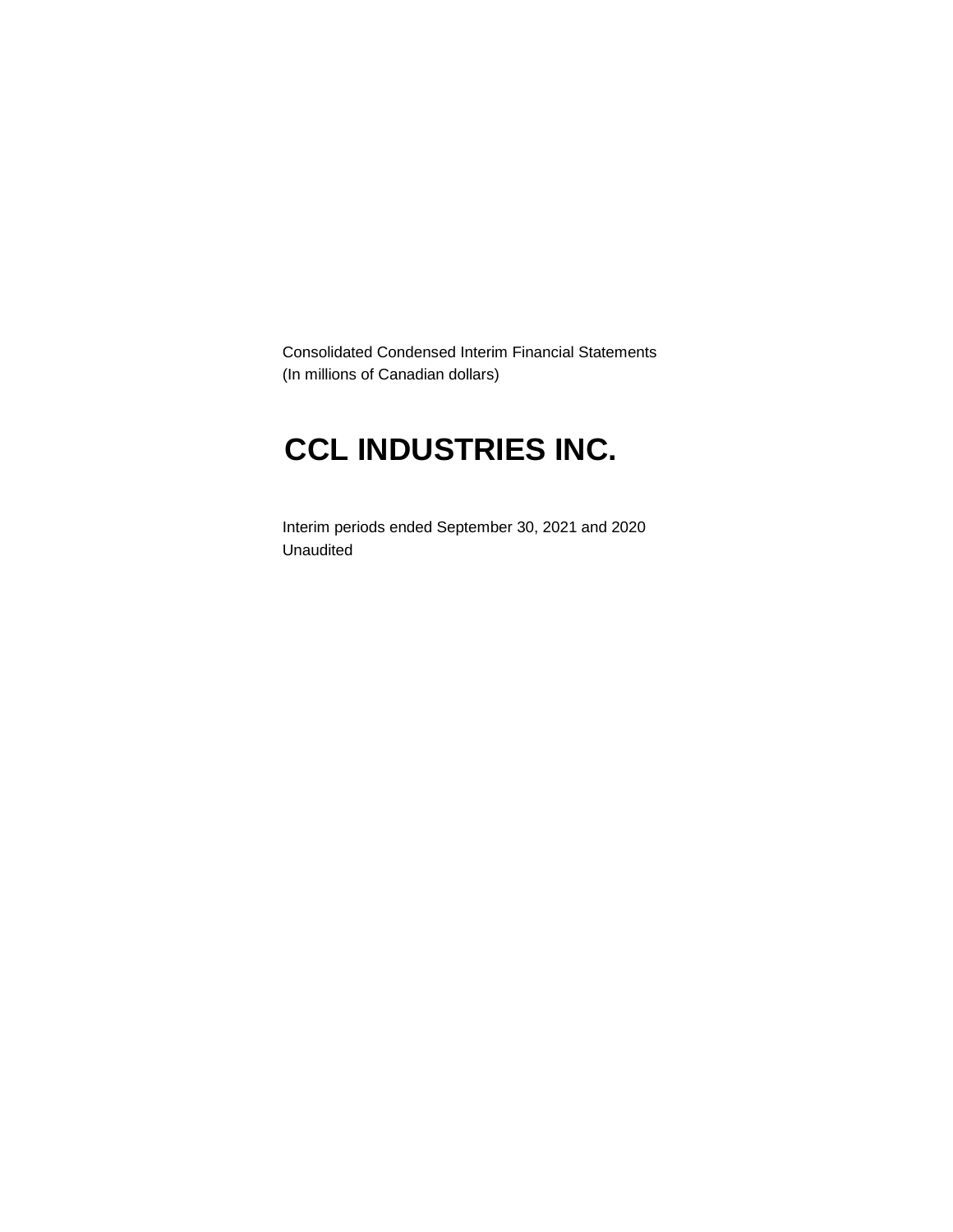### **Consolidated condensed interim statements of financial position Unaudited**

*In millions of Canadian dollars*

|                                                                              | As at September 30 | As at December 31 |
|------------------------------------------------------------------------------|--------------------|-------------------|
|                                                                              | 2021               | 2020              |
| Assets                                                                       |                    |                   |
| <b>Current assets</b>                                                        |                    |                   |
| Cash and cash equivalents                                                    | \$<br>622.5 \$     | 703.7             |
| Trade and other receivables                                                  | 1,119.7            | 922.8             |
| Inventories                                                                  | 669.8              | 533.5             |
| Prepaid expenses                                                             | 50.0               | 35.3              |
| Income taxes recoverable                                                     | 25.6               | 29.0              |
| Derivative instruments                                                       | 0.3                | 0.4               |
| <b>Total current assets</b>                                                  | 2,487.9            | 2,224.7           |
| <b>Non-current assets</b>                                                    |                    |                   |
| Property, plant and equipment                                                | 1,857.1            | 1,882.7           |
| Right-of-use assets                                                          | 150.9              | 158.4             |
| Goodwill                                                                     | 1,917.4            | 1,918.5           |
| Intangible assets                                                            | 966.1              | 1,007.6           |
| Deferred tax assets                                                          | 49.7               | 42.7              |
| Equity-accounted investments                                                 | 64.7               | 66.1              |
| Other assets                                                                 | 27.7               | 26.8              |
| Derivative instruments                                                       | 14.5               | 9.2               |
| <b>Total non-current assets</b>                                              | 5,048.1            | 5,112.0           |
| <b>Total assets</b>                                                          | \$<br>7,536.0 \$   | 7,336.7           |
| <b>Liabilities</b><br><b>Current liabilities</b><br>Trade and other payables | \$<br>$1,296.4$ \$ | 1,135.7           |
| Current portion of long-term debt (note 8)                                   | 35.4               | 51.8              |
| Lease liabilities                                                            | 33.2               | 34.2              |
| Income taxes payable                                                         | 42.4               | 40.3              |
| <b>Total current liabilities</b>                                             | 1,407.4            | 1,262.0           |
| <b>Non-current liabilities</b>                                               |                    |                   |
| Long-term debt (note 8)                                                      | 1,685.4            | 1,889.4           |
| Lease liabilities                                                            | 115.4              | 119.2             |
| Deferred tax liabilities                                                     | 287.8              | 270.8             |
| Employee benefits                                                            | 314.7              | 385.1             |
| Provisions and other long-term liabilities                                   | 16.9               | 10.9              |
| Derivative instruments                                                       | 64.0               | 117.1             |
| <b>Total non-current liabilities</b>                                         | 2,484.2            | 2,792.5           |
| <b>Total liabilities</b>                                                     | 3,891.6            | 4,054.5           |
| <b>Equity</b>                                                                |                    |                   |
| Share capital                                                                | 460.6              | 396.8             |
| Contributed surplus                                                          | 94.2               | 90.1              |
| Retained earnings                                                            | 3,319.0            | 2,937.5           |
| Accumulated other comprehensive loss (note 5)                                | (229.4)            | (142.2)           |
| Total equity attributable to shareholders of the Company                     | 3,644.4            | 3,282.2           |
| Acquisitions (note 3)                                                        |                    |                   |
| Subsequent events (note 9)                                                   |                    |                   |
| <b>Total liabilities and equity</b>                                          | \$<br>7,536.0 \$   | 7,336.7           |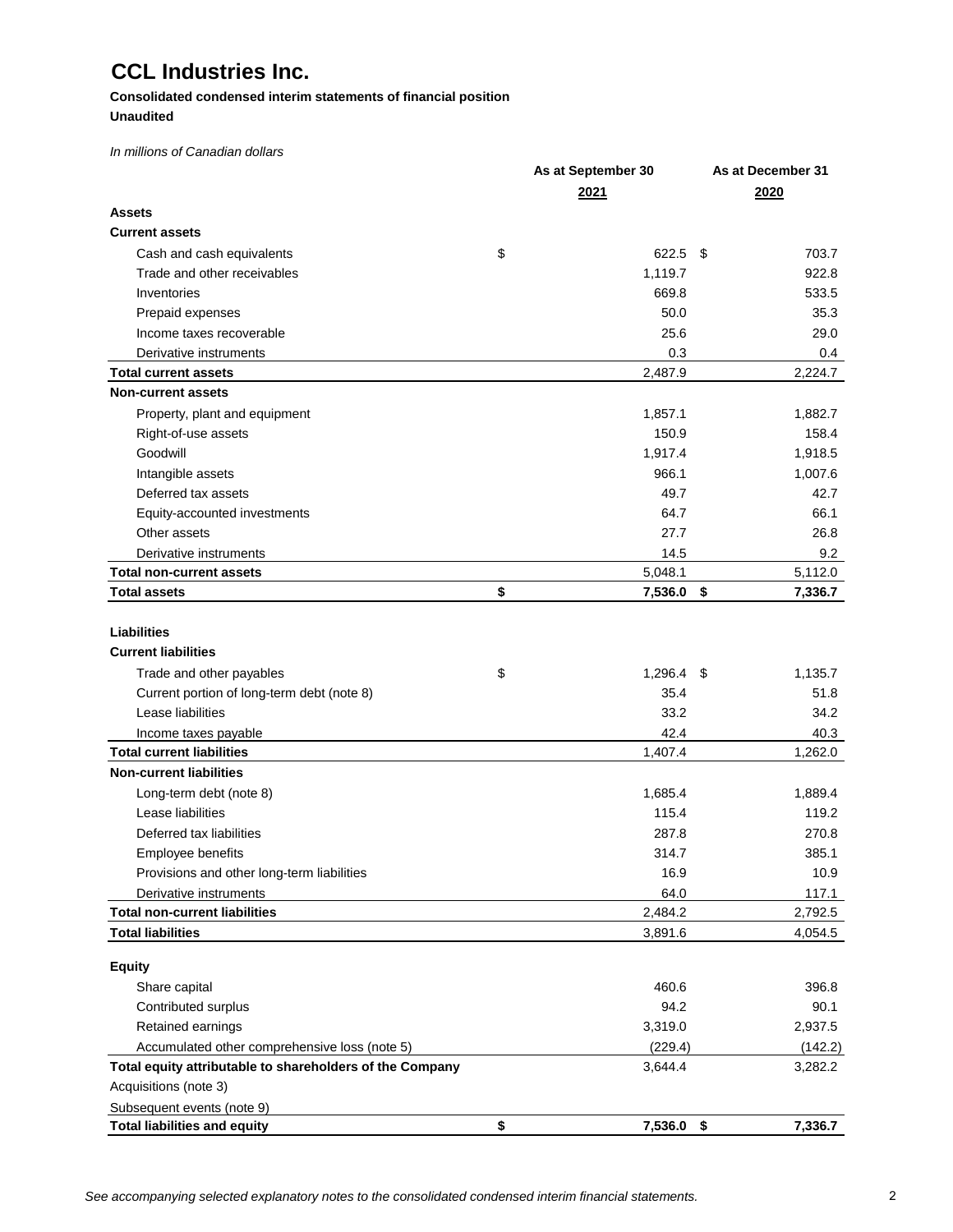### **Consolidated condensed interim income statements Unaudited**

*In millions of Canadian dollars, except per share information*

|                                              | <b>Three Months Ended September 30</b> |      |              | Nine Months Ended September 30 |         |
|----------------------------------------------|----------------------------------------|------|--------------|--------------------------------|---------|
|                                              | 2021                                   |      | 2020         | 2021                           | 2020    |
| Sales                                        | \$<br>1,488.2 \$                       |      | $1,373.4$ \$ | 4,244.0 \$                     | 3,891.7 |
| Cost of sales                                | 1,083.9                                |      | 954.4        | 3,042.3                        | 2,774.6 |
| Gross profit                                 | 404.3                                  |      | 419.0        | 1,201.7                        | 1,117.1 |
| Selling, general and administrative expenses | 190.7                                  |      | 185.0        | 561.6                          | 537.2   |
| Restructuring and other items (note 6)       | 0.7                                    |      | 16.2         | 3.3                            | 21.8    |
| Earnings in equity-accounted investments     | (2.4)                                  |      | (2.5)        | (6.4)                          | (5.5)   |
|                                              | 215.3                                  |      | 220.3        | 643.2                          | 563.6   |
| Finance cost                                 | 13.5                                   |      | 15.4         | 41.0                           | 46.4    |
| Finance income                               | (0.6)                                  |      | (0.6)        | (2.0)                          | (1.9)   |
| Interest on lease liabilities                | 1.3                                    |      | 1.6          | 4.0                            | 4.9     |
| Net finance cost                             | 14.2                                   |      | 16.4         | 43.0                           | 49.4    |
| Earnings before income tax                   | 201.1                                  |      | 203.9        | 600.2                          | 514.2   |
| Income tax expense                           | 47.8                                   |      | 50.6         | 146.2                          | 130.4   |
| Net earnings for the period                  | \$<br>$153.3$ \$                       |      | $153.3$ \$   | 454.0 \$                       | 383.8   |
| Basic earnings per Class B share             | \$<br>0.85                             | - \$ | $0.86$ \$    | $2.53$ \$                      | 2.15    |
| Diluted earnings per Class B share           | \$<br>$0.84$ \$                        |      | $0.86$ \$    | $2.51$ \$                      | 2.14    |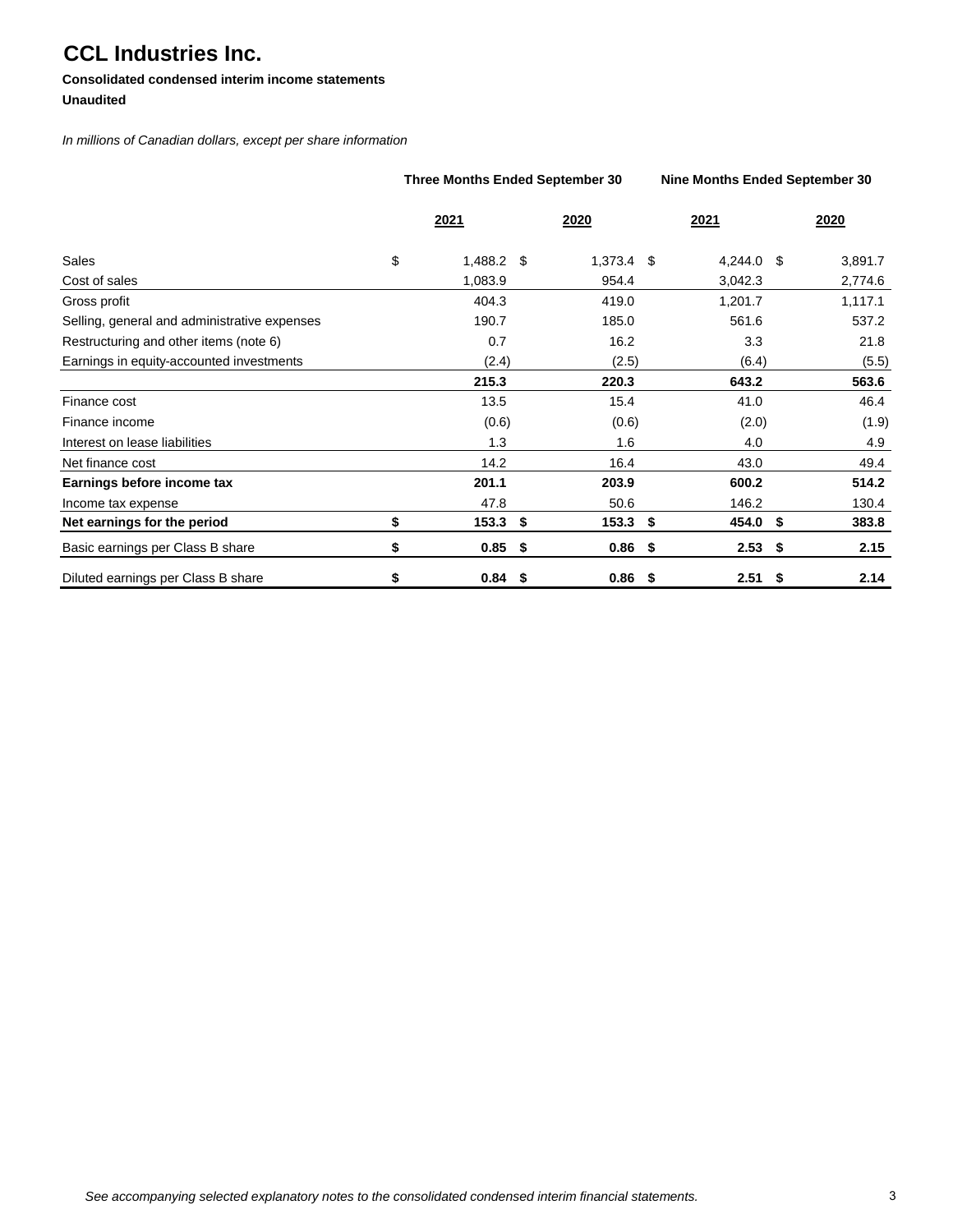## **Consolidated condensed interim statements of comprehensive income**

### **Unaudited**

### *In millions of Canadian dollars*

|                                                                                                                                                                                                                                                    | <b>Three Months Ended</b><br>September 30 |      |        | <b>Nine Months Ended</b><br>September 30 |             |    |        |  |  |
|----------------------------------------------------------------------------------------------------------------------------------------------------------------------------------------------------------------------------------------------------|-------------------------------------------|------|--------|------------------------------------------|-------------|----|--------|--|--|
|                                                                                                                                                                                                                                                    | 2021                                      |      | 2020   |                                          | 2021        |    | 2020   |  |  |
| <b>Net earnings</b>                                                                                                                                                                                                                                | \$<br>153.3                               | -\$  | 153.3  | \$                                       | 454.0       | \$ | 383.8  |  |  |
| Other comprehensive income (loss), net of tax:                                                                                                                                                                                                     |                                           |      |        |                                          |             |    |        |  |  |
| Items that may subsequently be reclassified to income:                                                                                                                                                                                             |                                           |      |        |                                          |             |    |        |  |  |
| Foreign currency translation adjustment for foreign operations, net<br>of tax recovery of \$0.1 and \$4.1 for the three-month and nine-<br>month periods ended September 30, 2021 (2020 - tax expense of<br>$$1.1$ and $$6.3$ )                    | 29.3                                      |      | 7.1    |                                          | (143.5)     |    | 54.0   |  |  |
| Net gains (losses) on hedges of net investment in foreign<br>operations, net of tax recovery of \$1.2 and tax expense of \$8.5 for<br>the three-month and nine-month periods ended September 30,<br>2021 (2020 – tax recovery of \$2.6 and \$9.3)  | (7.7)                                     |      | (17.6) |                                          | 56.4        |    | (62.9) |  |  |
| Effective portion of changes in fair value of cash flow hedges, net of<br>tax of nil and tax expense of \$0.3 for the three-month and nine-<br>month periods ended September 30, 2021 (2020 - tax expense of<br>\$0.1 and nil)                     | 0.1                                       |      | 0.3    |                                          | 0.9         |    | (0.1)  |  |  |
| Net change in fair value of cash flow hedges transferred to the income<br>statement, net of tax expense of \$0.1 and \$0.3 for the three-month<br>and nine-month periods ended September 30, 2021 (2020 - tax of nil<br>and tax recovery of \$0.1) | (0.3)                                     |      |        |                                          | (1.0)       |    | 0.4    |  |  |
| Actuarial gains (losses) on defined benefit post-employment plans, net<br>of tax expense of \$1.8 and \$13.8 for the three-month and nine-month<br>periods ended September 30, 2021 (2020 - tax recovery of \$0.1 and<br>\$4.4)                    | 5.7                                       |      | (3.0)  |                                          | 40.7        |    | (16.1) |  |  |
| Other comprehensive income (loss), net of tax                                                                                                                                                                                                      | \$<br>27.1                                | - \$ | (13.2) | \$                                       | $(46.5)$ \$ |    | (24.7) |  |  |
| Total comprehensive income                                                                                                                                                                                                                         | \$<br>180.4                               | -\$  | 140.1  | \$                                       | 407.5       | \$ | 359.1  |  |  |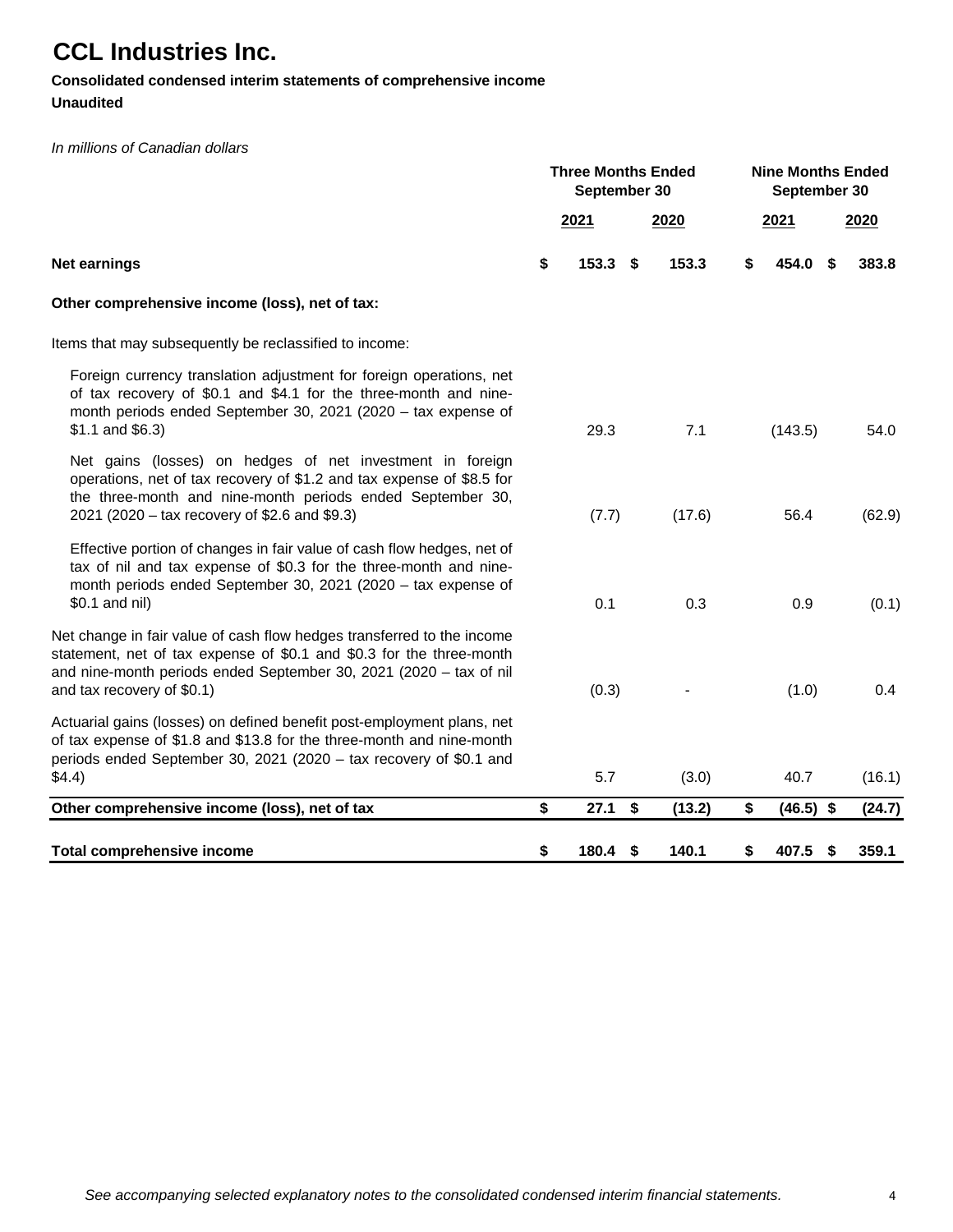# **Consolidated condensed interim statements of changes in equity Unaudited**

### *In millions of Canadian dollars*

|                                                 |                          |                          |                          |                          |                          | Accumulated<br>other     |                 |
|-------------------------------------------------|--------------------------|--------------------------|--------------------------|--------------------------|--------------------------|--------------------------|-----------------|
|                                                 | Class A                  | Class B                  | Total share              | Contributed              | Retained                 | comprehensive            |                 |
|                                                 | shares                   | shares                   | capital                  | surplus                  | earnings                 | loss                     | Total equity    |
| Balances, January 1, 2020                       | \$<br>4.5<br>- \$        | 361.0 \$                 | $365.5$ \$               | 81.5                     | 2,540.0<br>S             | \$<br>$(89.3)$ \$        | 2,897.7         |
| Net earnings                                    |                          |                          |                          | $\overline{\phantom{a}}$ | 383.8                    | $\overline{\phantom{0}}$ | 383.8           |
| Dividends declared                              |                          |                          |                          |                          |                          |                          |                 |
| Class A                                         |                          |                          |                          | $\overline{\phantom{a}}$ | (6.3)                    |                          | (6.3)           |
| Class B                                         |                          |                          |                          | $\blacksquare$           | (90.1)                   | ٠                        | (90.1)          |
| Defined benefit plan actuarial loss, net of tax | $\overline{\phantom{a}}$ | -                        | $\overline{\phantom{a}}$ | $\overline{\phantom{a}}$ | (16.1)                   | ٠                        | (16.1)          |
| Stock-based compensation plan                   | $\overline{\phantom{0}}$ | $\overline{\phantom{a}}$ | $\overline{\phantom{a}}$ | 6.5                      | $\overline{\phantom{a}}$ | $\overline{\phantom{0}}$ | 6.5             |
| Stock options expense                           | $\overline{\phantom{a}}$ |                          | $\overline{\phantom{a}}$ | 4.4                      |                          |                          | 4.4             |
| Stock options exercised                         |                          | 4.5                      | 4.5                      | (0.8)                    | $\overline{\phantom{0}}$ | $\overline{\phantom{0}}$ | 3.7             |
| Income tax effect related to stock options      |                          | $\overline{\phantom{a}}$ | $\overline{\phantom{a}}$ | 0.1                      | $\overline{\phantom{0}}$ |                          | 0.1             |
| Other comprehensive loss                        | $\overline{a}$           | $\overline{\phantom{a}}$ | $\overline{\phantom{a}}$ |                          |                          | (8.6)                    | (8.6)           |
| Balances, September 30, 2020                    | \$<br>4.5                | \$<br>365.5              | \$<br>370.0 \$           | $91.7$ \$                | $2,811.3$ \$             | (97.9)                   | 3,175.1<br>- \$ |

|                                                 | Class A<br>shares        | Class B<br>shares        | Total share<br>capital   | Contributed<br>surplus   | Retained<br>earnings     | Accumulated<br>other<br>comprehensive<br>loss | Total equity |
|-------------------------------------------------|--------------------------|--------------------------|--------------------------|--------------------------|--------------------------|-----------------------------------------------|--------------|
| Balances, January 1, 2021                       | \$<br>4.5<br>-\$         | $392.3$ \$               | 396.8                    | -\$<br>90.1              | 2,937.5<br>\$.           | \$<br>$(142.2)$ \$                            | 3,282.2      |
| Net earnings                                    |                          |                          |                          | $\overline{\phantom{a}}$ | 454.0                    |                                               | 454.0        |
| Dividends declared                              |                          |                          |                          |                          |                          |                                               |              |
| Class A                                         | $\overline{\phantom{a}}$ | $\blacksquare$           | $\overline{\phantom{a}}$ | ٠                        | (7.4)                    | $\overline{\phantom{a}}$                      | (7.4)        |
| Class B                                         | ۰                        | $\overline{\phantom{a}}$ | $\overline{\phantom{a}}$ | ٠                        | (105.8)                  | $\overline{\phantom{a}}$                      | (105.8)      |
| Defined benefit plan actuarial gain, net of tax | $\overline{\phantom{a}}$ | $\overline{\phantom{a}}$ | $\overline{\phantom{a}}$ | $\overline{\phantom{a}}$ | 40.7                     |                                               | 40.7         |
| Stock-based compensation plan                   | $\overline{\phantom{a}}$ | 3.5                      | 3.5                      | 11.9                     | $\overline{\phantom{a}}$ | $\overline{\phantom{a}}$                      | 15.4         |
| Stock options expense                           | $\overline{\phantom{a}}$ | $\overline{\phantom{a}}$ | $\overline{\phantom{a}}$ | 2.0                      | $\overline{\phantom{a}}$ |                                               | 2.0          |
| Stock options exercised                         | ۰                        | 60.3                     | 60.3                     | (11.0)                   | $\overline{\phantom{a}}$ | $\overline{\phantom{a}}$                      | 49.3         |
| Income tax effect related to stock options      | $\overline{\phantom{a}}$ | $\overline{\phantom{a}}$ | $\overline{\phantom{a}}$ | 1.2                      | $\overline{\phantom{a}}$ |                                               | 1.2          |
| Other comprehensive loss                        | $\overline{\phantom{a}}$ | $\overline{\phantom{a}}$ | ۰                        | $\overline{\phantom{0}}$ |                          | (87.2)                                        | (87.2)       |
| Balances, September 30, 2021                    | \$<br>4.5                | \$<br>456.1              | \$<br>460.6              | \$<br>$94.2$ \$          | $3.319.0$ \$             | $(229.4)$ \$                                  | 3,644.4      |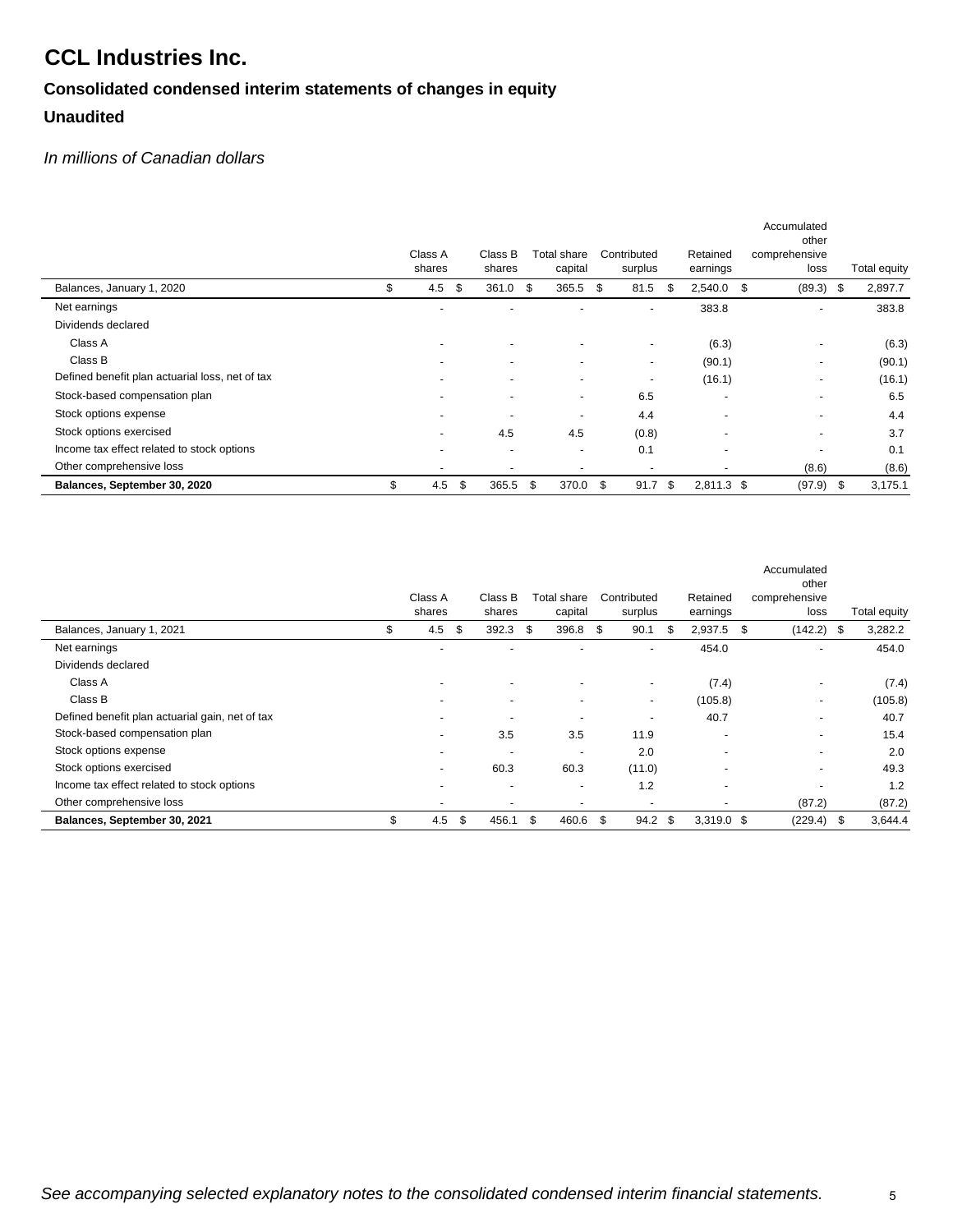### **Consolidated condensed interim statements of cash flows Unaudited**

*In millions of Canadian dollars*

|                                                                                                          | <b>Three Months Ended</b><br>September 30 | <b>Nine Months Ended</b><br>September 30 |      |                    |               |
|----------------------------------------------------------------------------------------------------------|-------------------------------------------|------------------------------------------|------|--------------------|---------------|
|                                                                                                          | 2021                                      | 2020                                     |      | 2021               | 2020          |
| Cash provided by (used for)                                                                              |                                           |                                          |      |                    |               |
| <b>Operating activities</b>                                                                              |                                           |                                          |      |                    |               |
| Net earnings                                                                                             | \$<br>153.3                               | \$<br>153.3                              | - \$ | 454.0              | \$<br>383.8   |
| Adjustments for:                                                                                         |                                           |                                          |      |                    |               |
| Property, plant and equipment depreciation                                                               | 61.7                                      | 62.2                                     |      | 183.6              | 185.2         |
| Right-of-use assets depreciation                                                                         | 9.7                                       | 10.6                                     |      | 29.2               | 31.1          |
| Intangibles amortization                                                                                 | 14.5                                      | 14.3                                     |      | 43.0               | 43.1          |
| Earnings in equity-accounted investments,                                                                |                                           |                                          |      |                    |               |
| net of dividends received                                                                                | (2.4)                                     | (2.5)                                    |      | (0.2)              | (2.0)         |
| Net finance costs                                                                                        | 14.2                                      | 16.4                                     |      | 43.0               | 49.4          |
| Current income tax expense                                                                               | 50.3                                      | 45.6                                     |      | 157.6              | 112.6         |
| Deferred tax expense (recovery)                                                                          | (2.4)                                     | 5.0                                      |      | (11.4)             | 17.8          |
| Equity-settled share-based payment transactions                                                          | 4.4                                       | 3.5                                      |      | 18.6               | 11.0          |
| Gain on sale of property, plant and equipment                                                            | (0.6)                                     |                                          |      | (2.7)              | (2.5)         |
|                                                                                                          | 302.7                                     | 308.4                                    |      | 914.7              | 829.5         |
| Change in inventories                                                                                    | (60.2)                                    | 19.8                                     |      | (132.0)            | (62.9)        |
| Change in trade and other receivables                                                                    | (48.4)                                    | (33.6)                                   |      | (182.7)            | (100.4)       |
| Change in prepaid expenses                                                                               | 1.9                                       | (3.2)                                    |      | (14.0)             | (0.9)         |
| Change in trade and other payables                                                                       | 79.3                                      | 5.6                                      |      | 134.5              | 14.4          |
| Change in income taxes receivable and payable                                                            | 0.1                                       | 1.7                                      |      | (0.6)              | 6.6           |
| Change in employee benefits                                                                              | (0.7)                                     | 5.4                                      |      | (15.9)             | 16.2          |
| Change in other assets and liabilities                                                                   | 6.9                                       | 7.2                                      |      | 7.4                | (27.7)        |
|                                                                                                          | 281.6                                     | 311.3                                    |      | 711.4              | 674.8         |
| Net interest paid                                                                                        | (1.9)                                     | (3.1)                                    |      | (26.0)             | (35.1)        |
| Income taxes paid                                                                                        | (55.8)                                    | (30.5)                                   |      | (153.6)            | (88.3)        |
| Cash provided by operating activities                                                                    | 223.9                                     | 277.7                                    |      | 531.8              | 551.4         |
| <b>Financing activities</b>                                                                              |                                           |                                          |      |                    |               |
| Proceeds on issuance of long-term debt                                                                   | 4.1                                       | 14.9                                     |      | 6.0                | 875.3         |
| Repayment of long-term debt                                                                              | (134.1)                                   | (52.4)                                   |      | (226.3)            | (955.9)       |
| Repayment of lease liabilities                                                                           | (9.4)                                     | (10.3)                                   |      | (27.1)             | (34.0)        |
| Proceeds from issuance of shares                                                                         | 22.5                                      | 0.4                                      |      | 49.3               | 3.7           |
| Dividends paid                                                                                           | (37.8)                                    | (32.1)                                   |      | (113.2)            | (96.4)        |
| Cash used for financing activities                                                                       | (154.7)                                   | (79.5)                                   |      | (311.3)            | (207.3)       |
| <b>Investing activities</b>                                                                              |                                           |                                          |      |                    |               |
| Additions to property, plant and equipment                                                               |                                           |                                          |      |                    |               |
|                                                                                                          | (74.1)                                    | (47.5)                                   |      | (206.2)            | (204.6)       |
| Proceeds on disposal of property, plant and equipment                                                    | 2.6                                       | 0.2                                      |      | 9.0                | 14.3          |
| Business acquisitions and other long-term investments (note 3)                                           | (72.4)                                    | (10.9)                                   |      | (82.7)             | (111.2)       |
| Cash used for investing activities                                                                       | (143.9)                                   | (58.2)                                   |      | (279.9)            | (301.5)       |
| Net increase (decrease) in cash and cash equivalents                                                     | (74.7)                                    | 140.0                                    |      | (59.4)             | 42.6          |
| Cash and cash equivalents at beginning of period<br>Translation adjustments on cash and cash equivalents | 693.3<br>3.9                              | 619.4<br>0.8                             |      | 703.7              | 703.6<br>14.0 |
| Cash and cash equivalents at end of period                                                               | \$<br>622.5 \$                            | 760.2 \$                                 |      | (21.8)<br>622.5 \$ | 760.2         |

*See accompanying selected explanatory notes to the consolidated condensed interim financial statements.*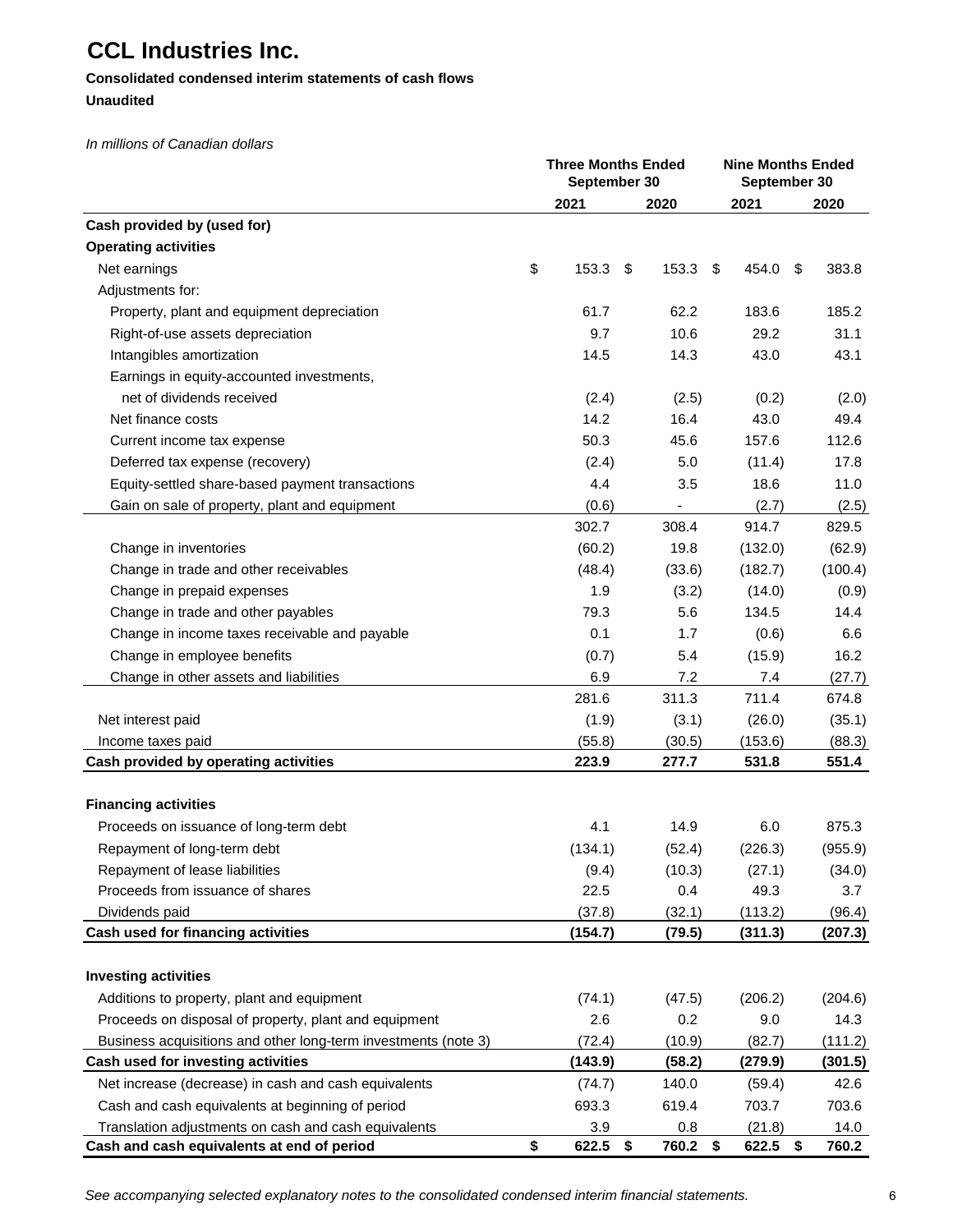#### **Notes to consolidated condensed interim financial statements Unaudited**

*In millions of Canadian dollars, unless otherwise noted*

#### **1. Reporting entity**

CCL Industries Inc. (the "Company") is a public company, listed on the Toronto Stock Exchange, and is incorporated and domiciled in Canada. These consolidated condensed interim financial statements of the Company as at and for the interim period ended September 30, 2021 and 2020, comprise the results of the Company, its subsidiaries and its interests in joint ventures and associates. The Company has manufacturing facilities around the world and is primarily involved in the manufacture of labels, consumer printable media products, technology-driven label solutions, polymer banknote substrates and specialty films.

#### **2. Basis of preparation and presentation**

#### **(a) Statement of compliance**

These consolidated condensed interim financial statements have been prepared in accordance with IAS 34, Interim Financial Reporting.

These consolidated condensed interim financial statements should be read in conjunction with the Company's 2020 annual consolidated financial statements.

The accounting policies and methods of computation followed in the preparation of these consolidated condensed interim financial statements are consistent with those used in the preparation of the most recent annual report unless otherwise noted.

These consolidated condensed interim financial statements were authorized for issue by the Board of Directors on November 10, 2021.

#### **(b) Basis of measurement**

These consolidated condensed interim financial statements have been prepared on the historical cost basis except for the following items in the consolidated condensed interim statement of financial position:

- **•** derivative financial instruments are measured at fair value
- **•** financial instruments at fair value through profit or loss are measured at fair value
- **•** assets related to the defined benefit plans are measured at fair value and liabilities related to the defined benefit plans are calculated by qualified actuaries using the projected unit credit method.

#### **(c) Presentation currency**

These consolidated condensed interim financial statements are presented in Canadian dollars, which is the Company's presentation currency. All financial information, except per share information, is presented in millions of Canadian dollars, unless otherwise noted.

#### **3. Acquisitions**

#### **(a)** Acquisitions in 2021

In April 2021, the Company acquired the assets of Europack Packaging and Fluid Management GmbH ("Europack") for approximately \$0.9 million. Europack was added to the CCL Segment.

In May 2021, the Company acquired privately held Lux Global Label Asia Pte. Ltd. ("LUX"), based in Singapore for approximately \$9.4 million, net of cash. LUX produces decorative labels for global consumer product customers in the ASEAN region. LUX now trades as "CCL Label Singapore."

In July 2021, the Company acquired Plum Paper LLC ("Plum Paper"), a privately owned, direct-to-consumer ecommerce business based in Oceanside, California for approximately \$26.3 million, net of cash acquired. Plum Paper is a leading supplier of personalized planners, journals and related stickers and has been added to Avery's direct-to-consumer operations.

In July 2021, the Company acquired the Uniter Group of companies ("Uniter"), an apparel label manufacturer, based in A Coruña, Spain, with operations in Europe, Asia and North Africa for approximately \$52.5 million, including debt assumed and net of cash acquired. Uniter has been added to the Checkpoint Segment.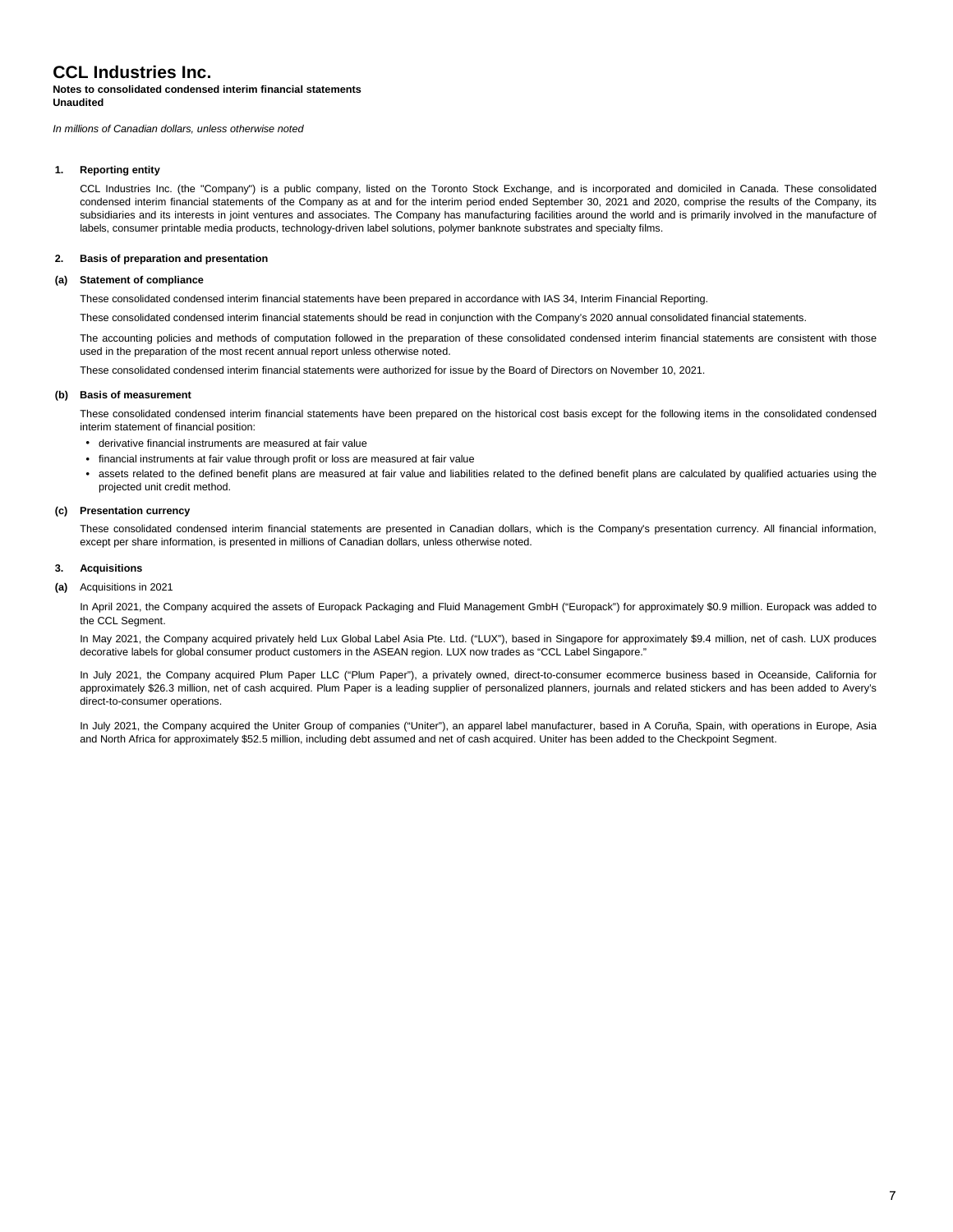#### **Notes to consolidated condensed interim financial statements (continued) Unaudited**

*In millions of Canadian dollars, unless otherwise noted*

#### **3. Acquisitions (continued)**

#### **(a)** Acquisitions in 2021 (continued)

The following table summarizes the allocation of the consideration to the fair value of the assets acquired and liabilities assumed for the Europack, LUX, Plum Paper and Uniter acquisitions:

| Cash consideration, net of cash acquired | \$<br>82.7 |
|------------------------------------------|------------|
| Assumed debt                             | 6.4        |
|                                          | \$<br>89.1 |
| Trade and other receivables              | \$<br>14.6 |
| Inventories                              | 4.3        |
| Other current assets                     | 0.7        |
| Property, plant and equipment            | 13.1       |
| Right-of-use assets                      | 5.1        |
| Goodwill                                 | 48.5       |
| Intangible assets                        | 25.1       |
| Deferred tax assets                      | 0.4        |
| Trade and other payables                 | (11.4)     |
| Lease liabilities                        | (5.0)      |
| Deferred tax liabilities                 | (6.3)      |
| Net assets acquired                      | \$<br>89.1 |
|                                          |            |

As a result of the inherent complexity associated with the valuation of net assets acquired, the determination of the fair value of assets and liabilities acquired for Uniter is based upon preliminary estimates and assumptions. The Company will continue to review information prior to finalizing the fair value of the assets acquired and liabilities assumed. The actual fair value of the assets acquired and liabilities assumed may differ from the amounts noted above.

Goodwill is comprised of the excess fair value of the consideration paid over the fair value of the net assets acquired. Factors that make up the amount of goodwill recognized include expected synergies and employee knowledge of operations. The total amount of goodwill and intangible assets for Europack, LUX, Plum Paper and Uniter is \$73.6 million, which is not deductible for tax purposes.

The following table summarizes the combined sales and net earnings that the newly acquired Europack, LUX, Plum Paper and Uniter have contributed to the Company for the current reporting period.

|              |    | Nine Months Ended |
|--------------|----|-------------------|
|              |    | September 30      |
| Sales        | S. | 15.3              |
| Net earnings | S  | 1.5               |

#### **(b)** Pro Forma Information

The pro forma consolidated financial information below has been prepared following the accounting policies of the Company as if the acquisitions took place January 1, 2021.

The pro forma consolidated financial information has been presented for illustrative purposes only and is not necessarily indicative of results of operations and financial position that would have been achieved had the pro forma events taken place on the dates indicated, or the future consolidated results of operations or financial position of the consolidated company. Future results may vary significantly from the pro forma results presented.

The historical consolidated financial information has been adjusted in preparing the pro forma consolidated financial information to give effect to events that are: (i) directly attributable to the acquisitions; (ii) factually supportable; and (iii) with respect to sales and net earnings, expected to have a continuing impact on the results of CCL Industries Inc. As such, the impact from acquisition-related expenses is not included in the accompanying pro forma consolidated financial information. The pro forma consolidated financial information does not reflect any cost savings (or associated costs to achieve such savings) from operating efficiencies, synergies or other restructuring that could result from the acquisitions.

The following table summarizes the sales and net earnings of the Company combined with Europack, LUX, Plum Paper and Uniter as though the acquisitions took place on January 1, 2021:

|              |   | Nine Months Ended |
|--------------|---|-------------------|
|              |   | September 30      |
| Sales        | S | 4.283.9           |
| Net earnings | S | 459.9             |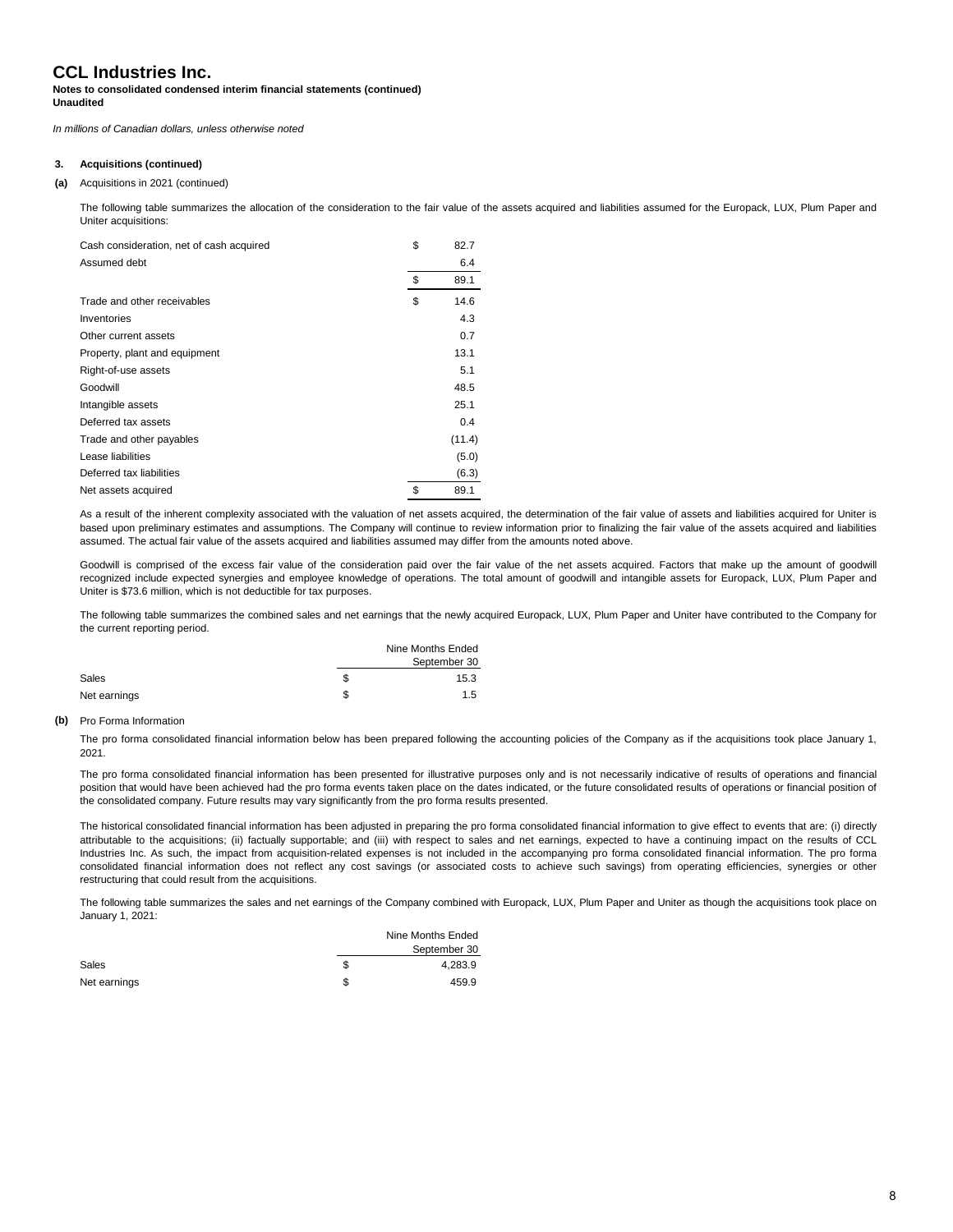#### **Notes to consolidated condensed interim financial statements (continued) Unaudited**

*In millions of Canadian dollars, unless otherwise noted*

#### **3. Acquisitions (continued)**

**(c)** Acquisitions in 2020

In January 2020, the Company acquired IDentilam Limited ("IDentilam") based in Horsham, U.K., for approximately \$2.9 million, net of cash acquired. The company designs and develops a range of software solutions for event badging and identification cards along with digital printing services. IDentilam was added to Avery's direct-to-consumer operations.

In January 2020, the Company acquired I.D.&C. World Holdco Ltd ("ID&C"), with operations in Tunbridge Wells, U.K., and Bradenton, Florida, for approximately \$35.5 million, net of cash acquired. ID&C is a global leader in live event badges and wristbands. ID&C was added to Avery's direct-to-consumer operations.

In January 2020, the Company acquired privately owned Ibertex Etiquetaje Industrial S.L.U. and Eti-Textil Maroc S.a.r.l. AU ("Eti-Textil"), for approximately \$20.1 million, net of cash and debt. Eti-Textil, headquartered in Elche, Spain, with satellite manufacturing in Tangier, Morocco, is an apparel label producer that was integrated into the Apparel Labeling Solutions business of Checkpoint.

In February 2020, the Company acquired the remaining 50% interest in its aluminum slug joint venture, Rheinfelden Americas, LLC ("Rheinfelden"), by assuming \$18.8 million of net debt previously held in the venture. The business immediately changed its name to CCL Metal Science and reported within the CCL Segment.

In February 2020, the Company acquired Clinical Systems, Inc. ("CSI"), based in Garden City, New York, for approximately \$19.7 million, net of cash acquired. CSI is a specialized provider to the U.S. clinical trials industry and operates as part of CCL Label's Healthcare and Specialty business.

In March 2020, the Company acquired Flexpol Sp. z o.o. ("Flexpol"), a privately owned company based in Plock, Poland, for approximately \$23.5 million, net of cash acquired. Flexpol is a leading producer of biaxially oriented polypropylene ("BOPP") film for the European market and was added to the Innovia Segment.

In July 2020, the Company acquired InTouch Labels and Packaging, Co., Inc. ("InTouch"), based near Boston, Massachusetts, for approximately \$11.1 million, net of cash and debt. InTouch is a specialized short-run digital label converter and was added to Avery's direct-to-consumer operations.

In October 2020, the Company acquired Graphic West International ApS ("GWI"), headquartered in Denmark, with operations in Europe and North America, for approximately \$35.2 million, net of cash and debt. This new operation brings expanded capabilities and geographic reach in digitally printed cartons for the pharmaceutical industry. The company now trades as "CCL Specialty Cartons".

In November 2020, the Company acquired privately owned Super Enterprises Printing (Malaysia) Sdn. Bnd. ("SEP") for approximately \$18.4 million, net of cash. SEP headquartered in Kuala Lumpur, with a second manufacturing operation in Guangzhou, China. SEP manufactures decorative panels, liquid crystal and touch-screen display covers and in-mould decorated components for the consumer electronics and automotive sectors across Asia. The company now trades as "CCL Design."

The following table summarizes the allocation of the consideration to the fair value of the assets acquired and liabilities assumed for the IDentilam, ID&C, Eti-Textil, CSI, Rheinfelden, Flexpol, InTouch, GWI and SEP acquisitions:

| Cash consideration, net of cash acquired   | \$<br>164.4 |
|--------------------------------------------|-------------|
| Assumed debt                               | 20.8        |
|                                            | \$<br>185.2 |
| Trade and other receivables                | \$<br>30.5  |
| Inventories                                | 13.4        |
| Other current assets                       | 0.9         |
| Income tax recoverable                     | 1.7         |
| Property, plant and equipment              | 59.2        |
| Right-of-use assets                        | 7.2         |
| Goodwill                                   | 99.3        |
| Intangible assets                          | 24.0        |
| Trade and other payables                   | (34.2)      |
| Lease liabilities                          | (4.7)       |
| Deferred tax liabilities                   | (9.3)       |
| Provisions and other long-term liabilities | (2.8)       |
| Net assets acquired                        | \$<br>185.2 |
|                                            |             |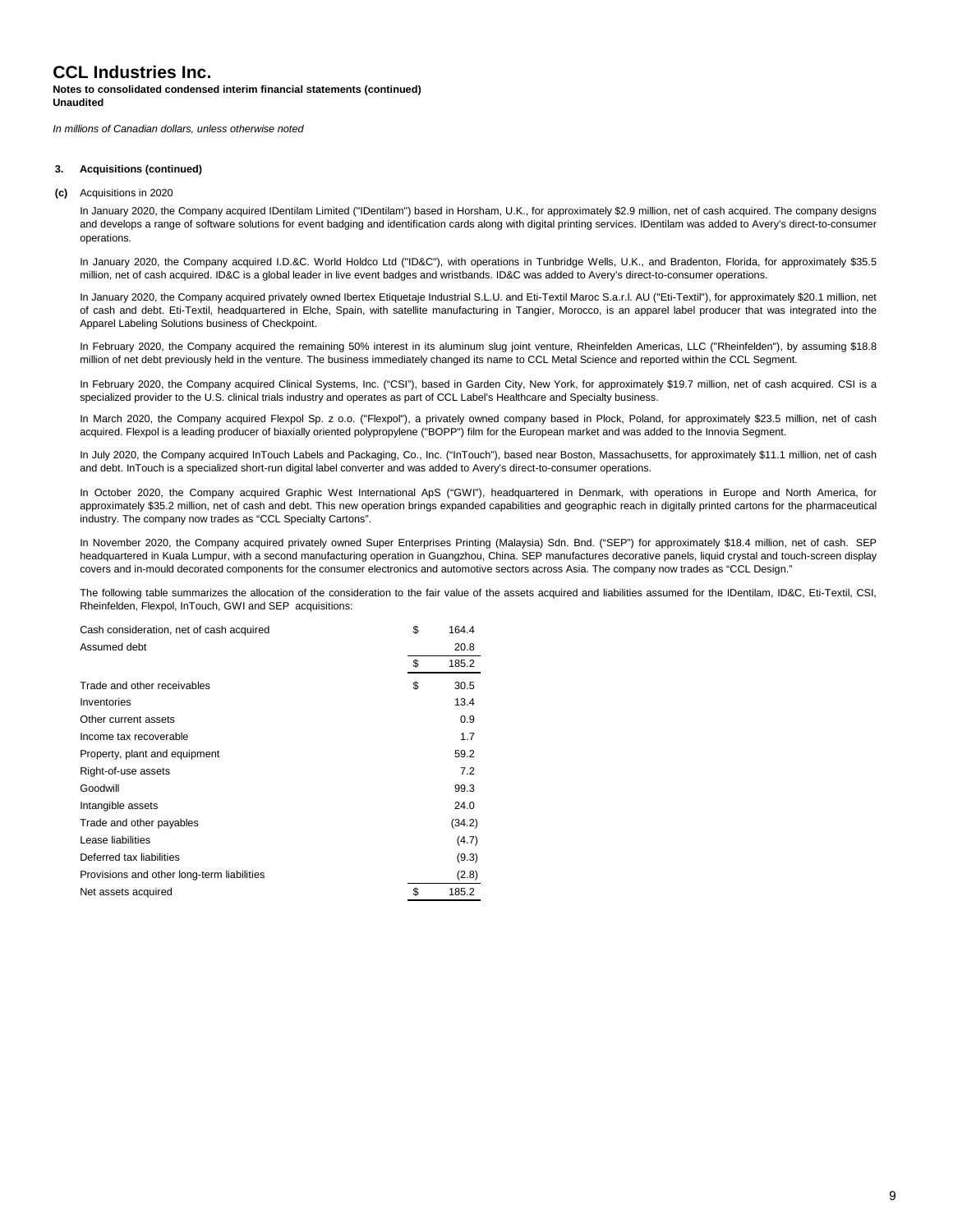#### **Notes to consolidated condensed interim financial statements (continued) Unaudited**

*In millions of Canadian dollars, unless otherwise noted*

#### **4. Segment reporting and disaggregation of revenue**

The Company has four reportable segments, as described below, which are the Company's main business units. The business units offer different products and services, and are managed separately as they require different technology and marketing strategies. For each of the business units, the Company's CEO, the chief operating decision maker, reviews internal management reports regularly.

The Company's reportable segments:

- **•** CCL is a converter of pressure sensitive and specialty extruded film materials for a wide range of decorative, instructional, functional and security applications for government institutions and large global customers in the consumer packaging, healthcare & chemicals, consumer electronic device and automotive markets. Extruded & laminated plastic tubes, aluminum aerosols & specialty bottles, folded instructional leaflets, precision decorated & die cut components, electronic displays, polymer banknote substrate and other complementary products and services are sold in parallel to specific end-use markets.
- **•** Avery is a supplier of labels, specialty converted media and software solutions to enable short-run digital printing in businesses and homes alongside complementary office products sold through distributors and mass market retailers. The products are split into three primary lines: (1) Printable Media, including address labels, shipping labels, marketing and product identification labels, business cards, and name badges supported by customized software solutions; (2) Organizational Products Group, including binders, sheet protectors, indexes & dividers and writing instruments; (3) Direct-to-Consumer digitally imaged media including labels, business cards, name badges, event badges, wristbands and family-oriented identification labels supported by unique web-enabled e-commerce URLs.
- **•** Checkpoint is a manufacturer of technology-driven loss-prevention, inventory-management and labeling solutions, including radio frequency and radio frequency identification ("RFID") solutions, to the retail and apparel industry. The Segment has three primary product lines: Merchandise Availability Solutions ("MAS"), Apparel Labeling Solutions ("ALS") and "Meto". The MAS line focuses on electronic-article-surveillance ("EAS") systems; hardware, software, labels and tags for loss prevention and inventory control systems including RFID solutions. ALS products are apparel labels and tags, some of which are RFID capable. Meto supplies hand-held pricing tools and labels and promotional in-store displays.
- **•** Innovia supplies specialty, high-performance, multi-layer, surface engineered BOPP films from facilities in Australia, Belgium, Mexico, Poland and the United Kingdom to customers in the pressure sensitive label materials, flexible packaging and consumer packaged goods industries worldwide. Additionally a small percentage of the total volume is sold internally to CCL Secure while two smaller non-BOPP facilities, in Germany and U.S., produce almost their entire output for CCL Label.

|                                          |                           |  | Three Months Ended September 30 |    |            |            |  | Nine Months Ended September 30 |  |              |                  |          |  |         |
|------------------------------------------|---------------------------|--|---------------------------------|----|------------|------------|--|--------------------------------|--|--------------|------------------|----------|--|---------|
|                                          | Sales<br>Operating income |  |                                 |    |            | Sales      |  |                                |  |              | Operating income |          |  |         |
|                                          | 2021                      |  | 2020                            |    | 2021       | 2020       |  | 2021                           |  | 2020         |                  | 2021     |  | 2020    |
| CCL                                      | \$<br>882.0 \$            |  | 877.0 \$                        |    | $127.6$ \$ | 160.8 \$   |  | $2,615.0$ \$                   |  | $2,497.4$ \$ |                  | 424.3 \$ |  | 416.4   |
| Avery                                    | 209.7                     |  | 178.4                           |    | 51.2       | 35.7       |  | 529.0                          |  | 483.4        |                  | 110.4    |  | 86.3    |
| Checkpoint                               | 189.3                     |  | 169.7                           |    | 24.6       | 29.6       |  | 545.7                          |  | 446.2        |                  | 79.1     |  | 48.1    |
| Innovia                                  | 207.2                     |  | 148.3                           |    | 20.5       | 20.2       |  | 554.3                          |  | 464.7        |                  | 68.7     |  | 59.4    |
| Total operations                         | 1,488.2 \$                |  | $1,373.4$ \$                    |    | $223.9$ \$ | $246.3$ \$ |  | $4,244.0$ \$                   |  | 3,891.7 \$   |                  | 682.5 \$ |  | 610.2   |
| Corporate expense                        |                           |  |                                 |    | (10.3)     | (12.3)     |  |                                |  |              |                  | (42.4)   |  | (30.3)  |
| Restructuring and other items            |                           |  |                                 |    | (0.7)      | (16.2)     |  |                                |  |              |                  | (3.3)    |  | (21.8)  |
| Earnings in equity-accounted investments |                           |  |                                 |    | 2.4        | 2.5        |  |                                |  |              |                  | 6.4      |  | 5.5     |
| Finance cost                             |                           |  |                                 |    | (13.5)     | (15.4)     |  |                                |  |              |                  | (41.0)   |  | (46.4)  |
| Finance income                           |                           |  |                                 |    | 0.6        | 0.6        |  |                                |  |              |                  | 2.0      |  | 1.9     |
| Interest on lease liabilities            |                           |  |                                 |    | (1.3)      | (1.6)      |  |                                |  |              |                  | (4.0)    |  | (4.9)   |
| Income tax expense                       |                           |  |                                 |    | (47.8)     | (50.6)     |  |                                |  |              |                  | (146.2)  |  | (130.4) |
| Net earnings                             |                           |  |                                 | \$ | $153.3$ \$ | 153.3      |  |                                |  |              | \$               | 454.0 \$ |  | 383.8   |

|                              | <b>Total Assets</b>         |  |         |              | <b>Total Liabilities</b> |  |              |  | Depreciation and Amortization  |      |                                | Capital Expenditures |          |      |       |
|------------------------------|-----------------------------|--|---------|--------------|--------------------------|--|--------------|--|--------------------------------|------|--------------------------------|----------------------|----------|------|-------|
|                              | September 30<br>December 31 |  |         | September 30 |                          |  | December 31  |  | Nine Months Ended September 30 |      | Nine Months Ended September 30 |                      |          |      |       |
|                              | 2021                        |  | 2020    |              | 2021                     |  | 2020         |  | 2021                           |      | 2020                           |                      | 2021     |      | 2020  |
| CCL                          | \$<br>$3,864.9$ \$          |  | 3,805.6 | \$           | $1,052.3$ \$             |  | 1,066.8 \$   |  | 170.0 \$                       |      | $173.4$ \$                     |                      | 151.7    | - \$ | 150.0 |
| Avery                        | 750.6                       |  | 707.1   |              | 267.8                    |  | 231.9        |  | 18.9                           |      | 19.7                           |                      | 6.1      |      | 14.9  |
| Checkpoint                   | 1.080.6                     |  | 975.1   |              | 529.6                    |  | 497.7        |  | 29.1                           |      | 28.6                           |                      | 19.1     |      | 17.5  |
| Innovia                      | 1.210.8                     |  | 1.145.9 |              | 342.1                    |  | 288.7        |  | 36.6                           |      | 36.5                           |                      | 29.3     |      | 22.2  |
| Equity-accounted investments | 64.7                        |  | 66.1    |              |                          |  |              |  | $\overline{\phantom{a}}$       |      |                                |                      |          |      |       |
| Corporate                    | 564.4                       |  | 636.9   |              | .699.8                   |  | 1.969.4      |  | 1.2                            |      | $\cdot$                        |                      |          |      |       |
| Total                        | 7,536.0 \$                  |  | .336.7  |              | $3,891.6$ \$             |  | $4,054.5$ \$ |  | 255.8                          | - \$ | 259.4 \$                       |                      | 206.2 \$ |      | 204.6 |

The quarterly financial results above are affected by the seasonality of the business Segments. The first and second quarters of a year are traditionally higher sales periods for the CCL and Innovia Segments as a result of the greater number of work days than the third and fourth quarters plus the seasonality of certain end markets. For Avery, the third quarter has historically been its strongest, as it benefits from the increased demand related to back-to-school activities in North America. For the Checkpoint Segment, in its recurring revenue streams, the second half of the calendar year is healthier as the business substantially follows the retail cycle of its customers, which traditionally experiences more consumer activity from September through the end of the year and prepares for the same in its supply chain from mid-year on. As a result of the impact of COVID-19 on the economy and the Company's businesses, historical seasonality trends could be adversely affected or temporarily improved.

All revenues are from products and services transferred at a point in time, except \$18.5 million and \$55.9 million for the three-month and nine-month periods ended September 30, 2021, respectively (September 30, 2020 - \$17.9 million and \$49.6 million), which are for installation and maintenance service arrangements within the Checkpoint Segment.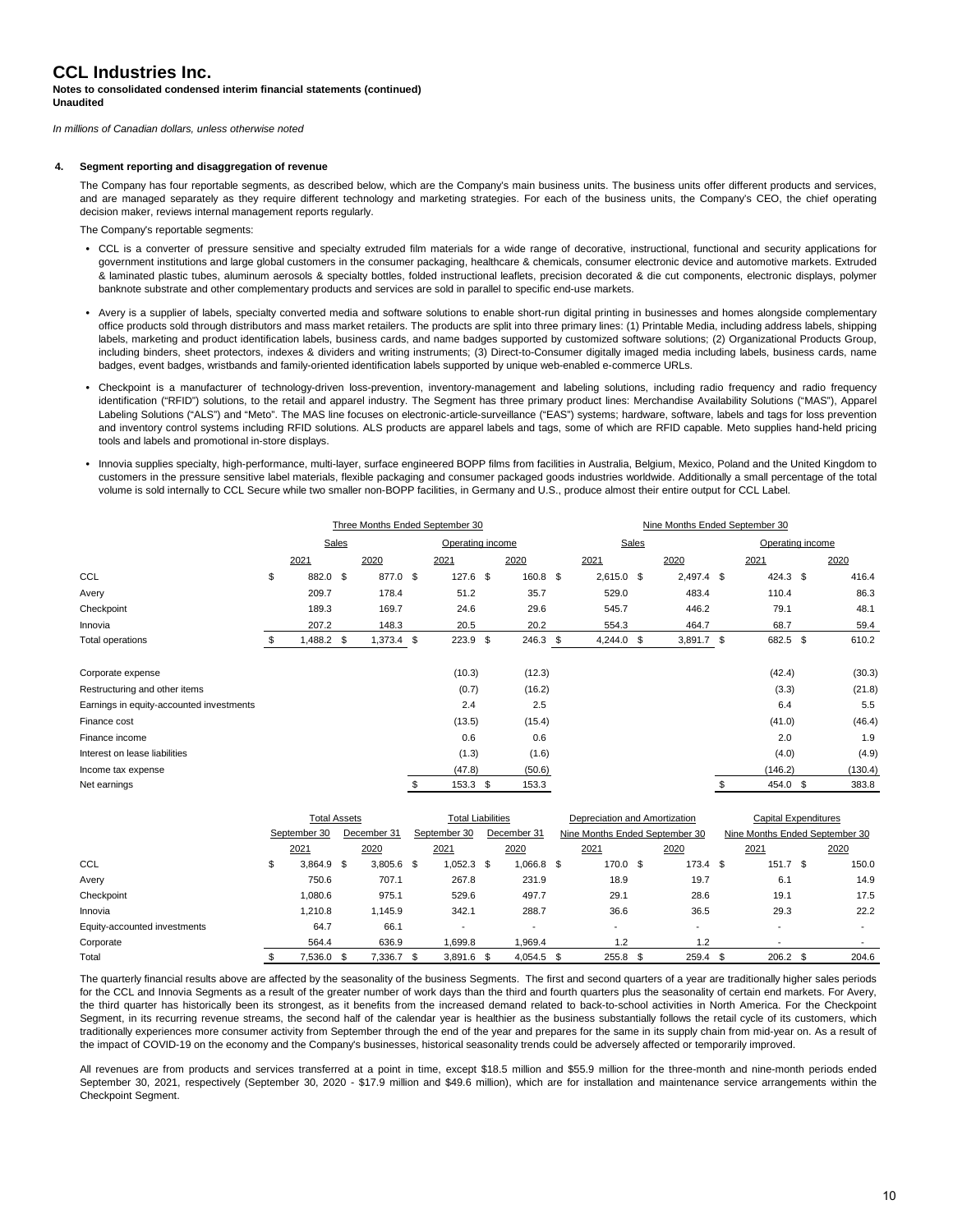#### **Notes to consolidated condensed interim financial statements (continued) Unaudited**

*In millions of Canadian dollars, unless otherwise noted*

#### **5. Accumulated other comprehensive loss**

|                                                                                                                | September 30 | December 31 |
|----------------------------------------------------------------------------------------------------------------|--------------|-------------|
|                                                                                                                | 2021         | 2020        |
| Unrealized foreign currency translation losses, net of tax recovery of \$0.8 (2020 – tax recovery of \$5.2)    | $(229.7)$ \$ | (142.6)     |
| Gains on derivatives designated as cash flow hedges, net of tax expense of \$0.1 (2020 – tax expense of \$0.1) | 0.3          | 0.4         |
|                                                                                                                | $(229.4)$ \$ | (142.2)     |

#### **6. Restructuring and other items**

|                                     | Three Months Ended |                  |  | Nine Months Ended        |  |                  |  |      |
|-------------------------------------|--------------------|------------------|--|--------------------------|--|------------------|--|------|
|                                     | September 30       |                  |  | September 30             |  |                  |  |      |
|                                     |                    | 2021             |  | 2020                     |  | 2021             |  | 2020 |
| Restructuring costs                 |                    | 0.6 <sup>5</sup> |  | 6.8                      |  | 3.0 <sup>5</sup> |  | 12.0 |
| <b>Acquisition costs</b>            |                    | 0.1              |  | $\overline{\phantom{a}}$ |  | 0.3              |  | 0.9  |
| Other items                         |                    |                  |  | 9.4                      |  | -                |  | 8.9  |
| Total restructuring and other items |                    | 0.7              |  | 16.2                     |  | 3.3              |  | 21.8 |

For the nine months ended September 30, 2021, the Company recorded \$3.3 million (\$2.6 million, net of tax) for restructuring and other items principally related to severance and acquisition transaction costs.

For the nine months ended September 30, 2020, the Company recorded \$21.8 million (\$16.3 million, net of tax) for restructuring and other items principally related to an expense of \$9.4 million in excess of the amount originally accrued for the High Court of Australia's final judgement in a pre-acquisition lawsuit against CCL Secure's polymer banknote substrate business. The balance of restructuring expenses related to severance and acquisition transaction costs.

#### **7. Financial instruments**

#### **(a) Fair value hierarchy**

The table below summarizes level of hierarchy for financial assets and liabilities. It does not include fair value information for financial assets and financial liabilities not measured at fair value if the carrying value is a reasonable approximation of fair value.

The different levels have been defined as follows:

- Level 1: quoted prices (unadjusted) in active markets for identical assets or liabilities;
- Level 2: inputs other than quoted prices included within Level 1 that are observable for the asset or liability, either directly (i.e., as prices) or indirectly (i.e., derived from prices); and
- Level 3: inputs for the asset or liability that are not based on observable market data (unobservable inputs).

| September 30, 2021               | Level 1                 |     | Level 2                  | Level 3 | Total      |
|----------------------------------|-------------------------|-----|--------------------------|---------|------------|
| Other assets                     | 18.9 <sup>5</sup>       |     | $\overline{\phantom{a}}$ |         | \$<br>18.9 |
| Derivative financial assets      |                         |     | 14.8                     |         | 14.8       |
| Long-term debt                   |                         |     | (1,820.9)                |         | (1,820.9)  |
| Derivative financial liabilities |                         |     | (64.0)                   |         | (64.0)     |
|                                  | 18.9                    | -\$ | $(1,870.1)$ \$           |         | (1, 851.2) |
| December 31, 2020                |                         |     |                          |         |            |
| Other assets                     | \$<br>19.6 <sup>5</sup> |     | $\sim$                   | \$<br>۰ | \$<br>19.6 |
| Derivative financial assets      |                         |     | 9.6                      |         | 9.6        |
| Long-term debt                   |                         |     | (2, 121.3)               |         | (2, 121.3) |
| Derivative financial liabilities | ۰                       |     | (117.1)                  | ۰       | (117.1)    |
|                                  | 19.6                    |     | $(2,228.8)$ \$           |         | (2,209.2)  |

The methods and assumptions used to measure the fair value are as follows:

The fair value of derivative financial instruments generally reflects the estimated amounts that the Company would receive to sell favourable contracts, or pay to transfer unfavourable contracts, at the reporting date. The Company uses discounted cash flow analysis and market data such as interest rates, credit spreads and foreign exchange spot rates to estimate the fair value of forward agreements and interest-rate derivatives.

The fair value of long-term debt is estimated using public quotations, when available, or discounted cash flow analysis based on the current corresponding borrowing rate for similar types of borrowing arrangements.

#### **(b) Fair values versus carrying amounts**

The carrying values of cash and cash equivalents, trade and other receivables, and trade and other payables approximate fair values due to the short-term maturities of these financial instruments.

The fair value of financial liabilities together with carrying amounts shown in the consolidated condensed interim statement of financial position, are as follows:

|                | September 30, 2021 |  |            |          | December 31, 2020 |  |            |  |
|----------------|--------------------|--|------------|----------|-------------------|--|------------|--|
|                | Carrying           |  |            | Carrying |                   |  |            |  |
|                | Amount             |  | Fair Value |          | Amount            |  | Fair Value |  |
| Long-term debt | .720.8             |  | .820.9     |          | 1.941.2           |  | 2,121.3    |  |

The interest rates used to discount estimated cash flows for the long-term debt are based on the government yield curve at the reporting date plus an adequate credit spread.

Fair value estimates are made at a specific point in time based on relevant market information and information about the financial instruments. The estimates are subjective in nature and involve uncertainties and matters of judgement.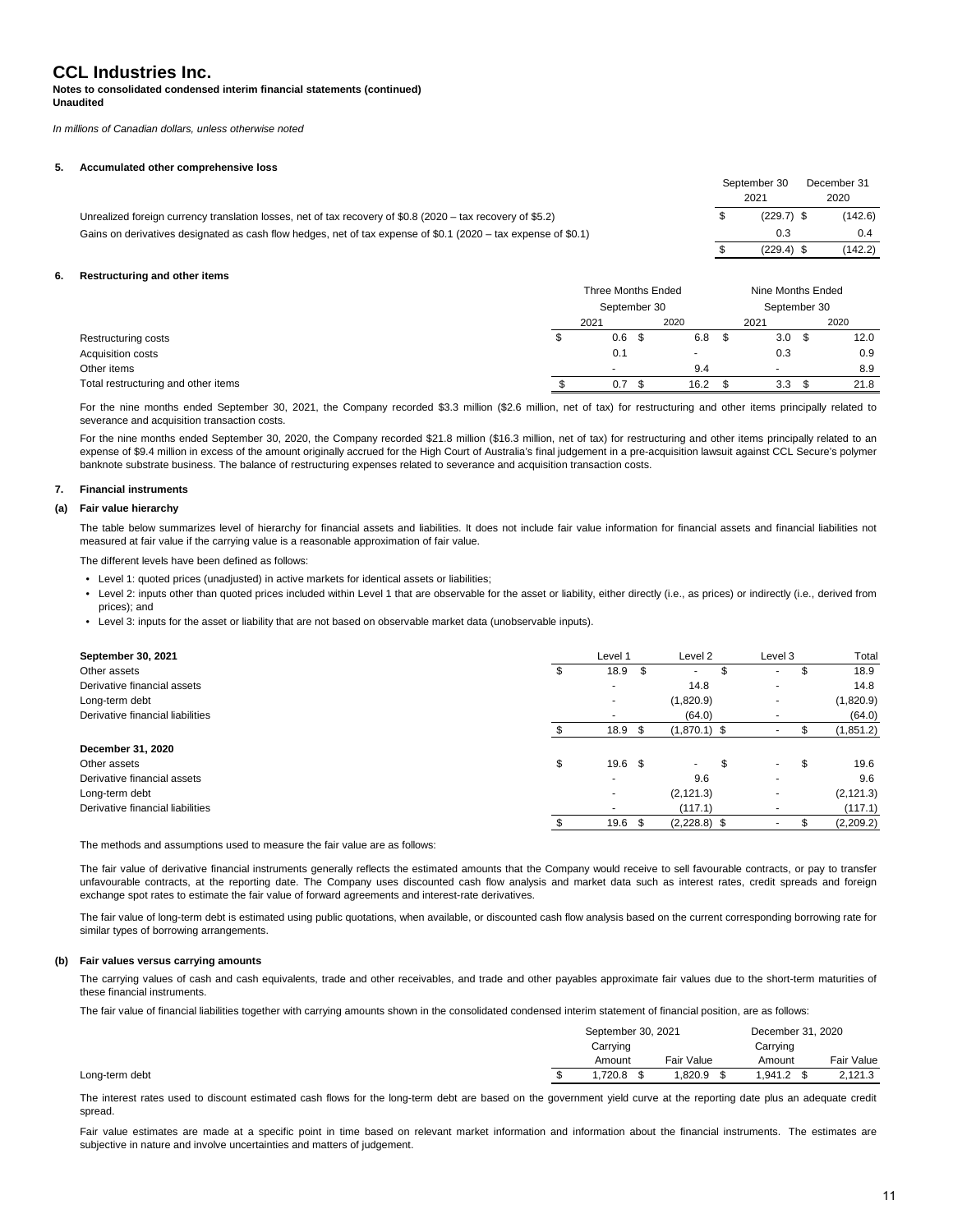#### **Notes to consolidated condensed interim financial statements (continued) Unaudited**

*In millions of Canadian dollars, unless otherwise noted*

#### **8. Long-term debt**

During the second quarter of 2020, the Company closed a rule 144A 3.05% private note offering due June 2030 in the principal amount of US\$600.0 million. The proceeds of the offering were almost entirely used to repay borrowings on the Company's unsecured syndicated revolving credit facility.

During the first quarter of 2020, the Company amended its syndicated bank credit facilities extending the tenor of the US\$366.0 million term facility to February 2022 and extending the tenor of the US\$1.2 billion revolving credit facility to February 2025.

During the first nine months 2021, debt repayments of \$226.3 million were primarily made on syndicated term debt and a bilateral uncommitted credit facility in Australia.

The Company's debt structure at September 30, 2021, was primarily comprised of 144A 3.05% private notes due June 2030 in the principal amount of US\$600.0 million (\$752.8 million), 144A 3.25% private notes due October 2026 in the principal amount of US\$500.0 million (\$629.3 million), the \$300.0 million principal amount 3.864% Series 1 Notes due April 2028, and the term loan facility of US\$17.0 million (\$21.5 million). A bilateral uncommitted credit facility resident in Australia was \$7.9 million.

The Company's debt structure at December 31, 2020, was primarily comprised of the 144A 3.05% private notes due June 2030 in the principal amount of US\$600.0 million (\$754.8 million), 144A 3.25% private notes due October 2026 in the principal amount of US\$500.0 million (\$630.8 million), the \$300.0 million principal amount 3.864% Series 1 Notes due April 2028, and the term loan facility of US\$161.0 million (\$204.8 million). The additional uncommitted loan facility resident in Australia was \$50.2 million.

#### **9. Subsequent events**

The Board of Directors has declared a dividend of \$0.21 per Class B non-voting share and \$0.2075 per Class A voting share, which will be payable to shareholders of record at the close of business on December 15, 2021, to be paid on December 29, 2021.

In October 2021, the Company announced it had signed a binding agreement to acquire Desarrollo e Investigación S.A. de C.V. and Fuzetouch PTE LTD (Singapore) (collectively "D&F") headquartered in San Luis Potosi, Mexico for approximately \$50.7 million, net of cash and debt.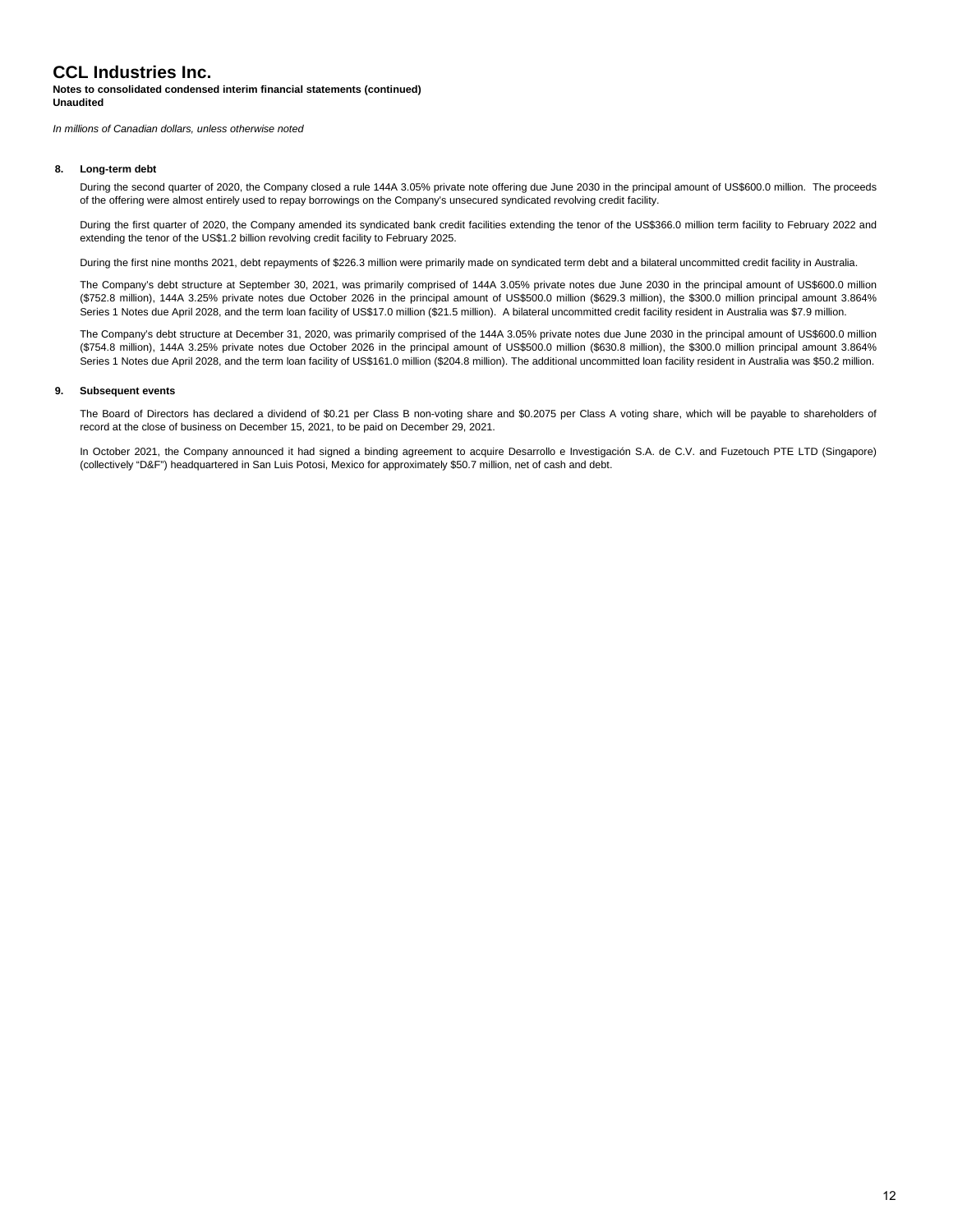# **MANAGEMENT'S DISCUSSION AND ANALYSIS Third Quarters Ended September 30, 2021 and 2020**

This Management's Discussion and Analysis of the financial condition and results of operations ("MD&A") of CCL Industries Inc. ("the Company") relates to the third quarters ended September 30, 2021 and 2020. The information in this interim MD&A is current to November 10, 2021, and should be read in conjunction with the Company's September 30, 2021, unaudited third quarter consolidated condensed interim financial statements ("interim financial statements") released on November 10, 2021, and the 2020 Annual MD&A and consolidated financial statements ("annual financial statements"), which form part of CCL Industries Inc.'s 2020 Annual Report, dated February 24, 2021.

Additional information relating to the Company, including the Company's Annual Information Form, is available on SEDAR at www.sedar.com or on the Company's website www.cclind.com.

### **Basis of Presentation**

The interim and annual financial statements have been prepared in accordance with IAS 34, Interim Financial Reporting and International Financial Reporting Standards ("IFRS"), respectively, and unless otherwise noted, both the interim and annual financial statements and this interim MD&A are expressed in Canadian dollars as the presentation currency. The primary measurement currencies of the Company's operations are the Canadian dollar, U.S. dollar, euro, Argentine peso, Australian dollar, Bangladeshi taka, Brazilian real, Chilean peso, Chinese renminbi, Danish krone, Hong Kong dollar, Hungarian forint, Indian rupee, Israeli shekel, Japanese yen, Malaysian ringgit, Mexican peso, Moroccan dirham, New Zealand dollar, Philippine peso, Polish zloty, Russian ruble, Singaporean dollar, South African rand, South Korean won, Swiss franc, Thai baht, Turkish lira, U.K. pound sterling and Vietnamese dong. All per Class B nonvoting share ("Class B share") amounts in this document are expressed on an undiluted basis, unless otherwise indicated. The Company's Audit Committee and its Board of Directors have reviewed this interim MD&A to ensure consistency with the approved strategy and the financial results of the Company.

### **Cautionary Statement Regarding Forward-Looking Statements**

This MD&A contains forward-looking information and forward-looking statements, as defined under applicable securities laws, (hereinafter collectively referred to as "forward-looking statements") that involve a number of risks and uncertainties. Forward-looking statements include all statements that are predictive in nature or depend on future events or conditions. Forward-looking statements are typically identified by the words "believes," "expects," "anticipates," "estimates," "intends," "plans" or similar expressions. Statements regarding the operations, business, financial condition, priorities, ongoing objectives, strategies and outlook of the Company, other than statements of historical fact, are forwardlooking statements. Specifically, this MD&A contains forward-looking statements regarding the anticipated sales, income and profitability of the Company's segments; the Company's capital spending levels and planned capital expenditures in 2021; the adequacy of the Company's financial liquidity including the availability of sufficient cash from operations and available credit capacity to fund the Company's future financial obligations for the next few years; the Company's effective tax rate; the Company's ongoing business strategy; the Company's planned restructuring expenditures; the Company's expectations regarding general business and economic conditions; the impact of the COVID-19 ("CV19") global pandemic on the Company's overall operations, customers, strategy and financial results and on the respective Segments of the Company, including in respect of the fourth quarter of 2021 and beyond; the ability of management to align cost structures with changing demand levels and improve profitability; and management's expectation of closing the D&F acquisition before the end of the 2021 year.

Forward-looking statements are not guarantees of future performance. They involve known and unknown risks and uncertainties relating to future events and conditions including, but not limited to, the continuing adverse impact of the CV19 pandemic on the Company, its employees, customers, suppliers, the global economy and financial markets; the impact of competition; consumer confidence and spending preferences; general economic and geopolitical conditions; currency exchange rates; interest rates and credit availability; technological changes; changes in government regulations; risks associated with operating and product hazards; and the Company's ability to attract and retain qualified employees. Do not unduly rely on forward-looking statements as the Company's actual results could differ materially from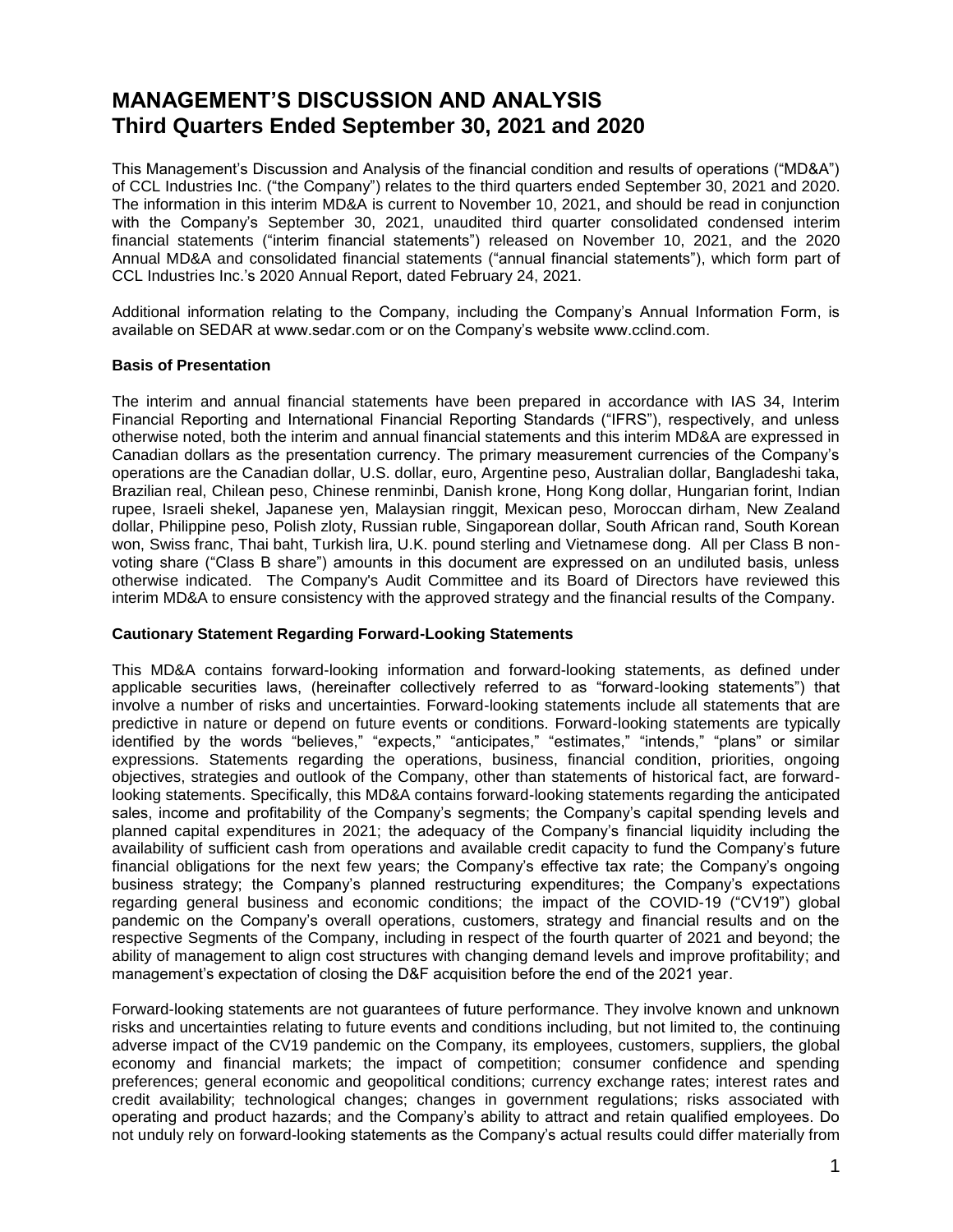those anticipated in these forward-looking statements. Forward-looking statements are also based on a number of assumptions, which may prove to be incorrect, including, but not limited to, assumptions about the following: consumer spending; customer demand for the Company's products; market growth in specific sectors and entering into new markets; the Company's ability to provide a wide range of products to multinational customers on a global basis; the benefits of the Company's focused strategies and operational approach; the achievement of the Company's plans for improved efficiency and lower costs, including stable aluminum and resin costs; the Company's expectation that relaxation of government CV19-related restrictions and modest impact from CV19 variants will result in improved economic activity and improved results for the Company; the Company's expectation it can effectively manage inflationary cost pressure and improve financial results; the Company's expectation that matching results of the 2020 fourth quarter in the fourth quarter 2021 will be a challenge; the ability of the Company to participate in certain government assistance programs; the Company's expectation that the Avery Segment's direct-toconsumer event and name badging operations will remain materially impacted due to the CV19 pandemic; the Company's expectation that Avery's "Kids' labels" and "WePrint" will remain solid; the Company's expectation that Avery's PMG and OPG product groups in North America will improve as bricks-and-mortar retail reopens and onsite office-employee density increases; the Company's expectation that Avery's orders for the fourth quarter of 2021 will remain steady; and the Company's expectation that the Innovia Segment will effectively manage input cost volatility, enhance productivity and successfully establish its new "Ecofloat" shrink film line. Should one or more risks come to fruition or should any assumption prove incorrect, then actual results could vary materially from those expressed or implied in the forward-looking statements. Further details on key risks can be found throughout this report and particularly in Section 4: "Risks and Uncertainties" of the 2020 Annual MD&A.

Except as otherwise indicated, forward-looking statements do not take into account the effect that transactions or non-recurring or other special items announced or occurring after the statements are made may have on the Company's business. Such statements do not, unless otherwise specified by the Company, reflect the impact of dispositions, sales of assets, monetizations, mergers, acquisitions, other business combinations or transactions, asset write-downs or other charges announced or occurring after forward-looking statements are made. The financial impact of these transactions and non-recurring and other special items can be complex and depends on the facts particular to each of them and therefore cannot be described in a meaningful way in advance of knowing specific facts.

The forward-looking statements are provided as of the date of this MD&A and the Company does not assume any obligation to update or revise the forward-looking statements to reflect new events or circumstances, except as required by law.

## **1. Overview**

The third quarter of 2021 was strong, with significant progress over the same period in 2019, especially given the negative impact of currency translation in 2021, but as expected behind the record third quarter of 2020, which included margin-enhancing windfall orders for banknote substrate. Consolidated organic sales growth of 10.3% for the 2021 third quarter was driven by strong performances at Avery, Checkpoint and Innovia (the latter aided by inflationary resin pass through) and a modest improvement for the CCL Segment, which was hindered by windfall sales in the prior period at CCL Secure. Lower CCL Secure profits also accounted for the majority of the 9.1% decline in consolidated operating income with the balance attributable to significant cost inflation, the negative impact of foreign currency translation and higher expense from a return to normal operating mode in most parts of the Company. Return on sales (non-IFRS financial measures; refer to definition in Section 14 of this MD&A) for the 2021 third quarter was a solid 15.0% compared to 17.9% in the 2020 third quarter and similar to the 15.5% reported in the same, pre-pandemic, period in 2019. Although significant issues associated with the global pandemic persist, particularly in the Asia Pacific region, and government assistance programs have largely ceased, the Company posted strong 2021 third quarter basic and adjusted basic earnings per Class B share (a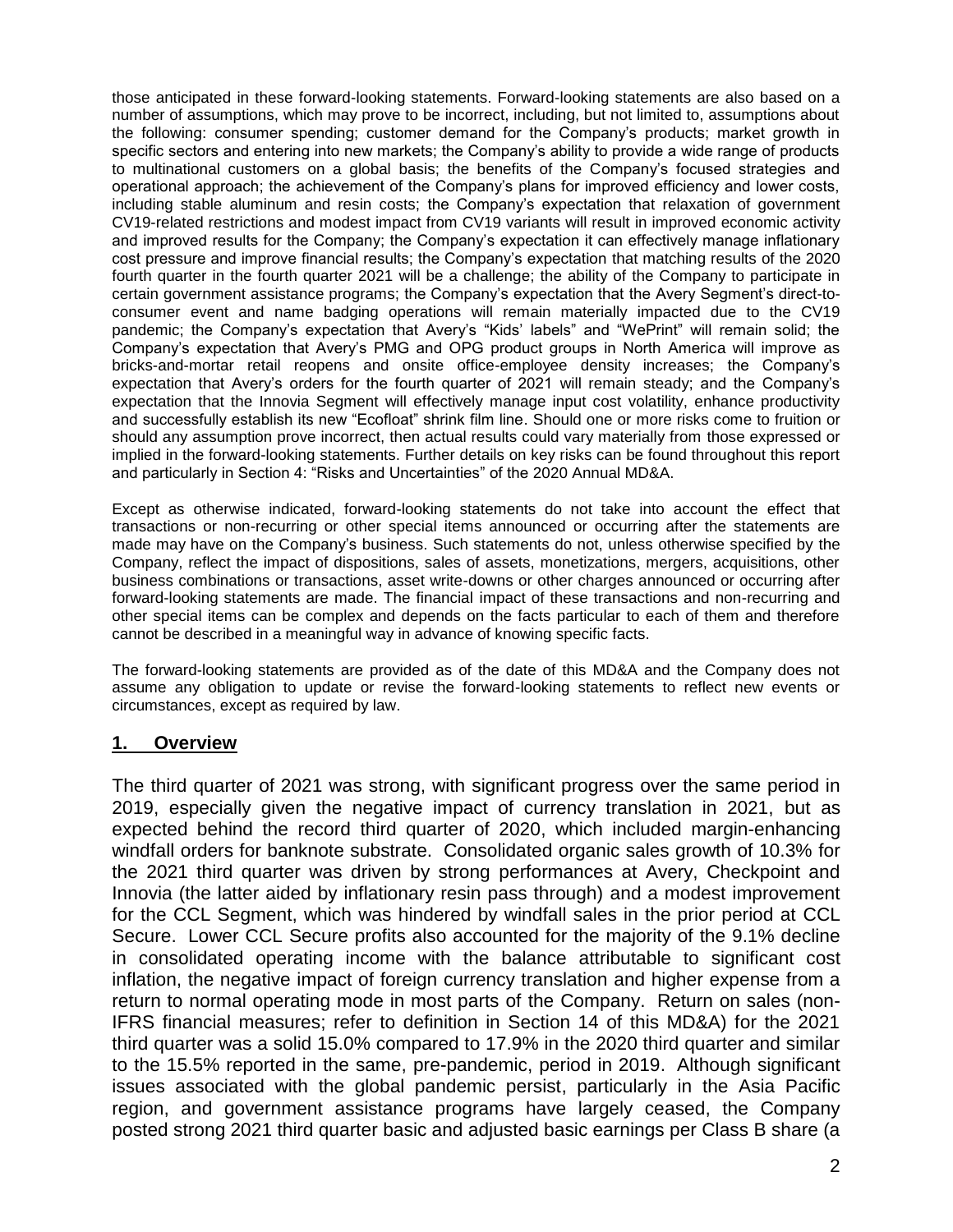non-IFRS financial measure; refer to definition in Section 14 of this MD&A) of \$0.85 compared to basic and adjusted basic earnings per Class B share of \$0.86 and \$0.93, respectively, for the 2020 third quarter.

# **2. Review of Consolidated Financial Results**

The following acquisitions affected the financial comparisons to 2020 including those announced through to the end of the third quarter of 2021:

- In July 2021, the Company acquired the Uniter Group of companies ("Uniter"), based in A Coruña, Spain, with operations in Europe, Asia and North Africa for approximately \$52.5 million, including debt assumed and net of cash acquired. Uniter's five Uniter factories are part of the Checkpoint Apparel Labeling Solutions business ("ALS").
- In July 2021, the Company acquired privately owned Plum Paper LLC ("Plum"), based in Oceanside, California for approximately \$26.3 million, net of cash acquired. Plum is a leading supplier of personalized planners and is part of Avery's growing direct-to-consumer business.
- In May 2021, the Company acquired privately held Lux Global Label Asia Pte. Ltd. ("LUX"), based in Singapore for approximately \$9.4 million, net of cash. LUX produces decorative labels for global consumer product customers in the ASEAN region. LUX now trades as "CCL Label Singapore."
- In April 2021, the Company acquired the assets of Europack Packaging and Fluid Management GmbH ("Europack") for approximately \$0.9 million. Europack was added to the CCL Segment.
- In November 2020, the Company acquired privately owned Super Enterprises Printing (Malaysia) Sdn. Bnd. ("SEP") for approximately \$18.4 million, net of cash. SEP is headquartered in Kuala Lumpur, with a second manufacturing operation in Guangzhou, China. SEP manufactures decorative panels, liquid crystal and touch-screen display covers and in-mould decorated components for the consumer electronics and automotive sectors across Asia. The company now trades as "CCL Design."
- In October 2020, the Company acquired Graphic West International ApS ("GWI"), headquartered in Denmark, with operations in Europe and North America, for approximately \$35.2 million, net of cash and debt. This new operation brings expanded capabilities and geographic reach in digitally printed cartons for the pharmaceutical industry. The company now trades as "CCL Specialty Cartons."
- In July 2020, the Company acquired InTouch Labels and Packaging Co., Inc. ("InTouch"), near Boston, Massachusetts, for approximately \$11.1 million, net of cash and debt. InTouch is a specialized short-run digital label converter and has been added to Avery's direct-to-consumer operations.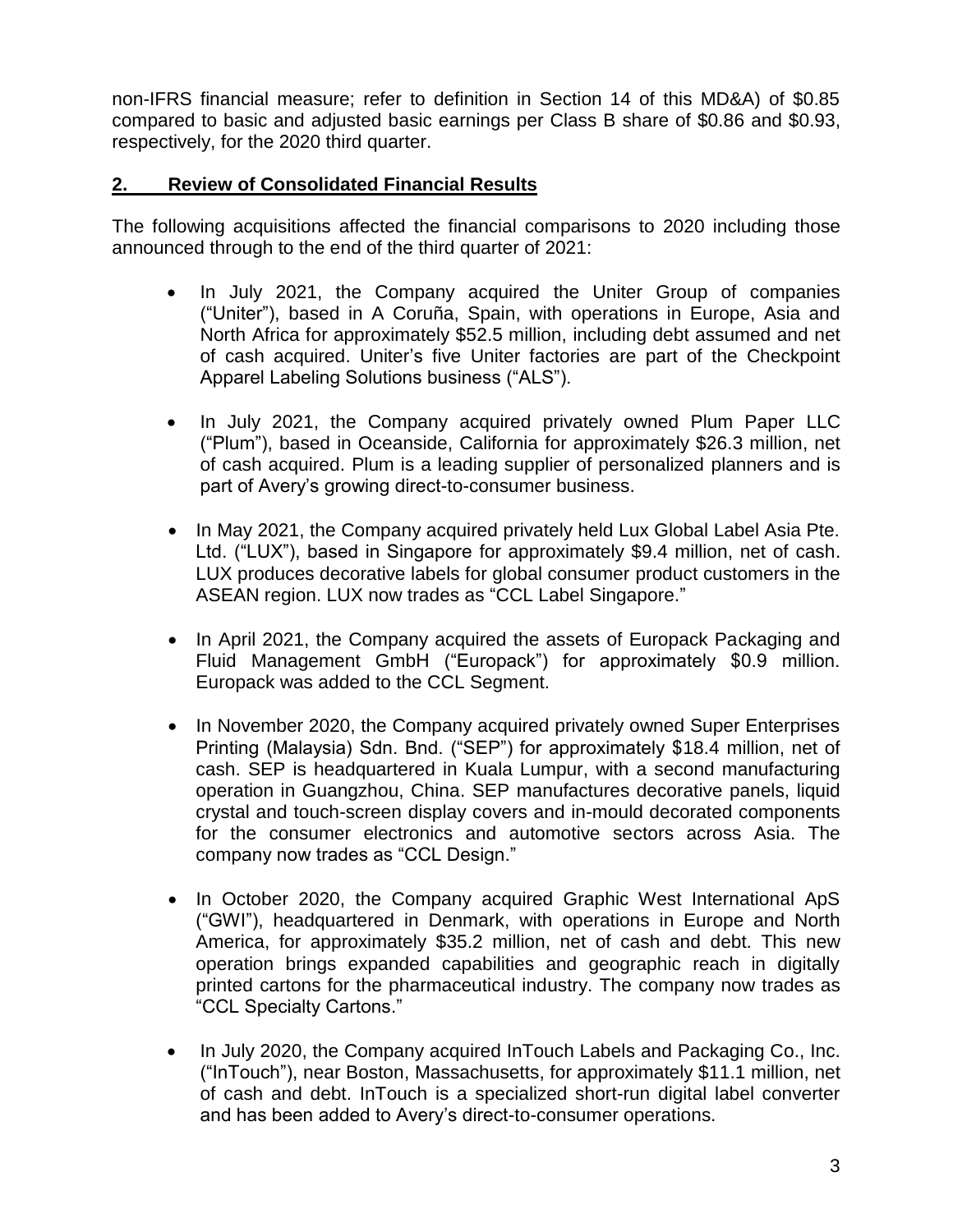- In March 2020, the Company acquired Flexpol Sp. Z.o.o. ("Flexpol"), a privately owned company based in Plock, Poland. Flexpol is a leading producer of biaxially oriented polypropylene ("BOPP") film for the European market. The purchase price, net of cash acquired was approximately \$23.5 million. The new business immediately commenced operating as "Innovia Poland."
- In February 2020, the Company acquired Clinical Systems, Inc. ("CSI"), based in Garden City, New York, for approximately \$19.7 million, net of cash on hand. CSI is a specialized provider to the United States clinical trials industry and is operating as part of CCL Label's Healthcare and Specialty business.
- In February 2020, the Company acquired the remaining 50% interest in its aluminum slug joint venture, Rheinfelden Americas, LLC ("Rheinfelden"), by assuming the \$18.8 million of net debt previously held in the venture. The business immediately changed its name to CCL Metal Science.
- In January 2020, the Company acquired privately owned Ibertex Etiquetaje Industrial S.L.U. and Eti-Textil Maroc S.a.r.l. AU ("Eti-Textil") for approximately \$20.1 million, net of cash and debt. Eti-Textil, headquartered in Elche, Spain, with satellite manufacturing in Tangier, Morocco, is an apparel label producer that has been integrated into the Apparel Labeling Systems ("ALS") business of Checkpoint.
- In January 2020, the Company acquired I.D&C. World Holdco Ltd. ("ID&C"), with operations in Tunbridge Wells, U.K., and Bradenton, Florida, for approximately \$35.5 million, net of cash acquired. ID&C is a global leader in live event badges and wristbands and is part of Avery's growing direct-toconsumer business.
- In January 2020, the Company acquired IDentilam Ltd. ("IDL"), based in Horsham, UK, for approximately \$2.9 million, net of cash acquired. IDL designs and develops a range of software solutions for event badging and identification cards and has been added to Avery's direct-to-consumer operations.

Sales for the third quarter of 2021 were \$1,488.2 million, an increase of 8.4% compared to the \$1,373.4 million recorded in the third quarter of 2020. The sales increase was attributable to organic growth of 10.3% and acquisition-related growth of 2.2% partially offset by a 4.1% negative impact from foreign currency translation. For the nine-month period ended September 30, 2021, sales were \$4,244.0 million, an increase of 9.1% compared to \$3,891.7 million for the same nine-month period a year ago. This increase in sales can be attributed to 11.5% organic growth and 2.1% acquisition-related growth partially offset by a 4.5% negative impact from foreign currency translation.

Selling, general and administrative expenses ("SG&A") were \$190.7 million and \$561.6 million for the three-month and nine-month periods ended September 30, 2021, compared to \$185.0 million and \$537.2 million for same periods in the prior year,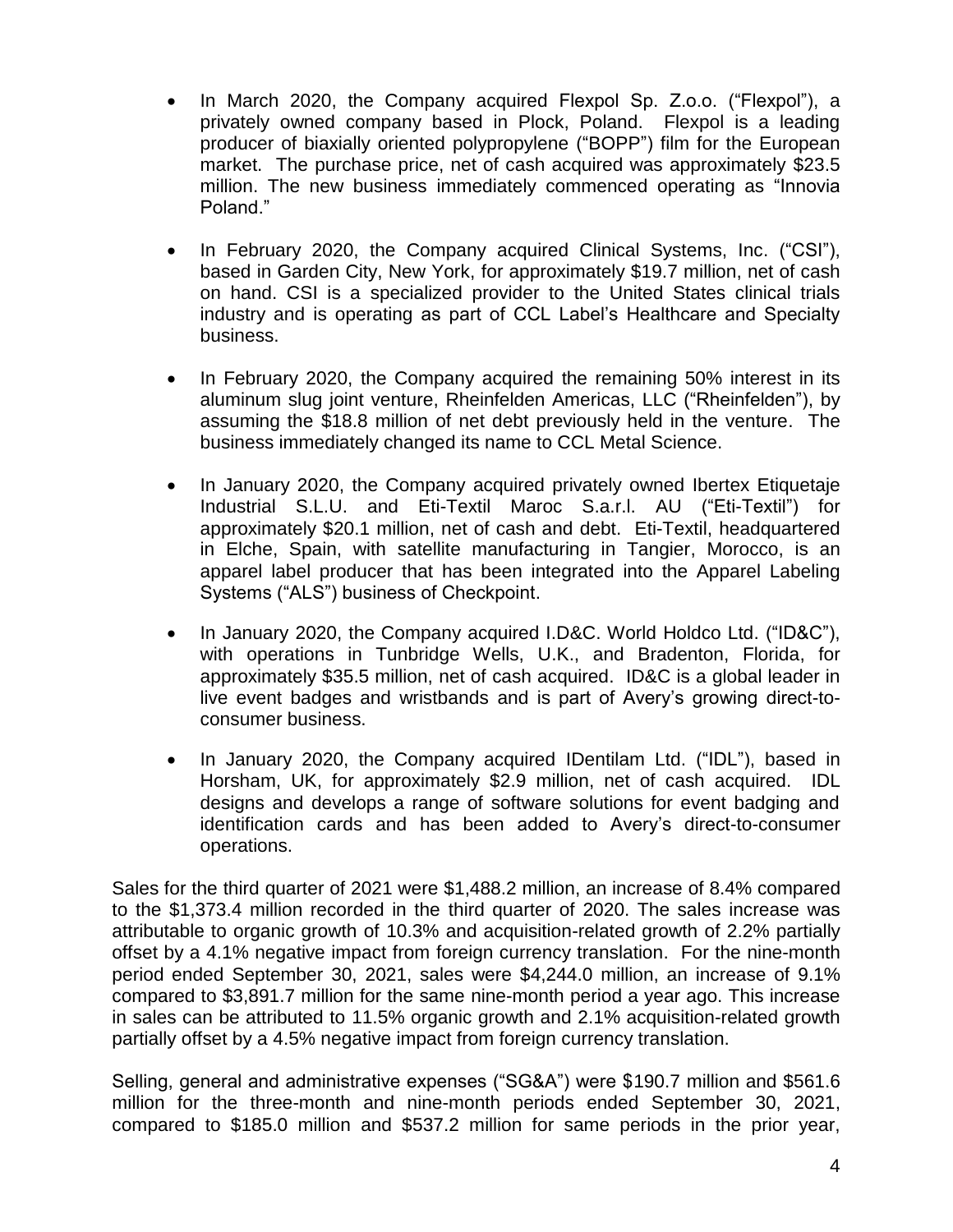respectively. The increase in SG&A for the comparative three-month periods is due to increases in discretionary expense in 2021 compared to 2020 third quarter. For the nine-month periods, SG&A increased due to higher short-term and long-term variable compensation expense within corporate costs and an increase in discretionary expenses in 2021 compared to 2020.

The Company recorded an expense for restructuring and other items of \$0.7 million (\$0.5 million after tax) and \$3.3 million (\$2.6 million after tax) for the three-month and nine-month periods ended September 30, 2021, compared to \$16.2 million (\$11.9 million after tax) and \$21.8 million (\$16.3 million after tax), for same periods in the prior year, respectively. For the comparable three-month and nine-month periods of 2021 and 2020, restructuring and other items were principally severance costs and acquisition transaction costs, however; the 2020 periods also included an expense of \$9.4 million in excess of the amount originally accrued for the High Court of Australia's final judgement in a pre-acquisition lawsuit against CCL Secure's polymer banknote substrate business.

Operating income (a non-IFRS financial measure; refer to definition in Section 14 of this MD&A) for the third quarter of 2021 declined to \$223.9 million, compared to \$246.3 million for the third quarter of 2020. Avery and Innovia posted improved results, offset by the expected decline in the CCL Segment and lower results at Checkpoint. Operating income declined 5.0%, excluding the negative impact of foreign currency translation. For the nine months ended September 30, 2021, operating income improved 11.8%. The nine-month increase was due to improved results for all of the Company's Segments compared to the same nine-month period in 2020. Foreign currency translation had a negative impact of 4.6% on operating income for the comparable ninemonth periods.

Earnings before net finance cost, taxes, earnings in equity accounted investments, depreciation and amortization, restructuring and other items ("Adjusted EBITDA", a non-IFRS financial measure; refer to definition in Section 14 of this MD&A) declined 6.7% to \$299.5 million for the third quarter of 2021, compared to \$321.1 million for the third quarter of 2020. Excluding the negative impact of foreign currency translation, Adjusted EBITDA declined 2.8%. For the nine months ended September 30, 2021, Adjusted EBITDA was \$895.9 million, an increase of 6.7% compared to \$839.3 million in the comparable 2020 nine-month period. Foreign currency translation had a negative impact of 4.4% on Adjusted EBITDA for the comparable nine-month periods.

Net finance cost was \$14.2 million and \$43.0 million for the three-month and nine-month periods ended September 30, 2021, compared to \$16.4 million and \$49.4 million for the same periods in 2020. The decrease in net finance cost for the three-month and ninemonth periods ended September 30, 2021, was attributable to a reduction in total debt compared to the same periods in 2020.

The overall effective income tax rate was 24.1% and 24.6% for the three-month and nine-month periods ended September 30, 2021, compared to 25.1% and 25.6% for the same periods in the prior year. The decline in effective tax rates for the comparable periods can be attributed to a reduction in valuation allowance in tax jurisdictions that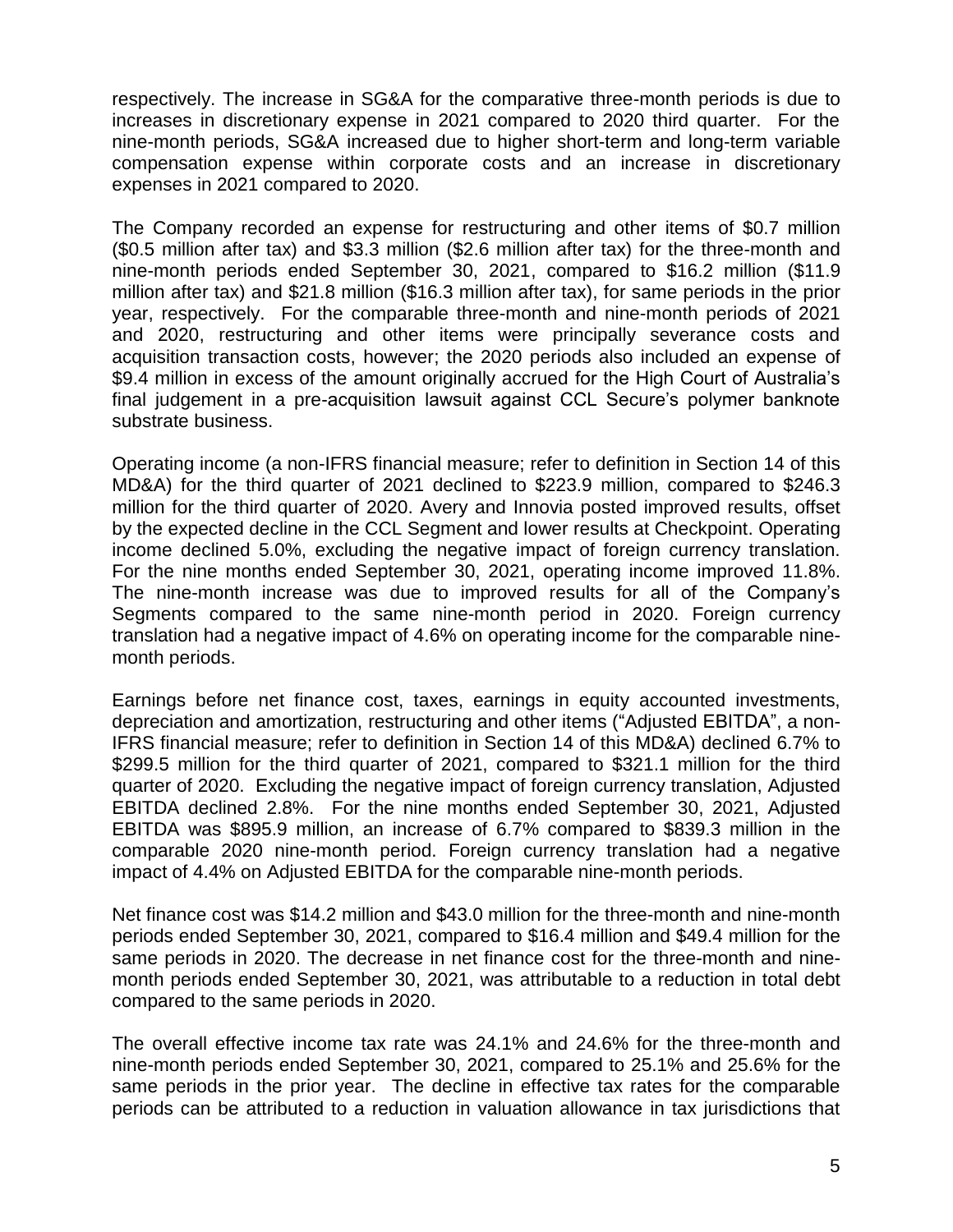were historically incurring start-up losses and an increase in taxable income in lower cost tax jurisdictions.

For the comparable nine-month periods, the 2021 effective tax rate was impacted by new UK tax legislation that came into affect during the second quarter that raised income tax rates in future periods; therefore, the Company was required to increase its deferred income tax liability by \$8.0 million resulting in a corresponding increase in tax expense. This increase in tax expense was largely offset by a \$7.3 million reduction in valuation allowances due to improved profitability at certain subsidiaries of the Company in the first nine months of the year. Of this \$8.0 million increase, \$4.7 million primarily related to book and tax timing differences and other discrete items. However, \$3.3 million related to indefinite life intangibles from recent acquisitions that were recognized for accounting purposes but had no corresponding tax basis and were therefore excluded from adjusted basic earnings per share.

The effective tax rate may increase in future periods if a higher portion of the Company's taxable income is earned in higher tax jurisdictions.

Net earnings for the third quarters of 2021 and 2020 were \$153.3 million. This resulted in basic and diluted earnings of \$0.85 and \$0.84 per Class B share, respectively, for the 2021 third quarter compared to basic and diluted earnings of \$0.86 per Class B share for the prior year third quarter. Changes in foreign exchange rates reduced earnings by \$0.04 per Class B share compared to the third quarter of 2020.

Net earnings for the nine-month period of 2021 were \$454.0 million, an increase of 18.3% compared to \$383.8 million for the same period a year ago. This resulted in basic and diluted earnings of \$2.53 and \$2.51 per Class B share, respectively, for the 2021 nine-month period compared to basic and diluted earnings of \$2.15 and \$2.14 per Class B share, respectively, for the prior year nine-month period. The weighted average number of shares (comprised of Class A voting shares and Class B non-voting shares) for the 2021 nine-month period were 179.6 million basic and 180.8 million diluted shares compared to 178.7 million basic and 179.7 million diluted shares for the comparable period of 2020. Diluted shares include weighted average in-the-money equity compensation arrangements totaling 1.2 million shares (2020 – 1.0 million shares).

Adjusted basic earnings per Class B share were \$0.85 and \$2.56 for the three-month and nine-month periods of 2021, respectively, compared to \$0.93 and \$2.24 for same periods of 2020.

The following table is presented to provide context to the comparative change in the adjusted basic earnings per share.

| (in Canadian dollars)                            |    | <b>Third Quarter</b>     |      |   | Year-To-Date |   |                          |  |  |
|--------------------------------------------------|----|--------------------------|------|---|--------------|---|--------------------------|--|--|
| <b>Adjusted Basic Earnings per Class B Share</b> |    | 2021                     | 2020 |   | <u>2021</u>  |   | 2020                     |  |  |
| Basic earnings per Class B share                 |    | 0.85                     | 0.86 |   | 2.53         | S | 2.15                     |  |  |
| Restructuring and other items                    |    | -                        | 0.07 |   | 0.01         |   | 0.09                     |  |  |
| New UK Tax Legislation                           |    | $\overline{\phantom{0}}$ | -    |   | 0.02         |   | $\overline{\phantom{0}}$ |  |  |
| Adjusted basic earnings (1) per Class B share    | SБ | 0.85                     | 0.93 | S | 2.56         | S | 2.24                     |  |  |

(1) Adjusted Basic Earnings per Class B Share is a non-IFRS financial measure. Refer to definition in Section 14 of this MD&A.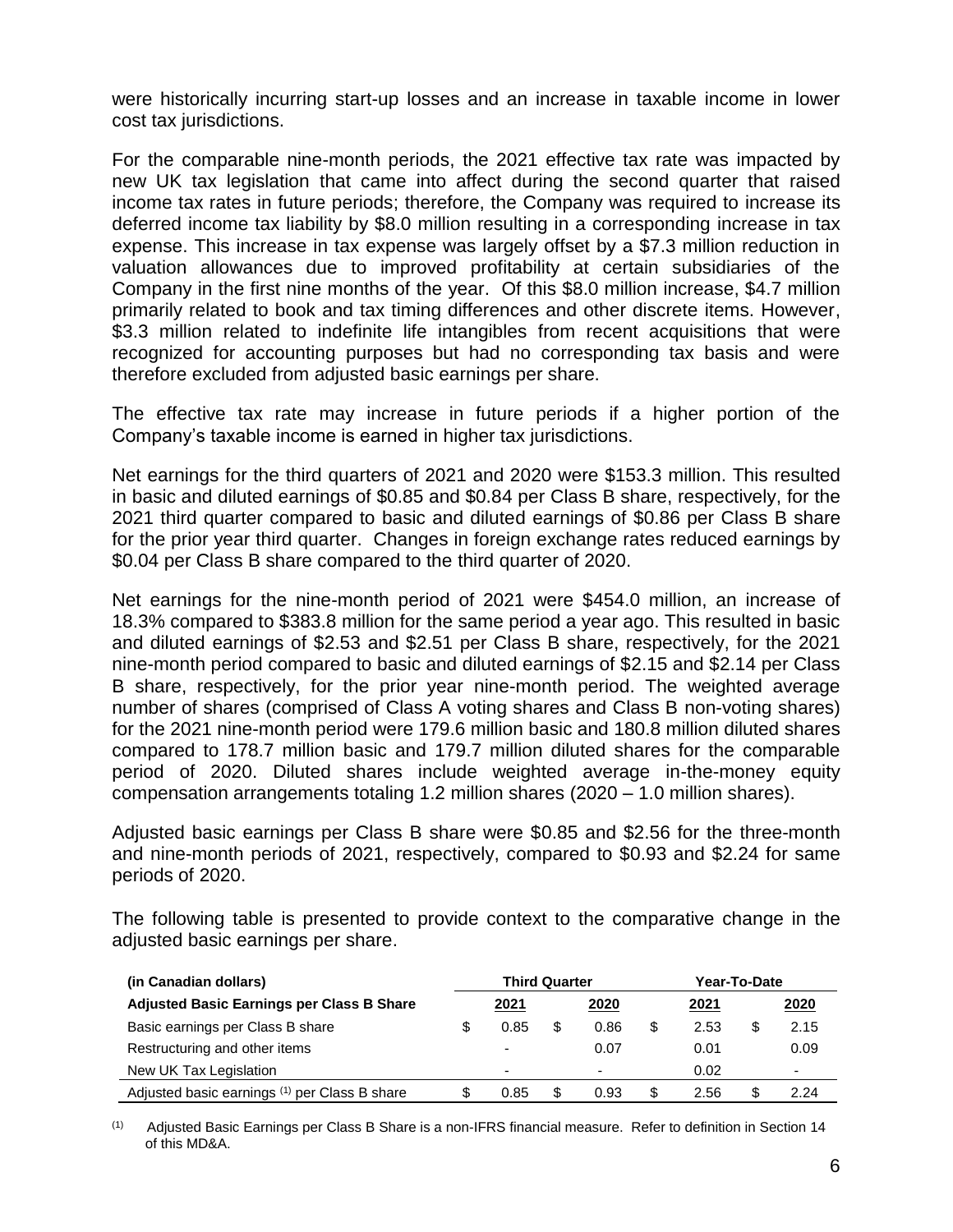The following is selected financial information for the eleven most recently completed quarters:

### **(In millions of Canadian dollars, except per share amounts)**

|                                                         | <u>Qtr 1</u>  | <u>Qtr 2</u>  | <u>Qtr 3</u>  | <u>Qtr 4</u> | <u>Total</u>  |
|---------------------------------------------------------|---------------|---------------|---------------|--------------|---------------|
| <b>Sales</b>                                            |               |               |               |              |               |
| 2021                                                    | \$<br>1,349.5 | \$<br>1,406.3 | \$<br>1,488.2 | \$           | \$<br>4,244.0 |
| 2020                                                    | 1,296.5       | 1,221.8       | 1,373.4       | 1,350.6      | 5,242.3       |
| 2019                                                    | 1,332.1       | 1,354.2       | 1,357.1       | 1,277.9      | 5,321.3       |
| <b>Net earnings</b>                                     |               |               |               |              |               |
| 2021                                                    | 147.7         | 153.0         | 153.3         |              | 454.0         |
| 2020                                                    | 126.6         | 103.9         | 153.3         | 145.9        | 529.7         |
| 2019                                                    | 123.7         | 121.3         | 127.7         | 104.4        | 477.1         |
| Net earnings per Class B share                          |               |               |               |              |               |
| <b>Basic</b>                                            |               |               |               |              |               |
| 2021                                                    | 0.82          | 0.86          | 0.85          |              | 2.53          |
| 2020                                                    | 0.71          | 0.58          | 0.86          | 0.81         | 2.96          |
| 2019                                                    | 0.70          | 0.68          | 0.71          | 0.59         | 2.68          |
| Net earnings per Class B share<br><b>Adjusted basic</b> |               |               |               |              |               |
| 2021                                                    | 0.82          | 0.89          | 0.85          |              | 2.56          |
| 2020                                                    | 0.72          | 0.59          | 0.93          | 0.84         | 3.08          |
| 2019                                                    | 0.71          | 0.69          | 0.72          | 0.67         | 2.79          |
| Net earnings per Class B share<br><b>Diluted</b>        |               |               |               |              |               |
| 2021                                                    | 0.81          | 0.86          | 0.84          |              | 2.51          |
| 2020                                                    | 0.70          | 0.58          | 0.86          | 0.80         | 2.94          |
| 2019                                                    | 0.69          | 0.68          | 0.71          | 0.58         | 2.66          |

The quarterly financial results above are affected by the seasonality of the business Segments. The first and second quarters of a year are traditionally higher sales periods for the CCL and Innovia Segments as a result of the greater number of workdays than the third and fourth quarters plus the seasonality of certain end markets. For Avery, the third quarter has historically been its strongest, as it benefits from the increased demand related to back-to-school activities in North America. For the Checkpoint Segment, in its recurring revenue streams, the second half of the calendar year is healthier as the business substantially follows the retail cycle of its customers, which traditionally experiences more consumer activity from March through the end of the year and prepares for the same in its supply chain from mid-year on.

As a result of the impact of CV19 on the economy and the Company's businesses, historical seasonality trends could either be adversely affected or temporarily improved as described within this MD&A.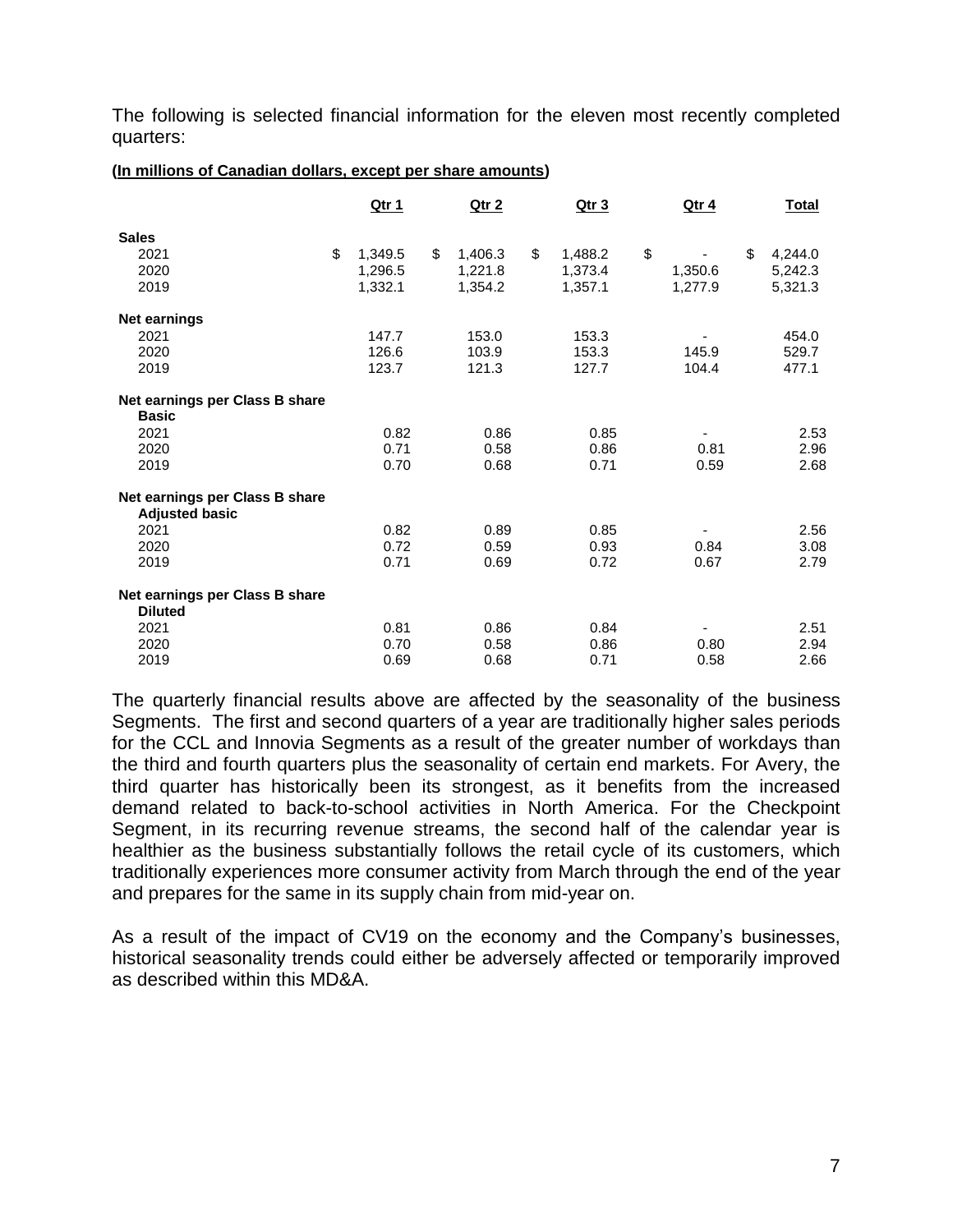### **3. Business Segment Review**

|                                                 |             | <b>Third Quarter</b> |           | Year-To-Date  |    |         |            |  |
|-------------------------------------------------|-------------|----------------------|-----------|---------------|----|---------|------------|--|
| $$$ millions)                                   | 2021        | 2020                 | <u>业</u>  | 2021          |    | 2020    | <u>+/-</u> |  |
| Sales                                           | \$<br>882.0 | \$<br>877.0          | 0.6%      | \$<br>2,615.0 | \$ | 2,497.4 | 4.7%       |  |
| Operating Income (1)                            | \$<br>127.6 | \$<br>160.8          | (20.6%)   | \$<br>424.3   | \$ | 416.4   | 1.9%       |  |
| Return on Sales <sup>(1)</sup>                  | 14.5%       | 18.3%                |           | 16.2%         |    | 16.7%   |            |  |
| Capital Spending                                | \$<br>50.6  | \$<br>33.1           | 52.9%     | \$<br>151.7   | \$ | 150.0   | 1.1%       |  |
| Depreciation and<br>Amortization <sup>(2)</sup> | \$<br>51.2  | \$<br>52.2           | $(1.9\%)$ | \$<br>154.0   | \$ | 156.9   | $(1.8\%)$  |  |

## **CCL Segment ("CCL")**

(1) Operating Income and Return on Sales are non-IFRS financial measures. Refer to definitions in Section 14.

(2) Depreciation and Amortization expense excludes depreciation of \$5.3 million and \$16.0 million, respectively, for right-of-use assets in the three-month and nine-month periods ended September 30, 2021 (2020 - \$5.6 million and \$16.5 million, respectively).

The CCL Segment has five customer sectors. The Company trades in three of them as CCL Label (and CCL Container or CCL Tube to recognize product differentiation where relevant) and one each as CCL Design and CCL Secure. The differentiated CCL subbranding points to the nature of the application for the final product. The sectors have many common or overlapping customers, process technologies, information technology systems, raw material suppliers and operational infrastructures. CCL Label supplies innovative labels, aluminum aerosols and tube solutions to Home & Personal Care customers; decorative and functional labels for Food & Beverage companies to premiumize brands; and regulated, complex multi-layer labels for major pharmaceutical, consumer medicine, medical instrument and industrial or consumer chemical customers referred to as the Healthcare & Specialty business. CCL Design supplies long-life, highperformance labels and other products to automotive, electronics and durable goods OEMs. CCL Secure supplies polymer banknote substrate, pressure sensitive stamps, passport components and other security products to government institutions and to corporations for brand protection.

Sales for CCL were \$882.0 million for the third quarter of 2021 compared to \$877.0 million for the same quarter last year. The components of the 0.6% increase in sales are a 2.5% organic growth rate and 2.1% acquisition-related growth partially offset by a 4.0% negative impact from foreign currency translation.

**North American** sales were up mid-single digit for the third quarter of 2021, excluding currency translation (where the weaker U.S. dollar had a significant impact), compared to the third quarter of 2020. Home & Personal Care sales increased significantly on increased demand for tubes and aerosol containers (latter aided by pass through of rapidly escalating aluminum costs) for travel size, beauty, cosmetic and skin care products, with labels virtually flat as cleansing and sanitizing related demand fell. Healthcare & Specialty results improved modestly compared to a robust prior year period fueled by the pandemic. CCL Design North America declined on semiconductor supply chain challenges curtailing production demand, especially in automotive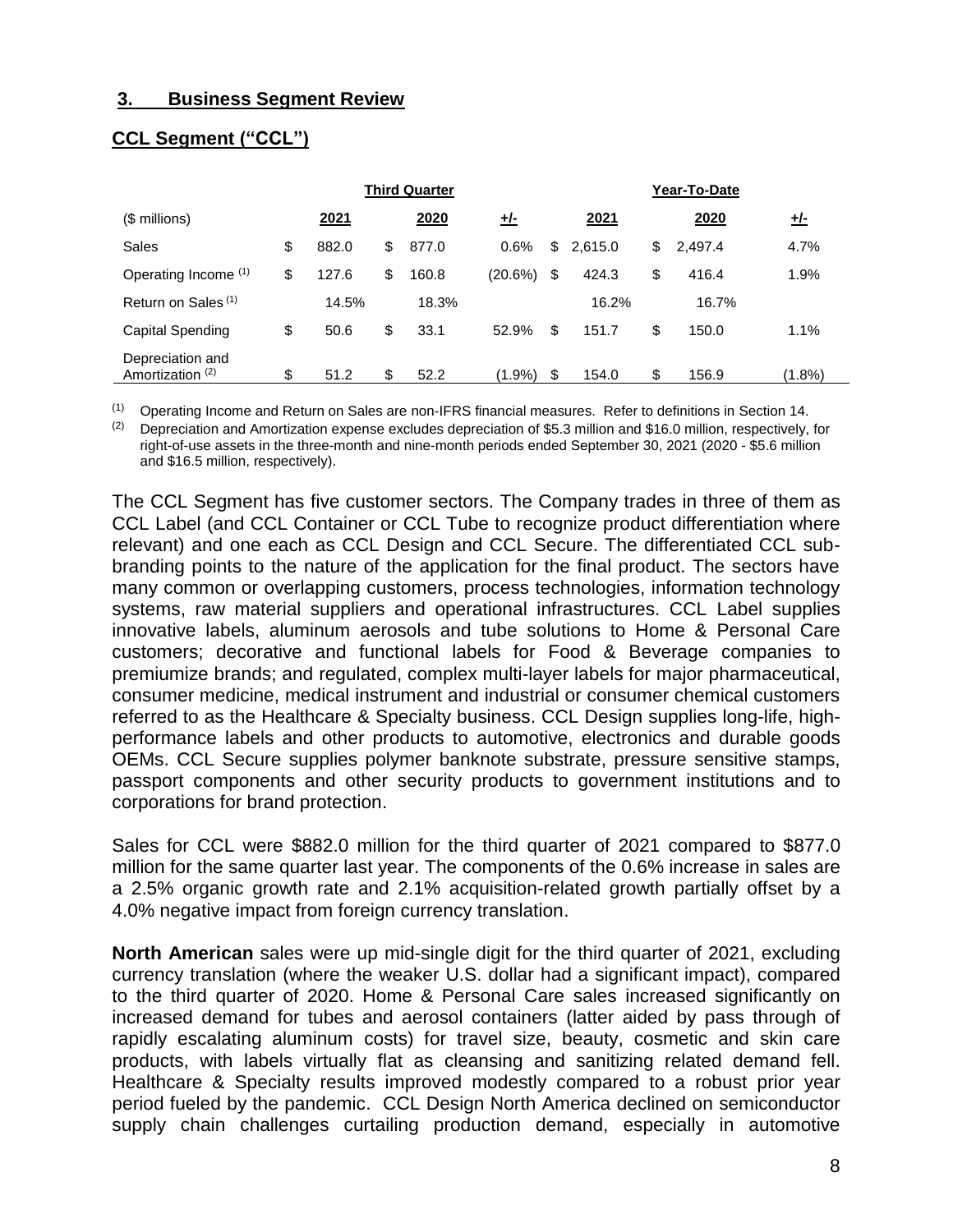markets. Food & Beverage results declined modestly on share loss in pressure sensitive labels partly offset by gains in sleeves. CCL Secure results also declined. Overall operating income and return on sales, for the current quarter in North America decreased compared to the third quarter of 2020 in part due to broad based cost inflation.

Sales in **Europe** were down low single digit for the third quarter of 2021, excluding currency translation and acquisitions, compared to the third quarter of 2020. Home & Personal Care sales and profitability declined moderately in challenging markets. Healthcare & Specialty sales increased on gains in Healthcare, however, share loss in Ag Chem markets and operational challenges in the Nordic region reduced profitability. Food & Beverage results were mixed with gains in pressure sensitive labels as "on premise" demand in bars, cafes and restaurants returned, offsetting share loss related sales declines and the impact of cost inflation in sleeve applications. CCL Design sales and profitability decreased as semiconductor supply chain challenges negatively impacted automotive markets. As anticipated, CCL Secure results reduced very significantly as the prior year period included unexpected high margin pandemic-related demand for banknotes. European overall profitability and return on sales declined.

Sales in **Latin America** increased double digit for the third quarter of 2021, excluding currency translation, compared to the third quarter of 2020. Strong results were recorded in Brazil, Chile and Argentina. Sales and profitability also improved in Mexico in all business lines, bar the expected impact of reduced demand at CCL Secure compared to a very strong prior year aided by new currency launches. Overall operating income improved and return on sales was comparable to the prior year period.

**Asia Pacific** sales for the 2021 third quarter, excluding currency translation and acquisitions, increased mid-single digit compared to the corresponding quarter in 2020. Sales growth in China was particularly strong, especially for CCL Design aided by new business wins, but profitability was curtailed by start-up costs, cost inflation and the absence of government assistance programs that benefitted 2020. Share loss and cost inflation impacted results at CCL Label. Sales and profitability across ASEAN markets declined compared to the prior year period, as all countries remain challenged by some of the toughest CV19 restrictions in the world, most notably in Vietnam. CCL Design results in Singapore remained strong. As expected, Australian results declined considerably at CCL Secure, due to the pandemic-related surge in banknote demand in the prior year third quarter, partly offset by significantly improved performance at CCL Label operations. South Africa posted another profitable quarter. For the Asia Pacific region, operating income and return on sales declined compared to the third quarter of 2020.

Operating income for the third quarter of 2021 was \$127.6 million, compared to \$160.8 million for the third quarter of 2020. Return on sales was 14.5% compared to the 18.3% and 15.3% recorded for the same periods in 2020 and 2019, respectively.

Sales backlogs for the label business rarely exceed one month of sales, making forecasts one quarter ahead difficult. Management continues to watch the global economic situation closely along with associated volatility in foreign exchange rates.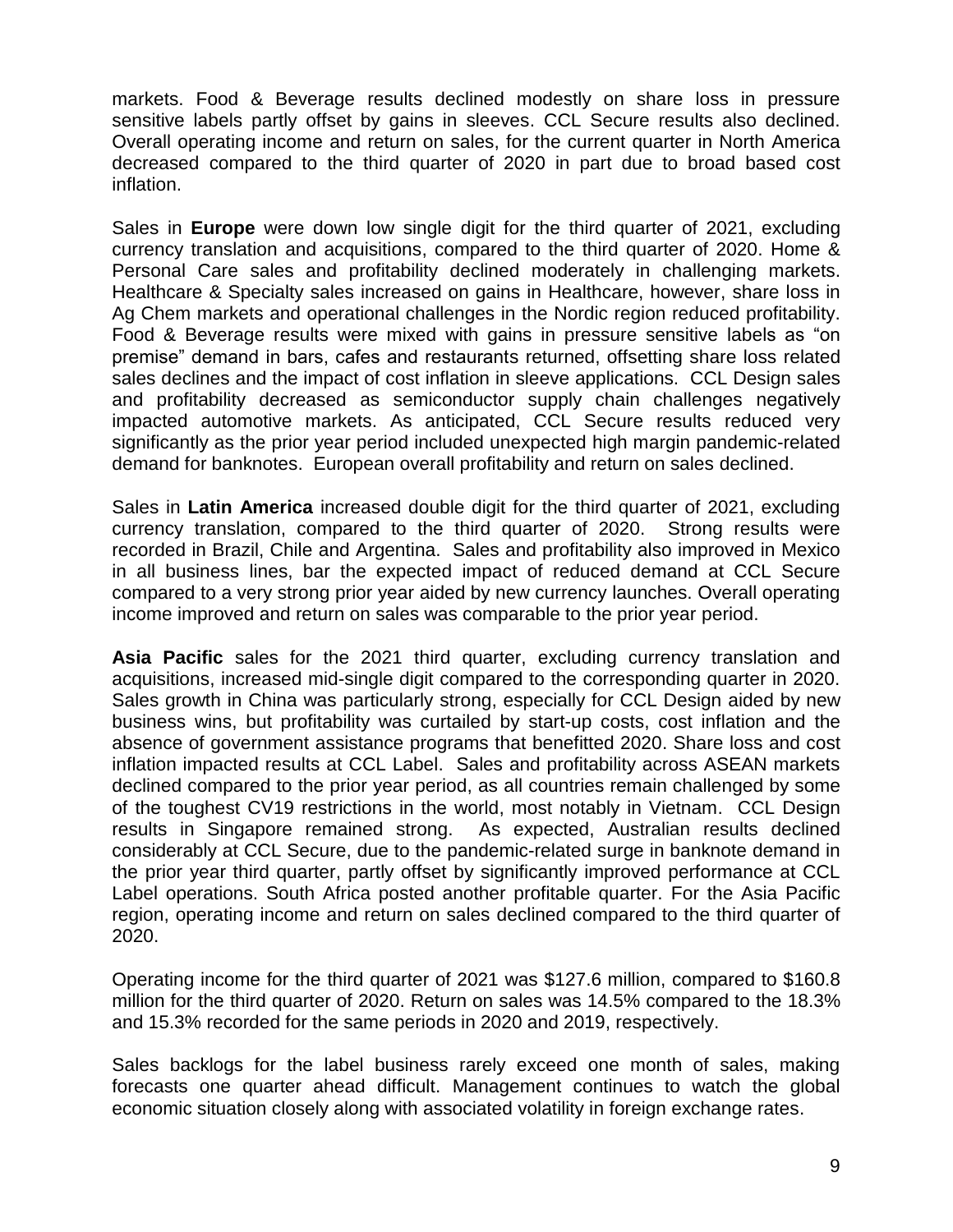CCL invested \$151.7 million in capital spending for the first nine months of 2021, compared to \$150.0 million in the same period in 2020. Major expenditures for the ninemonth period related to capacity additions to support the Home & Personal Care, Healthcare & Specialty and Food & Beverage businesses globally as well as CCL Design electronics in Asia. Investments will continue in order to add capacity, broaden capabilities, expand geographically, and replace or upgrade existing plants and equipment. Depreciation and amortization was \$154.0 million for the nine months ended September 30, 2021, compared to \$156.9 million for the same period of 2020.

|                                                 | <b>Third Quarter</b>   |    |       |            |    | Year-To-Date |    |       |            |  |  |
|-------------------------------------------------|------------------------|----|-------|------------|----|--------------|----|-------|------------|--|--|
| $$$ millions)                                   | <u>2021</u>            |    | 2020  | <u>+/-</u> |    | 2021         |    | 2020  | <u>+/-</u> |  |  |
| Sales                                           | \$<br>209.7            | \$ | 178.4 | 17.5%      | \$ | 529.0        | \$ | 483.4 | 9.4%       |  |  |
| Operating Income (1)                            | \$<br>51.2             | \$ | 35.7  | 43.4%      | \$ | 110.4        | \$ | 86.3  | 27.9%      |  |  |
| Return on Sales <sup>(1)</sup>                  | 24.4%                  |    | 20.0% |            |    | 20.9%        |    | 17.9% |            |  |  |
| Capital Spending                                | \$<br>$2.2\phantom{0}$ | \$ | 4.0   | $(45.0\%)$ | \$ | 6.1          | \$ | 14.9  | $(59.1\%)$ |  |  |
| Depreciation and<br>Amortization <sup>(2)</sup> | \$<br>4.7              | \$ | 5.0   | $(6.0\%)$  | \$ | 14.2         | \$ | 14.3  | $(0.7\%)$  |  |  |

### **Avery Segment ("Avery")**

(1) Operating Income and Return on Sales are non-IFRS financial measures. Refer to definitions in Section 14.

(2) Depreciation and Amortization expense excludes depreciation of \$1.5 million and \$4.7 million, respectively, for right-of-use assets in the three-month and nine-month periods ended September 30, 2021 (2020 - \$1.7 million and \$5.4 million, respectively).

Avery is the world's largest supplier of labels, specialty converted media and software solutions to enable short-run digital printing in businesses and homes alongside complementary office products sold through distributors and mass-market retailers. The products are split into three primary lines: (1) Printable Media Group ("PMG"), including address labels, shipping labels, marketing and product identification labels, business cards, and name badges supported by customized software solutions; (2) Organizational Products Group ("OPG"), including binders, sheet protectors, indexes, dividers and writing instruments; and (3) Direct-to-Consumer digitally imaged media including labels, business cards, name badges, event badges, wristbands and family oriented identification labels supported by unique web-enabled e-commerce URLs.

Avery sales were \$209.7 million for the third quarter of 2021, an improvement of 17.5% compared to \$178.4 million for the same quarter last year. This increase in sales is attributed to 20.4% organic sales growth and 1.4% impact from acquisition-related sales growth partially offset by 4.3% negative impact from foreign currency translation.

Sales in **North America** for the third quarter of 2021 improved dramatically, excluding currency translation (where the weaker U.S. dollar had a significant effect), compared to a third quarter of 2020 significantly impeded by pandemic-related conditions. Results for PMG, OPG and "Kids labels" product lines improved significantly on stronger backto-school and return to work conditions compared to the weak prior year period. Cost inflation and supply chain challenges from China reduced the rate of profit improvement, especially in the OPG category. Results for Direct-to-Consumer name badge, event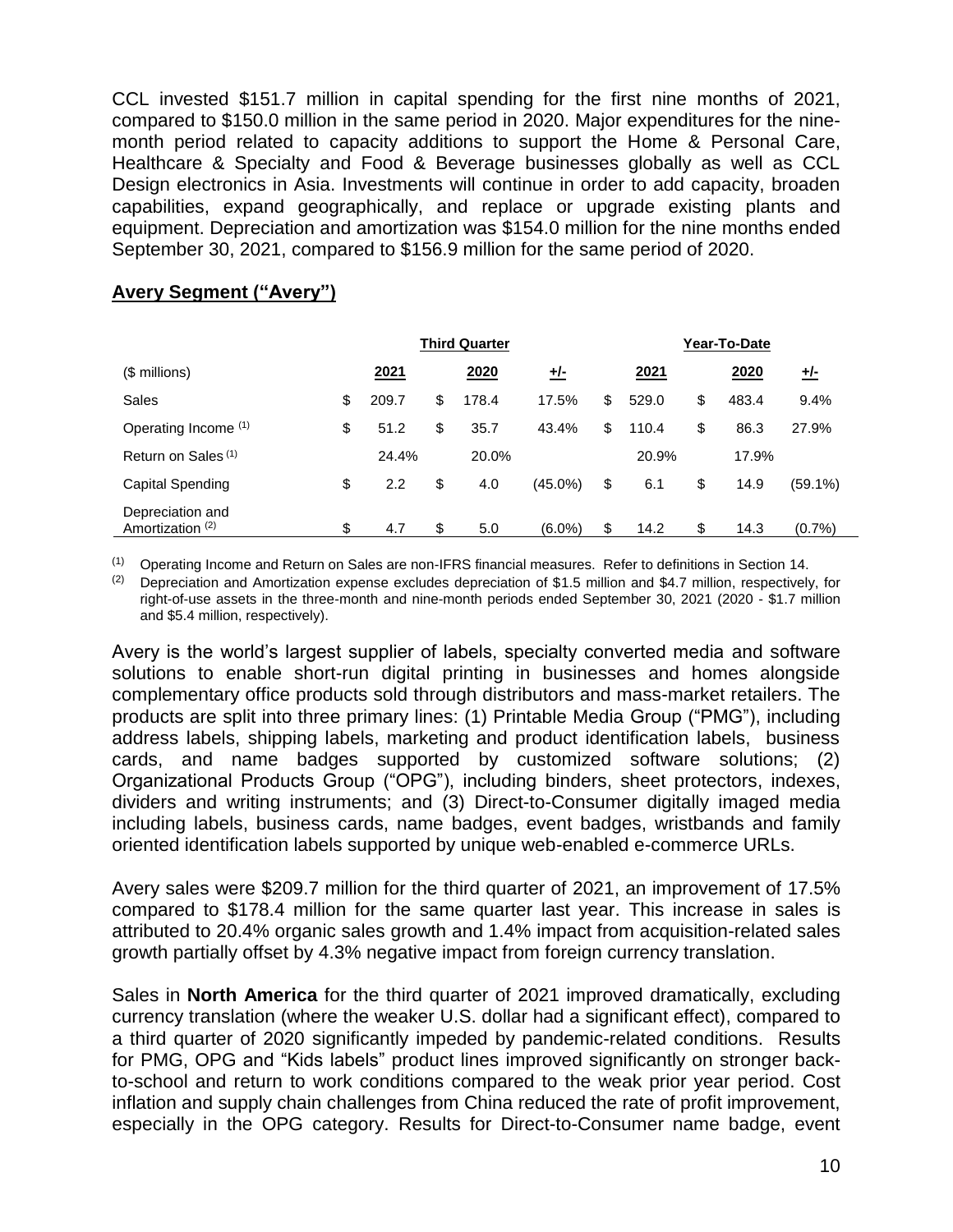badge and wristband categories improved dramatically as sports and leisure events returned to norm but trade conventions, business meetings and conferences, although sequentially improved, remain significantly below pre-pandemic levels. Plum, acquired in July of 2021, performed in line with expectations.

**International** represented approximately 28% of Avery sales for the third quarter. Excluding currency translation and acquisitions, organic sales growth was strong in all categories and all geographies compared to the prior year period. Third quarter 2021 operating income grew considerably compared to the 2020 third quarter despite international operations not benefitting from back to school product lines to the same extent as the North American market.

Operating income for the third quarter of 2021 increased 43.4% to \$51.2 million compared to \$35.7 million for the third quarter of 2020. Return on sales improved to 24.4% for the 2021 third quarter compared to 20.0% recorded for the same quarter in 2020.

Avery invested \$6.1 million in capital spending in the first nine months of 2021 compared to \$14.9 million in the same period a year ago. The majority of the expenditures were capacity additions in the PMG and Direct-to-Consumer operations globally. Depreciation and amortization was \$14.2 million for the 2021 nine-month period compared to \$14.3 million for the 2020 nine-month period.

|                                                 | <b>Third Quarter</b> |    |       |            |    | Year-To-Date |    |       |            |  |  |
|-------------------------------------------------|----------------------|----|-------|------------|----|--------------|----|-------|------------|--|--|
| $$$ millions)                                   | 2021                 |    | 2020  | <u>+/-</u> |    | <u>2021</u>  |    | 2020  | <u>+/-</u> |  |  |
| Sales                                           | \$<br>189.3          | \$ | 169.7 | 11.5%      | \$ | 545.7        | \$ | 446.2 | 22.3%      |  |  |
| Operating Income (1)                            | \$<br>24.6           | \$ | 29.6  | (16.9%)    | \$ | 79.1         | \$ | 48.1  | 64.4%      |  |  |
| Return on Sales <sup>(1)</sup>                  | 13.0%                |    | 17.4% |            |    | 14.5%        |    | 10.8% |            |  |  |
| Capital Spending                                | \$<br>9.5            | \$ | 2.7   | 251.9%     | \$ | 19.1         | \$ | 17.5  | 9.1%       |  |  |
| Depreciation and<br>Amortization <sup>(2)</sup> | \$<br>8.4            | \$ | 7.2   | 16.7%      | \$ | 23.0         | \$ | 21.8  | 5.5%       |  |  |

## **Checkpoint Segment ("Checkpoint")**

(1) Operating Income and Return on Sales are non-IFRS financial measures. Refer to definitions in Section 14.

 $(2)$  Depreciation and Amortization expense excludes depreciation of \$2.1 million and \$6.1 million, respectively, for right-of-use assets in the three-month and nine-month periods ended September 30, 2021 (2020 - \$2.3 million and \$6.8 million, respectively).

Checkpoint is a leading manufacturer of technology-driven loss-prevention, inventorymanagement and labeling solutions, including radio frequency and radio frequency identification ("RFID") solutions, to the retail and apparel industry. The Segment has three primary product lines: Merchandise Availability Solutions ("MAS"), Apparel Labeling Solutions ("ALS") and "Meto." The MAS line focuses on electronic-articlesurveillance ("EAS") systems; hardware, software, labels and tags for loss prevention and inventory control systems including RFID solutions. ALS products are apparel labels and tags, some of which are RFID capable. Meto supplies hand-held pricing tools and labels and promotional in-store displays.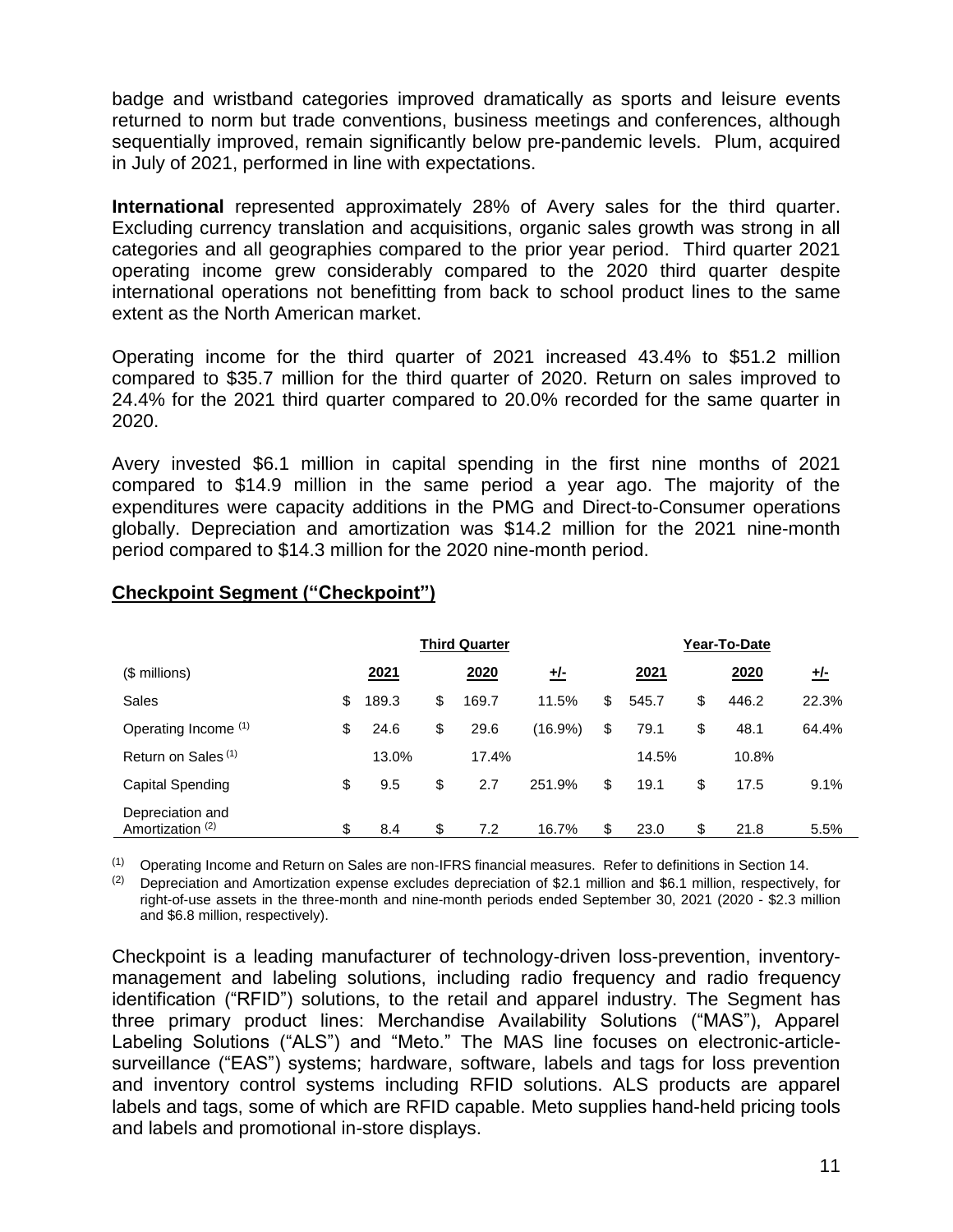Checkpoint sales were \$189.3 million for the third quarter of 2021, an increase of 11.5% compared to \$169.7 million for the third quarter of 2020 driven by 11.0% organic sales growth rate and 5.1% impact from acquisition-related sales growth partially offset by 4.6% negative impact from foreign currency translation.

MAS sales improved in all regions, except Asia Pacific, where pandemic related challenges continue to exceed those in Western economies. Profitability reduced on significant cost inflation and the curtailment of government assistance programs compared to the 2020 third quarter. For the third quarter of 2021, ALS posted strong sales growth, excluding currency translation and acquisitions, while profitability increased entirely on a strong contribution from the newly acquired Uniter compared to the 2020 third quarter. Meto operations posted solid sales and profitability improvement for the 2021 third quarter compared to the same period a year ago.

Overall operating income was \$24.6 million for the third quarter of 2021 compared to \$29.6 million for the third quarter of 2020; return on sales declined to 13.0% from 17.4% for the comparable quarter in 2020.

Checkpoint invested \$19.1 million in capital spending for the first nine months of 2021 compared to \$17.5 million for the same period of 2020. The majority of the expenditures were in the ALS manufacturing facilities including RFID. Depreciation and amortization was \$23.0 million for the nine-month period of 2021, compared to \$21.8 million for the nine-month period of 2020.

|                                      | <b>Third Quarter</b> |    |       |            |    | Year-To-Date |    |       |            |  |  |
|--------------------------------------|----------------------|----|-------|------------|----|--------------|----|-------|------------|--|--|
| (\$ millions)                        | 2021                 |    | 2020  | <u>+/-</u> |    | 2021         |    | 2020  | <u>+/-</u> |  |  |
| Sales                                | \$<br>207.2          | \$ | 148.3 | 39.7%      | \$ | 554.3        | \$ | 464.7 | 19.3%      |  |  |
| Operating Income (1)                 | \$<br>20.5           | \$ | 20.2  | 1.5%       | \$ | 68.7         | \$ | 59.4  | 15.7%      |  |  |
| Return on Sales <sup>(1)</sup>       | 9.9%                 |    | 13.6% |            |    | 12.4%        |    | 12.8% |            |  |  |
| Capital Spending<br>Depreciation and | \$<br>11.8           | \$ | 7.7   | 53.2%      | \$ | 29.3         | \$ | 22.2  | 32.0%      |  |  |
| Amortization <sup>(2)</sup>          | \$<br>11.6           | \$ | 11.9  | (2.5%)     | \$ | 34.6         | \$ | 34.5  | 0.3%       |  |  |

# **Innovia Segment ("Innovia")**

(1) Operating Income and Return on Sales are non-IFRS financial measures. Refer to definitions in Section 14.

(2) Depreciation and Amortization expense excludes depreciation of \$0.7 million and \$2.0 million, respectively, for right-of-use assets in the three-month and nine-month periods ended September 30, 2021 (2020 - \$0.7 million and \$2.0 million, respectively).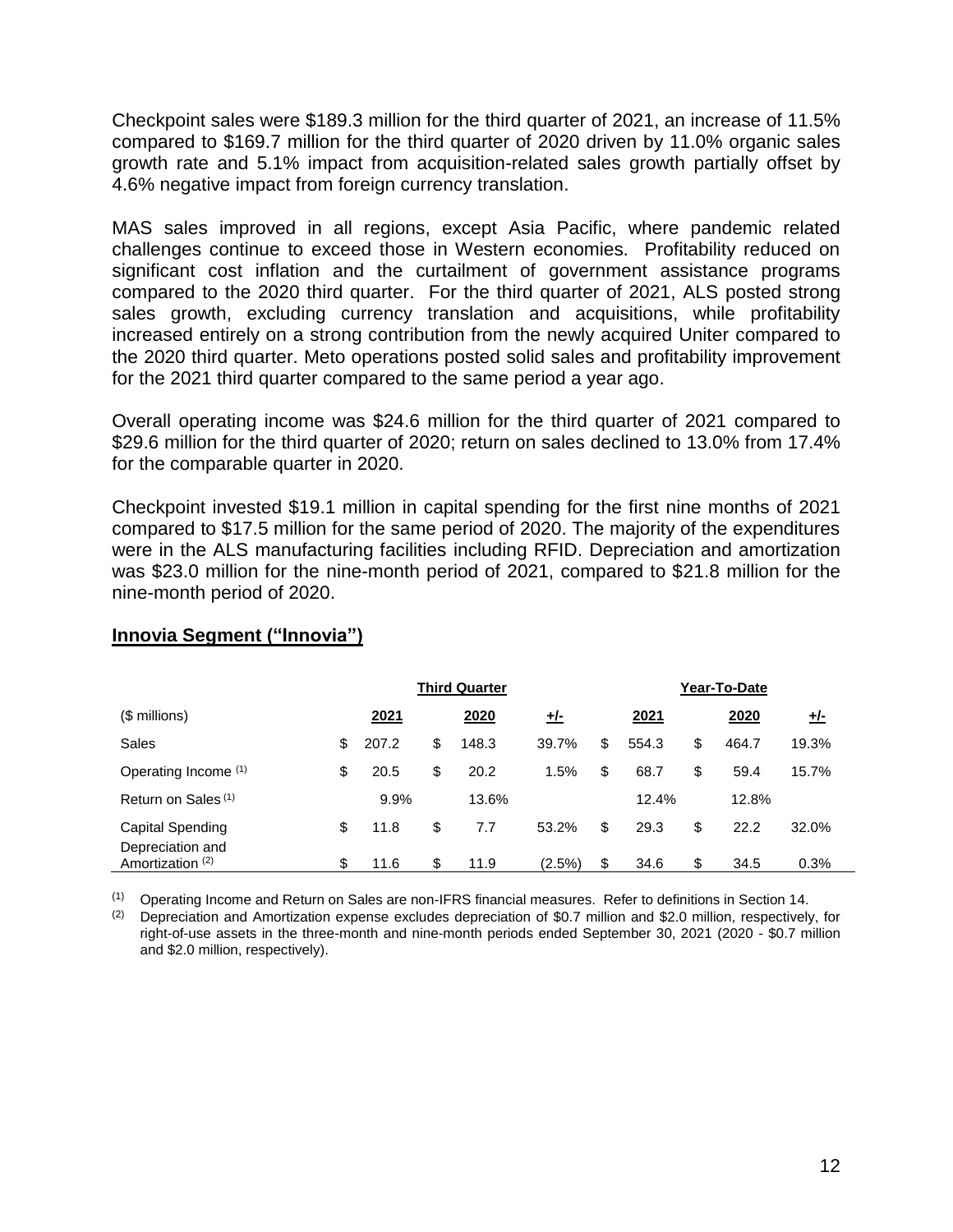Innovia supplies specialty, high-performance, multi-layer, surface engineered BOPP films from facilities in Australia, Belgium, Mexico, Poland and the U.K to customers in the pressure sensitive label materials, flexible packaging and consumer packaged goods industries worldwide. Additionally, a small percentage of the total volume is sold internally to the CCL Segment and more so to CCL Secure. Two smaller non-BOPP facilities, in Germany and the U.S., produce almost their entire output for CCL Label.

Sales for Innovia were \$207.2 million for the third quarter of 2021 compared to \$148.3 million for the third quarter of 2020. The components of the 39.7% increase in sales were 43.7% organic growth, largely driven by the pass-through pricing mechanics associated with dramatically higher resin costs (especially in North America), partially offset by 4.0% negative impact from currency translation.

Volume of film manufactured in Europe and Asia Pacific increased and improved strongly in North America compared to a good third quarter in 2020. Resin costs in North America reached record highs and also increased in Europe and Asia Pacific but were largely passed on to customers in higher pricing. Profitability, however, was held in check by substantial inflation in energy and transportation costs, especially in Europe. Return on sales declined to 9.9% largely on the dilutive effect of pass through resin pricing compared to 13.6% in the prior year period.

Operating income, including the negative impact of foreign currency translation improved 1.5% to \$20.5 million for the third quarter of 2021 compared to operating income of \$20.2 million in the 2020 third quarter.

Innovia invested \$29.3 million in capital spending for the first nine months of 2021, largely for the new "Ecofloat" investment in Poland, compared to \$22.2 million for the 2020 nine month period. Depreciation and amortization was \$34.6 million for the ninemonth period of 2021 compared to \$34.5 million for the same period of 2020.

|                                                      | <b>Third Quarter</b> |      |    |      |           |    | Year-To-Date |    |       |       |  |  |
|------------------------------------------------------|----------------------|------|----|------|-----------|----|--------------|----|-------|-------|--|--|
| ((in millions of Canadian dollars)                   |                      | 2021 |    | 2020 | 圵         |    | 2021         |    | 2020  | $+/-$ |  |  |
| Sales (at 100%)                                      |                      |      |    |      |           |    |              |    |       |       |  |  |
| CCL joint ventures                                   | \$                   | 36.7 | \$ | 34.0 | 7.9%      | \$ | 103.9        | \$ | 97.6  | 6.5%  |  |  |
| Rheinfelden*                                         |                      | ۰    |    | ٠    | -         |    | ٠            |    | 3.0   | n.m.  |  |  |
| <b>CCL Total</b>                                     | \$                   | 36.7 | \$ | 34.0 | 7.9%      | \$ | 103.9        | \$ | 100.6 | 3.3%  |  |  |
| Earnings (losses) in equity<br>accounted investments |                      |      |    |      |           |    |              |    |       |       |  |  |
| CCL joint ventures                                   | \$                   | 2.4  | \$ | 2.5  | $(4.0\%)$ | \$ | 6.4          | \$ | 5.8   | 10.3% |  |  |
| Rheinfelden                                          |                      | ٠    |    | ۰    | -         |    | ٠            |    | (0.3) | n.m.  |  |  |
| <b>CCL Total</b>                                     | \$                   | 2.4  | \$ | 2.5  | $(4.0\%)$ | \$ | 6.4          | \$ | 5.5   | 16.4% |  |  |

## **Joint Ventures**

\* Primarily sales to the CCL Segment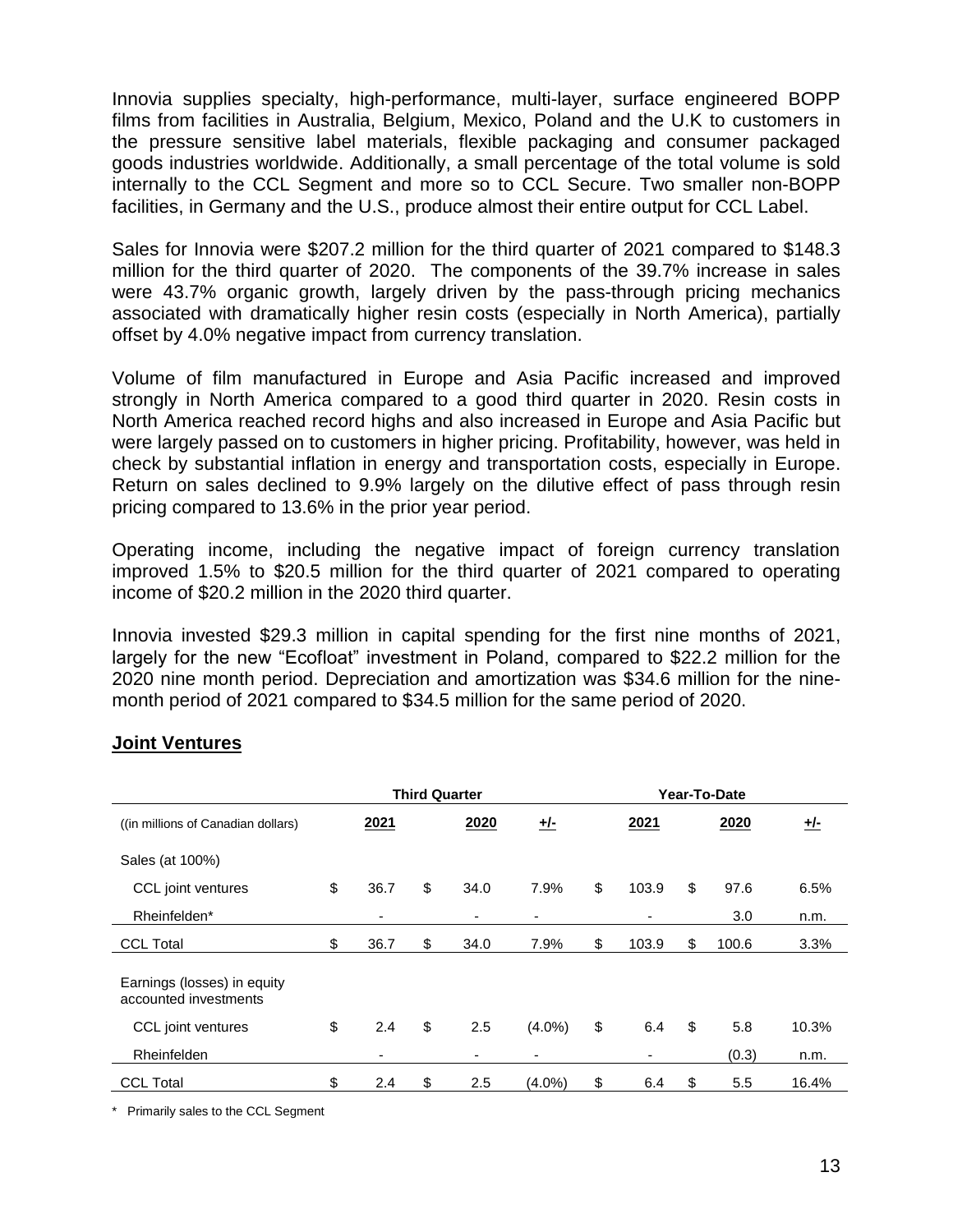Results from the joint ventures in CCL-Kontur, Russia; Pacman-CCL, Middle East, and, up until the date of its acquisition by the Company on February 14, 2020, Rheinfelden in the U.S. are not proportionately consolidated into a Segment but instead are accounted for as equity investments. The Company's share of the joint ventures' net earnings is disclosed in "Earnings in Equity-Accounted Investments" in the consolidated condensed interim income statements. Excluding currency translation for the Russian and Middle Eastern operations, sales increased significantly with earnings improvement in the Middle East outpacing a decline for the Russian entity. Earnings in equity-accounted investments, including the negative impact of currency translation, amounted to \$2.4 million for the third quarter of 2021 compared to \$2.5 million for the third quarter of 2020. Commencing mid-February 2020, equity investments no longer include the financial results of the Rheinfelden venture due to the Company's increase in ownership to 100%.

# **4. Currency Transaction Hedging and Currency Translation**

Approximately 98% of sales made in the third quarter of 2021 to end-use customers were denominated in foreign currencies leaving the Company exposed to potentially significant translation variances when reporting results publicly in Canadian dollars. The Company does not hedge or manage such translation movements but does actively manage transaction exposures. Where possible, the Company contracts its business in local currencies with both customers and suppliers of raw materials.

The results of the third quarter of 2021 were negatively impacted by the appreciation of the Canadian dollar against the U.S. dollar, euro, Australian dollar, Brazilian real and Thai baht by 5.4%, 4.7%, 2.8%, 2.8%, and 10.1%, respectively, compared to the rates in the same period in 2020. This negative impact was partially offset by the depreciation of the Canadian dollar relative to the U.K. pound, Mexican peso and Chinese renminbi of 0.9%, 4.3% and 1.1%, when comparing the rates in the third quarters of 2021 and 2020. For the three-month and nine-month periods of 2021, foreign currency translation had a \$0.04 and \$0.11 negative impact, respectively on earnings per Class B share compared to the 2020 three-month and nine-month periods.

# **5. Liquidity and Capital Resources**

The Company's capital structure is as follows:

|                                         | September 30, 2021 | December 31, 2020 |
|-----------------------------------------|--------------------|-------------------|
| \$<br>Current portion of long-term debt | 35.4<br>\$         | 51.8              |
| <b>Current lease liabilities</b>        | 33.2               | 34.2              |
| Long-term debt                          | 1,685.4            | 1,889.4           |
| Long-term lease liabilities             | 115.4              | 119.2             |
| Total debt                              | 1,869.4            | 2,094.6           |
| Cash and cash equivalents               | (622.5)            | (703.7)           |
| Net debt (1)<br>\$                      | \$<br>1,246.9      | 1,390.9           |
| Adjusted EBITDA(1)(2)<br>S.             | 1,179.8<br>\$      | 1,123.2           |
| Net debt to Adjusted EBITDA (1)         | 1.06               | 1.24              |

(in millions of Canadian dollars)

Net debt, Adjusted EBITDA and net debt to Adjusted EBITDA are non-IFRS financial measures. Refer to definitions in Section 14 of this MD&A.

(2) Adjusted EBITDA is calculated on a trailing twelve-month basis. Refer to definitions in Section 14 of this MD&A.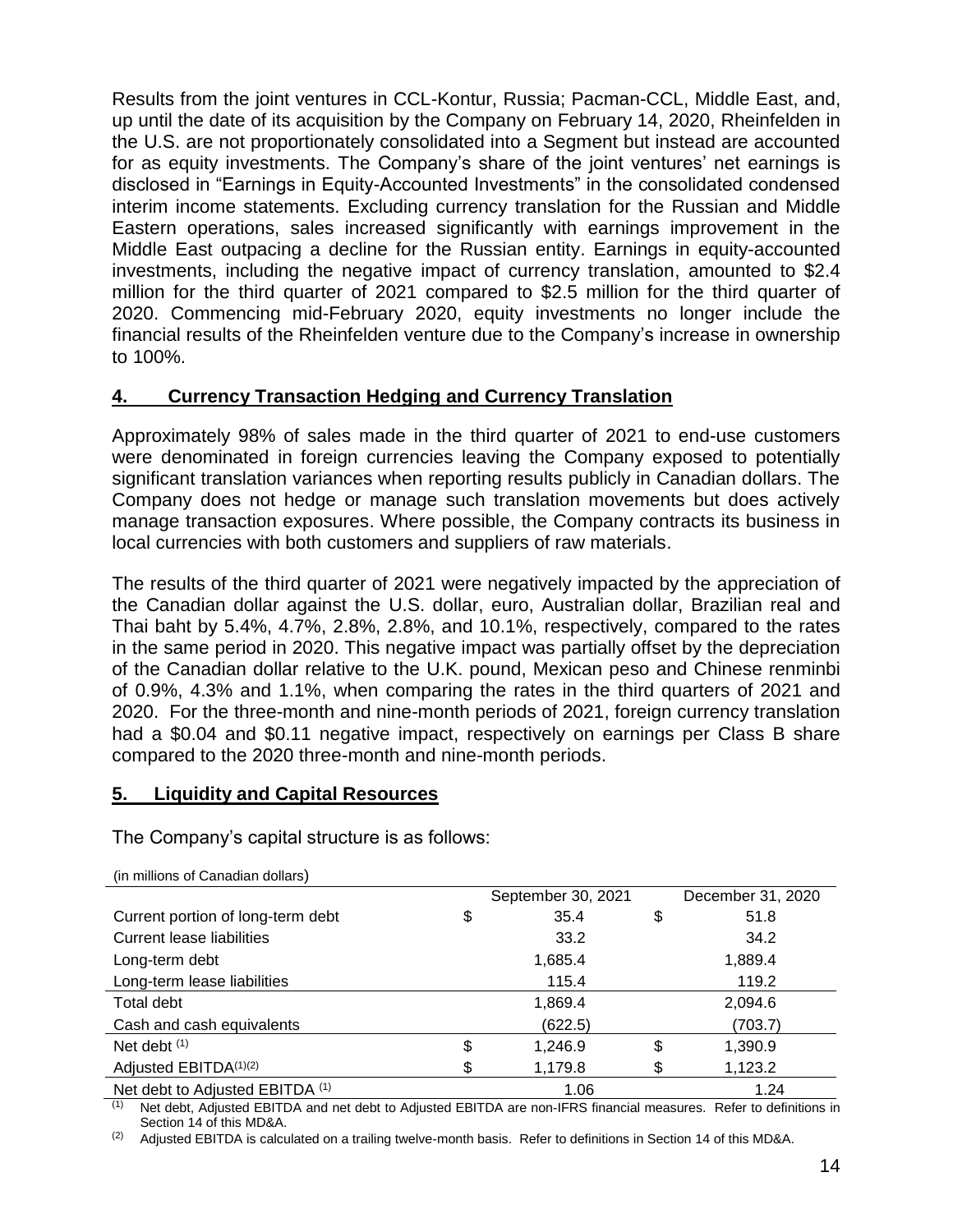During the second quarter of 2020, the Company closed a rule 144A 3.05% private note offering due June 2030 in the principal amount of US\$600.0 million. The proceeds of the offering were almost entirely used to repay borrowings on the Company's unsecured syndicated revolving credit facility.

During the first quarter of 2020, the Company amended its syndicated bank credit facilities extending the tenor of the US\$366.0 million term facility to February 2022 and extending the tenor of the US\$1.2 billion revolving credit facility to February 2025.

During the first nine months 2021, debt repayments of \$226.3 million were primarily used to repay syndicated term debt and the bilateral uncommitted credit facility in Australia.

The Company's debt structure at September 30, 2021, was primarily comprised of 144A 3.05% private notes due June 2030 in the principal amount of US\$600.0 million (C\$752.8 million), 144A 3.25% private notes due October 2026 in the principal amount of US\$500.0 million (C\$629.3 million), the \$300.0 million principal amount 3.864% Series 1 Notes due April 2028, and the term loan facility of US\$17.0 million (C\$21.5 million). A bilateral uncommitted credit facility resident in Australia was \$7.9 million.

The Company's debt structure at December 31, 2020, was primarily comprised of the 144A 3.05% private notes due June 2030 in the principal amount of US\$600 million (\$754.8 million), 144A 3.25% private notes due October 2026 in the principal amount of US\$500.0 million (\$630.8 million), the \$300.0 million principal amount 3.864% Series 1 Notes due April 2028, and the term loan facility of US\$161.0 million (\$204.8 million). The additional uncommitted loan facility resident in Australia was \$50.2 million.

Net debt was \$1,246.9 million at September 30, 2021, \$144.0 million lower than the net debt of \$1,390.9 million at December 31, 2020. The decrease in net debt is principally a result of debt repayments during the first nine months of this year partially offset by a decrease in cash-on-hand at September 30, 2021, compared to December 31, 2020.

Net debt to Adjusted EBITDA at September 30, 2021 decreased to 1.06 times, compared to 1.24 times at December 31, 2020, reflecting the aforementioned decrease in net debt as well as an increase in Adjusted EBITDA.

Including US\$2.9 million of outstanding letters of credit, the Company had approximately US\$1.2 billion of available capacity within its syndicated revolving credit facility as at September 30, 2021.

The Company's overall average finance rate, excluding lease liabilities, was 2.4% as at September 30, 2021, compared to 2.3% at December 31, 2020. The slight increase in overall finance rate is attributable to the repayment of lower cost pre-payable term debt during the first nine months of 2021.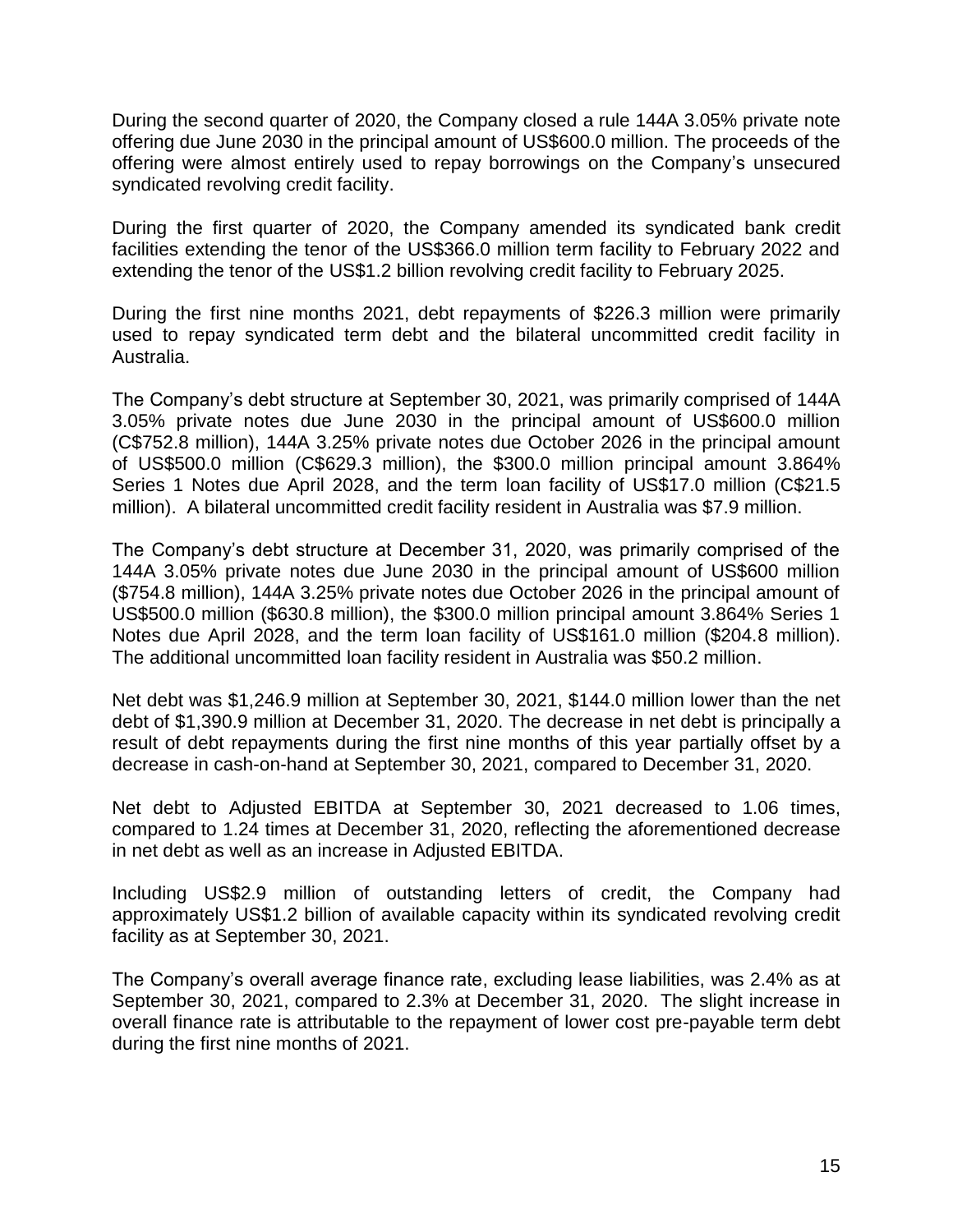The Company's leverage remains low and its liquidity very strong. The Company is in compliance with all its debt covenants and believes that it has sufficient cash on hand, unused credit lines and the ability to generate cash flow from operations to fund its expected financial obligations for the foreseeable future.

## **6. Cash Flow**

| (in millions of Canadian dollars)                       | <b>Third Quarter</b> |         |    |        |    | Year-To-Date |      |         |  |
|---------------------------------------------------------|----------------------|---------|----|--------|----|--------------|------|---------|--|
| <b>Summary of Cash Flows</b>                            |                      | 2021    |    | 2020   |    | 2021         | 2020 |         |  |
| Cash provided by operating activities                   | \$                   | 223.9   | \$ | 277.7  | \$ | 531.8        | \$   | 551.4   |  |
| Cash used for financing activities                      |                      | (154.7) |    | (79.5) |    | (311.3)      |      | (207.3) |  |
| Cash used for investing activities                      |                      | (143.9) |    | (58.2) |    | (279.9)      |      | (301.5) |  |
| Translation adjustments on cash and cash<br>equivalents |                      | 3.9     |    | 0.8    |    | (21.8)       |      | 14.0    |  |
| Increase (decrease) in cash and cash                    |                      |         |    | 140.8  |    |              |      | 56.6    |  |
| equivalents                                             | \$                   | (70.8)  | \$ |        | \$ | (81.2)       | \$   |         |  |
| Cash and cash equivalents – end of period               | \$                   | 622.5   | \$ | 760.2  | \$ | 622.5        | \$   | 760.2   |  |
| Free cash flow from operations (1)                      | \$                   | 152.4   | \$ | 230.4  | \$ | 334.6        | \$   | 361.1   |  |

(1) Free cash flow from operations is non-IFRS financial measure. Refer to definition in Section 14.

During the third quarters of 2021 and 2020, the Company generated cash from operating activities of \$223.9 million and \$277.7 million, respectively. Free cash flow from operations was an inflow of \$152.4 million in the 2021 third quarter compared to an inflow of \$230.4 million in the prior year third quarter. An increase in cash taxes paid and net capital expenditures coupled with a retrenchment of net working capital, reduced free cash flow from operations and cash provided by operating activities for the third quarter of 2021 compared to the third quarter of 2020.

Capital spending in the third quarter of 2021 amounted to \$74.1 million compared to \$47.5 million in the 2020 third quarter. Total depreciation and amortization for the third quarter of 2021 was \$85.9 million, compared to \$87.1 million for the third quarter of 2020. Expected net capital spending for 2021 is estimated to be approximately \$300.0 million. The Company is continuing to seek investment opportunities to expand its business geographically, add capacity in its facilities and improve its competitiveness.

Dividends paid in the third quarters of 2021 and 2020 were \$37.8 million and \$32.1 million, respectively. The total number of shares issued and outstanding as at September 30, 2021 and 2020 were 180.2 million and 178.7 million, respectively. The Board of Directors has approved a dividend of \$0.2075 per Class A voting share and \$0.21 per Class B non-voting share to shareholders of record as of December 15, 2021, and payable December 29, 2021. The annualized dividend rate is \$0.83 per Class A share and \$0.84 per Class B share.

In May 2021, the Company announced a share repurchase program under a normal course issuer bid ("bid") to purchase up to 8.0 million Class B non-voting shares, approximately 4.8% of the public float. The Company has not repurchased any shares under this bid to date.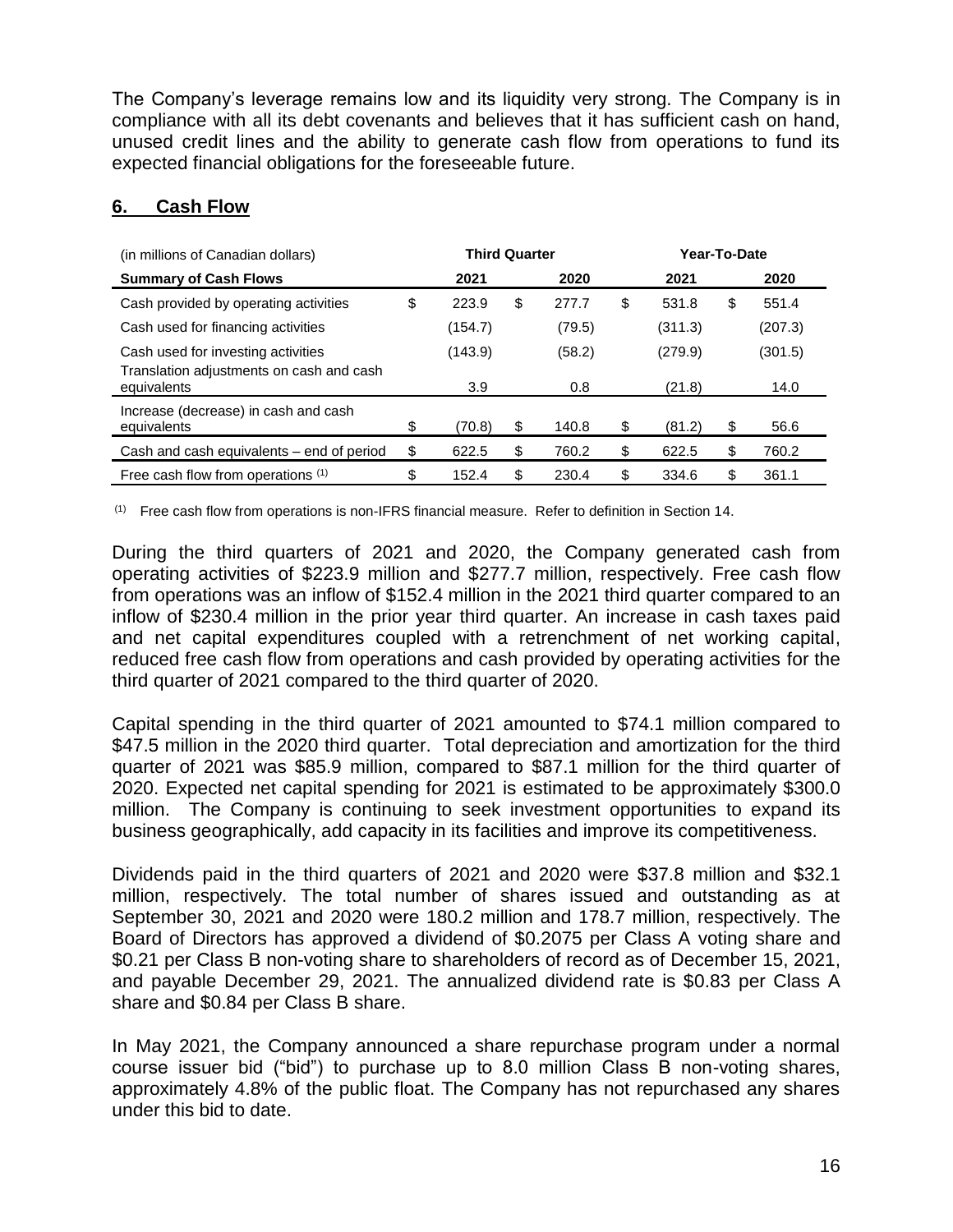# **7. Interest rate and Foreign Exchange Management**

The Company is a global business with a significant asset base in the U.S. and Europe; consequently, a majority of the Company's debt is drawn in U.S. dollars. The Company continues to evaluate the appropriate levels of fixed versus floating interest rate debt and underlying currency of its drawn debt.

As at September 30, 2021, the Company had US\$17.0 million drawn on its term loan, which is hedging a portion of its US\$-based investments.

As at September 30, 2021, the Company utilized cross-currency interest rate swap agreements ("CCIRSAs") to hedge its euro-based assets and cash flows, effectively converting notional US\$264.7 million 3.25% fixed rate debt into 1.23% fixed rate euro debt, US\$111.5 million 3.25% fixed rate debt into 1.16% fixed rate euro debt, US\$204.6 million 3.05% fixed rate debt into 2.06% fixed rate euro debt and US\$203.9 million 3.05% fixed rate debt into 2.0% fixed rate euro debt. The effect of the CCIRSAs has been to reduce finance cost by \$10.3 million for the nine months ended September 30, 2021.

# **8. Subsequent Events**

In October 2021, the Company announced it had signed a binding agreement to acquire Desarrollo e Investigación S.A. de C.V. and Fuzetouch PTE LTD (Singapore) (collectively "D&F") headquartered in San Luis Potosi, Mexico. These business acquisitions which will be structured as asset transactions for legal purposes, included an equity interest in a related maquiladora, with a combined valuation, net of cash and debt, of approximately \$50.7 million, subject to customary closing adjustments. Closing is planned before the end of the year; the new business will then trade as CCL Design. D&F together are a leading supplier of graphic interface control panels and assemblies serving large global customers in the consumer electronics and medical markets throughout the USMCA region.

# **9. Accounting Policies**

# A) Critical Accounting Estimates

The preparation of the Company's consolidated condensed interim financial statements in accordance with IFRS requires management to make estimates and assumptions that impact the reported amounts of assets and liabilities at the date of the consolidated condensed interim financial statements, and the reported amounts of revenue and expenses during the reporting period. The Company evaluates these estimates and assumptions on a regular basis, based upon historical experience and other relevant factors. Actual results could differ materially from these estimates and assumptions. The critical accounting policies are impacted by judgments, assumptions and estimates used in the preparation of the consolidated condensed interim financial statements. The material impact on reported results and the potential impact and any associated risk related to these estimates are discussed throughout this MD&A and in the notes to the consolidated condensed interim financial statements.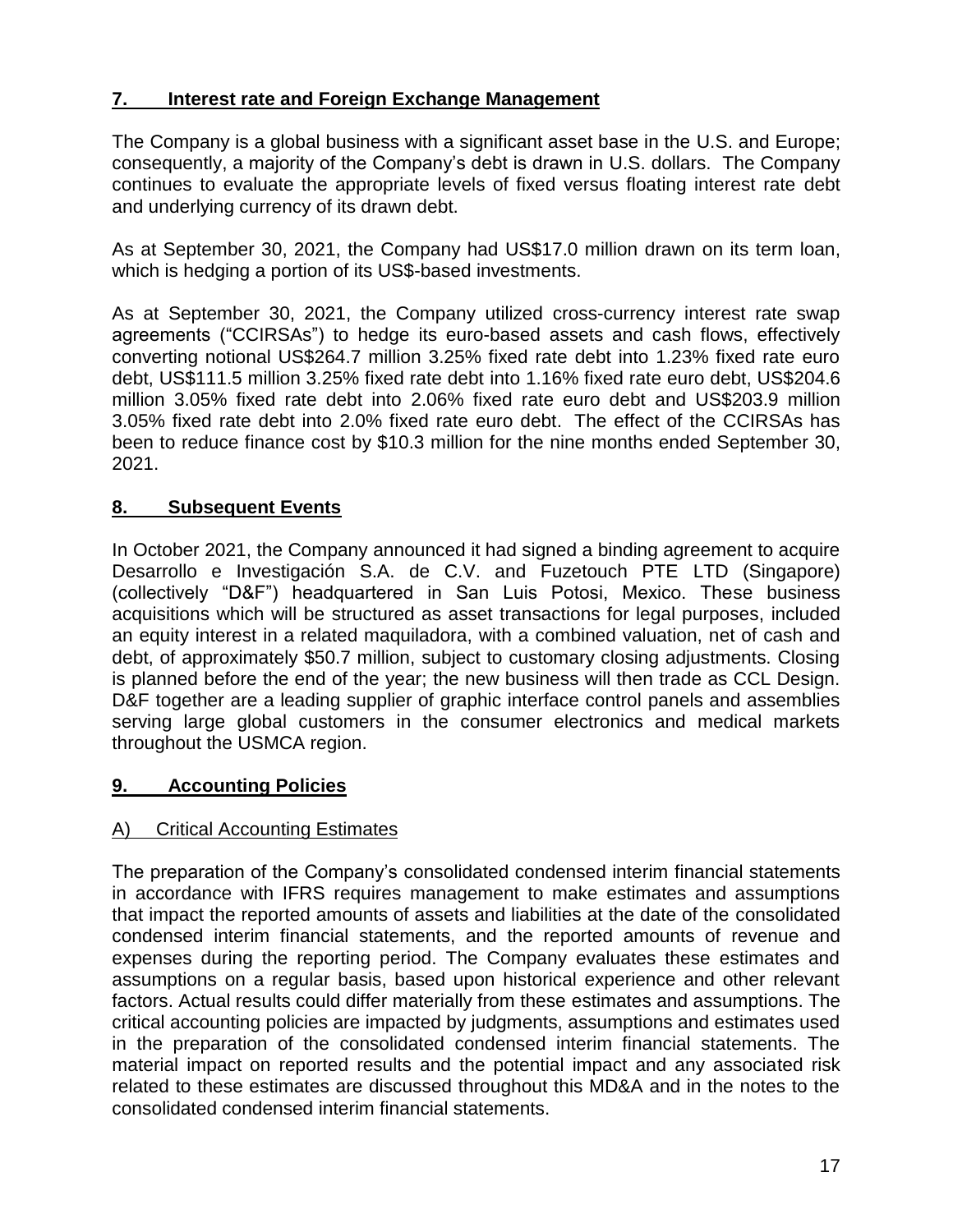The 2020 annual audited consolidated financial statements and notes thereto, as well as the 2020 annual MD&A, have identified the accounting policies and estimates that are critical to the understanding of the Company's business operations and results of operations. For the nine months ended September 30, 2021, there are no changes to the critical accounting policies and estimates from those described in the 2020 annual MD&A.

# B) Inter-Company and Related Party Transactions

A summary of the Company's related party transactions is set out in note 27 of the annual consolidated financial statements for the year ended December 31, 2020. There have been no changes to the nature of, or parties to, the transactions for the nine months ended September 30, 2021.

# **10. Commitments and Contingencies**

The Company has no material "off-balance sheet" financing obligations, surety bonds and loan guarantees. The nature of these commitments is described in note 26 and note 27 of the annual consolidated financial statements for the year ended December 31, 2020. There are no defined benefit plans funded with CCL Industries Inc. stock.

# **11. Controls and Procedures**

There have been no changes in the Company's internal controls during the quarter that have materially affected, or are reasonably likely to materially affect, internal control over financial reporting. There were no material changes in disclosure controls and procedures in the nine-month period ended September 30, 2021.

# **12. Risks and Strategies**

The 2020 MD&A in the annual report detailed risks to the Company's business and the strategies planned for 2021 and beyond. There have been no material changes to those risks and strategies during the first nine months of 2021.

# **13. Outlook**

The third quarter of 2021 was strong for the Company, surpassing pre-pandemic performance. Relaxed civil restrictions in the western world aided economic activity, albeit ASEAN countries continue to grapple with tough pandemic conditions. Compared to the 2020 third quarter, profitability declined as the windfall, high margin pandemicrelated banknote sales for CCL Secure did not repeat in the 2021 third quarter. Therefore, adjusted basic earnings of \$0.85 per Class B share was a strong result compared to the 2020 record third quarter adjusted basic earnings of \$0.93 per Class B share. Moving forward management expects improved economic activity globally driven by continued relaxation of government CV19-related restrictions. However, inflationary cost pressures, supply chain challenges and the potential negative impact of foreign currency translation if current exchange rates prevail in 2021, especially the weaker U.S. dollar, will make the results of 2020 fourth quarter a challenge to repeat in the 2021 period.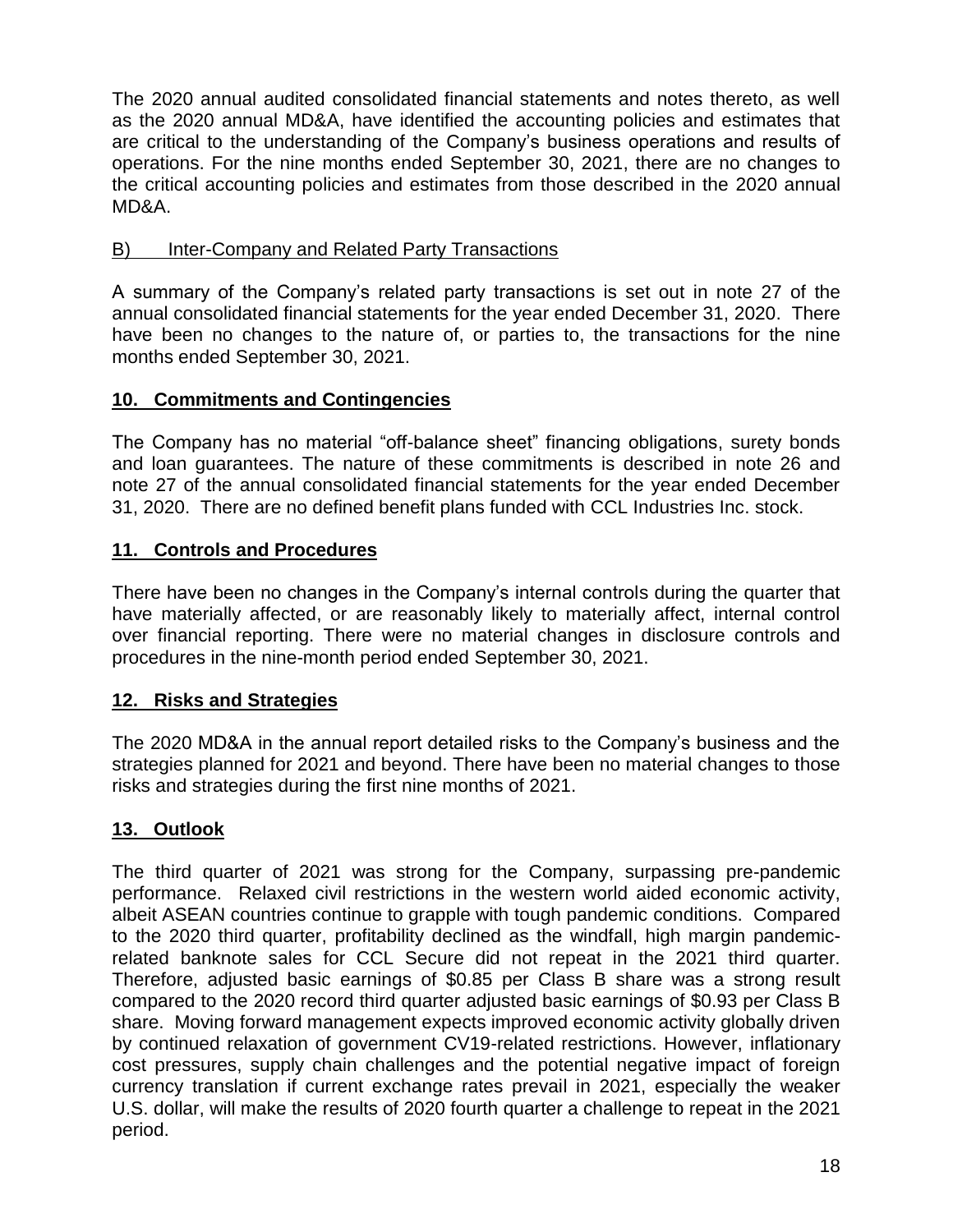For the CCL and Checkpoint Segments, fourth quarter 2020 results were strong and likely challenging to match for the fourth quarter of 2021 despite indications of enhanced economic momentum. Both Segments face significant exposure to ASEAN and Indian sub-continent locations where heavy pandemic-related restrictions are in place. Supply chain challenges affecting automotive markets are also expected to persist well into 2022 impacting CCL Design results. Inflationary cost pressures remain on the watch across the Company; efficiency initiatives and selling price increases are being implemented to offset, as appropriate.

Avery's Direct-to-Consumer event and name badging operations will remain impacted globally while large-scale business meetings and trade conventions remain at reduced levels. "Kids' labels" and "WePrint" sales are expected to remain solid. Avery's PMG and OPG product groups in North America should improve as bricks-and-mortar retail strengthens and onsite office-employee density increases. Orders remain steady for the start of the fourth quarter. Overall results for Avery are expected to improve on prior year levels for the balance of 2021.

Innovia faced significant polypropylene resin cost increases in the first nine months of 2021 but so far successfully passed them on to customers. Effectively managing input cost volatility, energy and freight cost inflation while offsetting with enhanced productivity efforts and, as appropriate, price adjustments remain mission critical. Building the proprietary new "Ecofloat" shrink film line in Europe will also be at the forefront for the balance of the year. Solid progress is otherwise expected to continue.

The Company finished the third quarter with \$622.5 million cash-on-hand and additional unused capacity of US\$1.2 billion within its syndicated revolving credit facility. Net debt to Adjusted EBITDA continued to decline, now at 1.06 turns. The Company's liquidity position is robust and positioned for incremental acquisition growth in the right circumstances. The Company expects net capital expenditures for 2021 to be approximately \$300.0 million, supporting organic growth and new greenfield opportunities globally. Fourth quarter orders have been solid so far compared to prior year. Pandemic uncertainties remain in certain geographies where vaccination rates are low and where new upstart CV19 waves could impact expectations.

Foreign currency translation would be a headwind at current exchange rates for the fourth quarter of 2021 compared to the same quarter in 2020.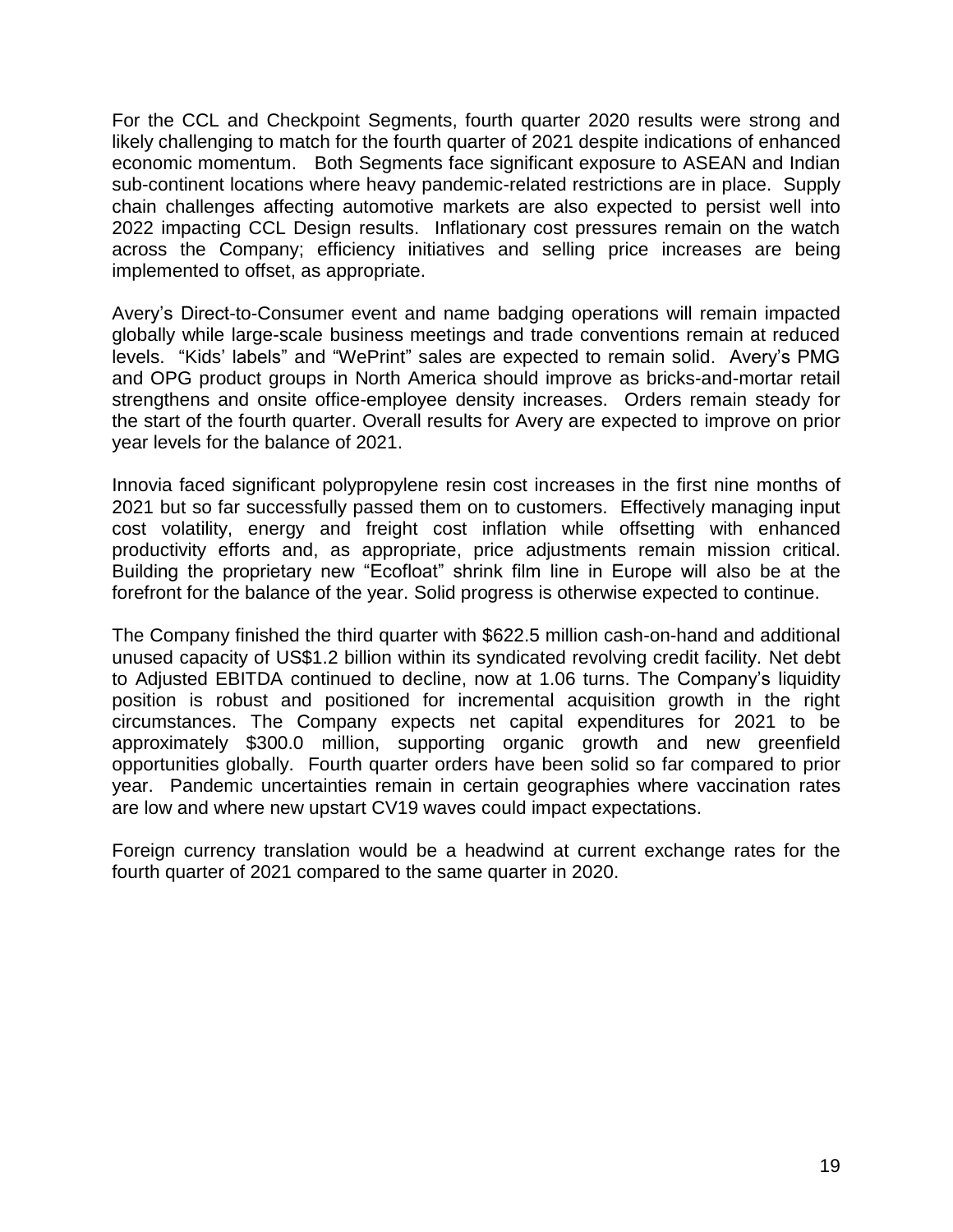## **14. Key Performance Indicators and Non-IFRS Financial Measures**

The Company measures the success of the business using a number of key performance indicators, many of which are in accordance with IFRS as described throughout this report. The following performance indicators are not measurements in accordance with IFRS and should not be considered as an alternative to or replacement of net earnings or any other measure of performance under IFRS. These non-IFRS measures do not have any standardized meaning and may not be comparable to similar measures presented by other issuers. These additional measures are used to provide added insight into the Company's results and are concepts often seen in external analysts' research reports, financial covenants in banking agreements and note agreements, purchase and sales contracts on acquisitions and divestitures of the business, and in discussions and reports to and from the Company's shareholders and the investment community. These non-IFRS measures will be found throughout this report and are referenced alphabetically in the definition section below.

Adjusted Basic Earnings per Class B Share – An important non-IFRS measure to assist in understanding the ongoing earnings performance of the Company excluding items of a one-time or non-recurring nature. It is not considered a substitute for basic net earnings per Class B share, but it does provide additional insight into the ongoing financial results of the Company. This non-IFRS measure is defined as basic net earnings per Class B share excluding gains on business dispositions, goodwill impairment loss, non-cash acquisition accounting adjustments to inventory, restructuring and other items and tax adjustments.

Adjusted EBITDA - A critical financial measure used extensively in the packaging industry and other industries to assist in understanding and measuring operating results. It is also considered as a proxy for cash flow and a facilitator for business valuations. This non-IFRS measure is defined as earnings before net finance cost, taxes, depreciation and amortization, goodwill impairment loss, non-cash acquisition accounting adjustments to inventory, earnings in equity-accounted investments, and restructuring and other items. The Company believes that Adjusted EBITDA is an important measure as it allows the assessment of the ongoing business without the impact of net finance cost, depreciation and amortization and income tax expenses, as well as non-operating factors and one-time items. As a proxy for cash flow, it is intended to indicate the Company's ability to incur or service debt and to invest in property, plant and equipment, and it allows comparison of the business to that of its peers and competitors who may have different capital or organizational structures. Adjusted EBITDA is a measure tracked by financial analysts and investors to evaluate financial performance and is a key metric in business valuations. Adjusted EBITDA is considered an important measure by lenders to the Company and is included in the financial covenants for the Company's bank lines of credit.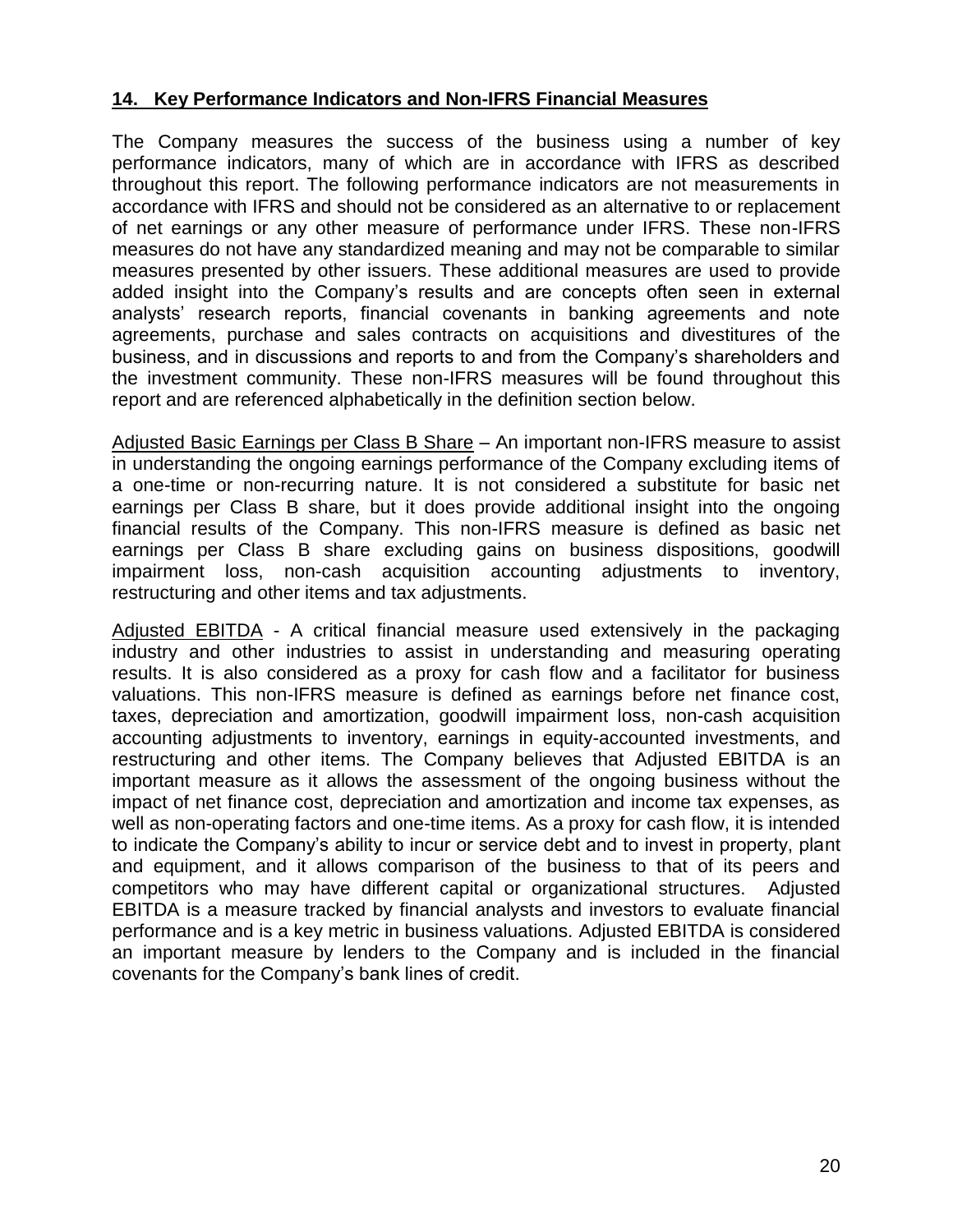The following table reconciles Adjusted EBITDA measures to IFRS financial measures reported in the consolidated condensed interim income statements for the periods ended as indicated.

| (in millions of Canadian dollars)                                                        |             | <b>Third Quarter</b> |        | Year-To-Date |         |    |         |  |
|------------------------------------------------------------------------------------------|-------------|----------------------|--------|--------------|---------|----|---------|--|
| <b>Adjusted EBITDA</b>                                                                   | 2021        |                      | 2020   |              | 2021    |    | 2020    |  |
| Net earnings                                                                             | \$<br>153.3 | \$                   | 153.3  | \$           | 454.0   | \$ | 383.8   |  |
| Corporate expense                                                                        | 10.3        |                      | 12.3   |              | 42.4    |    | 30.3    |  |
| Earnings in equity accounted investments                                                 | (2.4)       |                      | (2.5)  |              | (6.4)   |    | (5.5)   |  |
| Net finance cost                                                                         | 14.2        |                      | 16.4   |              | 43.0    |    | 49.4    |  |
| Restructuring and other items                                                            | 0.7         |                      | 16.2   |              | 3.3     |    | 21.8    |  |
| Income taxes                                                                             | 47.8        |                      | 50.6   |              | 146.2   |    | 130.4   |  |
| Operating income (a non-IFRS measure)                                                    | \$<br>223.9 | \$                   | 246.3  | \$           | 682.5   | \$ | 610.2   |  |
| Less: Corporate expense                                                                  | (10.3)      |                      | (12.3) |              | (42.4)  |    | (30.3)  |  |
| Add: Depreciation and amortization                                                       | 85.9        |                      | 87.1   |              | 255.8   |    | 259.4   |  |
| Adjusted EBITDA (a non-IFRS measure)                                                     | \$<br>299.5 | \$                   | 321.1  | \$           | 895.9   | \$ | 839.3   |  |
| Adjusted EBITDA for 12 months ended<br>December 31, 2020 and 2019, respectively          |             |                      |        | \$           | 1,123.2 |    | 1,067.2 |  |
| less: Adjusted EBITDA for nine months ended<br>September 30, 2020 and 2019, respectively |             |                      |        |              | (839.3) |    | (812.4) |  |
| add: Adjusted EBITDA for nine months ended<br>September 30, 2021 and 2020 respectively   |             |                      |        |              | 895.9   |    | 839.3   |  |
| Adjusted EBITDA for 12 months ended September 30                                         |             |                      |        | \$           | 1,179.8 | \$ | 1,094.1 |  |

Free Cash Flow from Operations – A measure indicating the relative amount of cash generated by the Company during the period and available to fund dividends, debt repayments and acquisitions. It is calculated as cash flow from operations less capital expenditures, net of proceeds from the sale of property, plant and equipment.

The following table reconciles the free cash flow from operations measure to IFRS measures reported in the consolidated condensed interim statements of cash flows for the periods ended as indicated.

| (in millions of Canadian dollars)<br>Free Cash Flow from Operations | <b>Third Quarter</b> |        |    |        |    | Year-To-Date |    |         |  |
|---------------------------------------------------------------------|----------------------|--------|----|--------|----|--------------|----|---------|--|
|                                                                     |                      | 2021   |    | 2020   |    | 2021         |    | 2020    |  |
| Cash provided by operating activities                               | \$                   | 223.9  | \$ | 277.7  | \$ | 531.8        | \$ | 551.4   |  |
| Less: Additions to property, plant and equipment                    |                      | (74.1) |    | (47.5) |    | (206.2)      |    | (204.6) |  |
| Proceeds on disposal of property, plant and<br>Add:<br>equipment    |                      | 2.6    |    | 0.2    |    | 9.0          |    | 14.3    |  |
| Free Cash Flow from Operations                                      | \$                   | 152.4  | \$ | 230.4  | \$ | 334.6        | S  | 361.1   |  |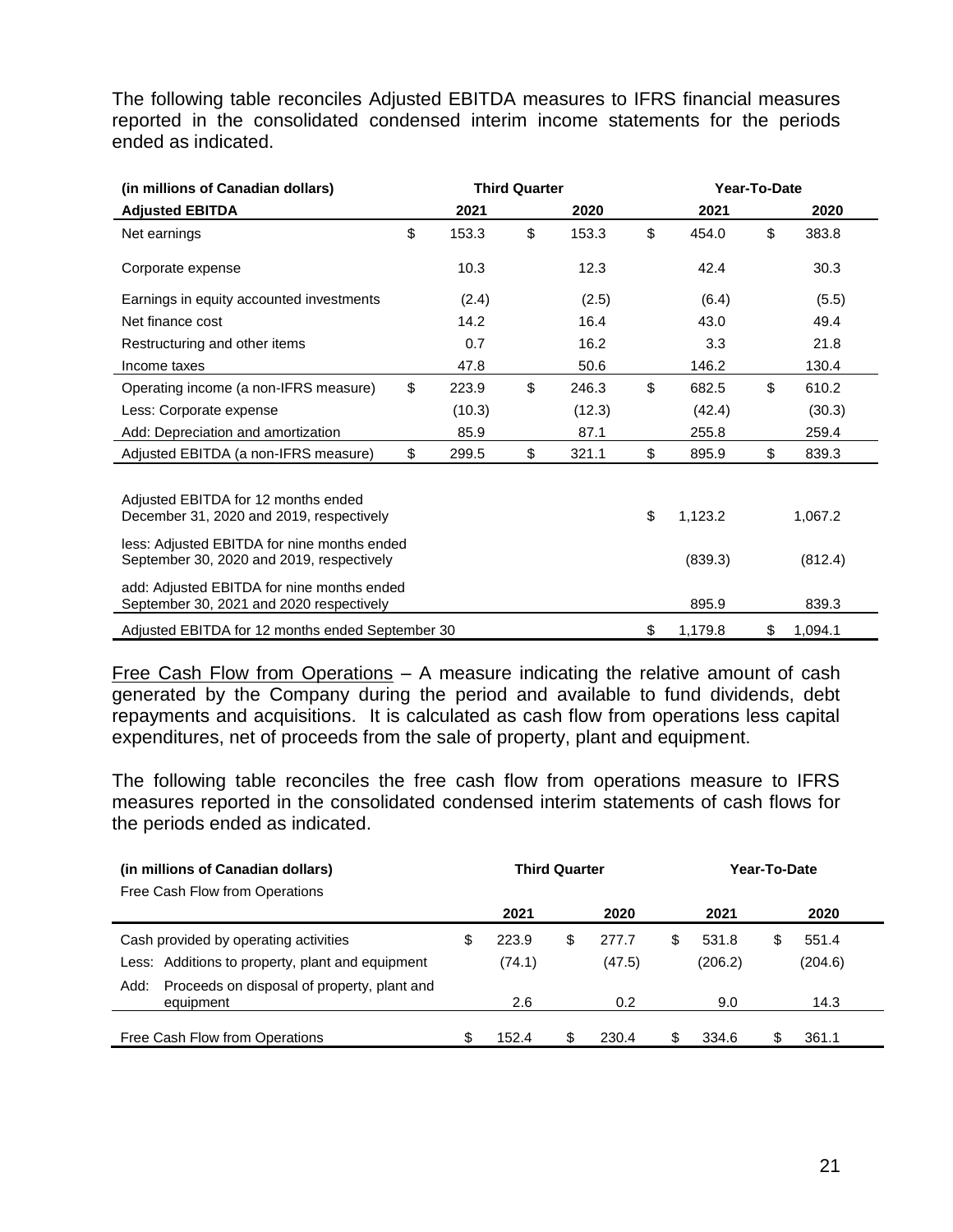Net Debt – A measure indicating the financial indebtedness of the Company assuming that all cash on hand is used to repay a portion of the outstanding debt. It is defined as current debt, which includes bank advances, plus long-term debt and lease liabilities, less cash and cash equivalents.

Net Debt to Adjusted EBITDA (or leverage ratio) – A measure that indicates the Company's ability to service its existing debt. Net Debt to Adjusted EBITDA is calculated as net debt divided by Adjusted EBITDA.

Operating Income – A measure indicating the profitability of the Company's business units defined as income before corporate expenses, net finance cost, goodwill impairment loss, earnings in equity-accounted investments, restructuring and other items and tax.

See Adjusted EBITDA definition above for a reconciliation of Operating Income measures to IFRS financial measures reported in the consolidated condensed interim income statements for the periods ended as indicated.

Restructuring and Other Items per share – A measure of significant non-recurring items that are included in net earnings. The impact of restructuring and other items on a per share basis is measured by dividing the after-tax effect of the restructuring and other items by the weighted average number of shares outstanding in the relevant period. Management will continue to disclose the impact of these items on the Company's results because the timing and extent of such items do not reflect or relate to the Company's ongoing operating performance. Management evaluates the operating income of its segments before the effect of these items.

Return on Sales – A measure indicating relative profitability of sales to customers. It is defined as Operating Income (see definition above) divided by sales, expressed as a percentage.

The following table reconciles the Return on Sales measure to IFRS financial measures reported in the consolidated condensed interim income statements in the industry segment information as per note 4 of the Company's consolidated condensed interim financial statements for the periods ended as indicated.

|                         | <b>Sales</b><br><b>Third Quarter</b> |        |    |         | <b>Third Quarter</b> | <b>Operating Income</b> | <b>Return on Sales</b><br><b>Third Quarter</b> |       |       |
|-------------------------|--------------------------------------|--------|----|---------|----------------------|-------------------------|------------------------------------------------|-------|-------|
|                         |                                      | 2021   |    | 2020    | 2021                 |                         | 2020                                           | 2021  | 2020  |
| CCL                     | \$                                   | 882.0  | \$ | 877.0   | \$<br>127.6          | \$                      | 160.8                                          | 14.5% | 18.3% |
| Avery                   |                                      | 209.7  |    | 178.4   | 51.2                 |                         | 35.7                                           | 24.4% | 20.0% |
| Checkpoint              |                                      | 189.3  |    | 169.7   | 24.6                 |                         | 29.6                                           | 13.0% | 17.4% |
| Innovia                 |                                      | 207.2  |    | 148.3   | 20.5                 |                         | 20.2                                           | 9.9%  | 13.6% |
| <b>Total Operations</b> | \$                                   | .488.2 |    | 1.373.4 | \$<br>223.9          |                         | 246.3                                          | 15.0% | 17.9% |

### **(in millions of Canadian dollars)**

Return on Sales